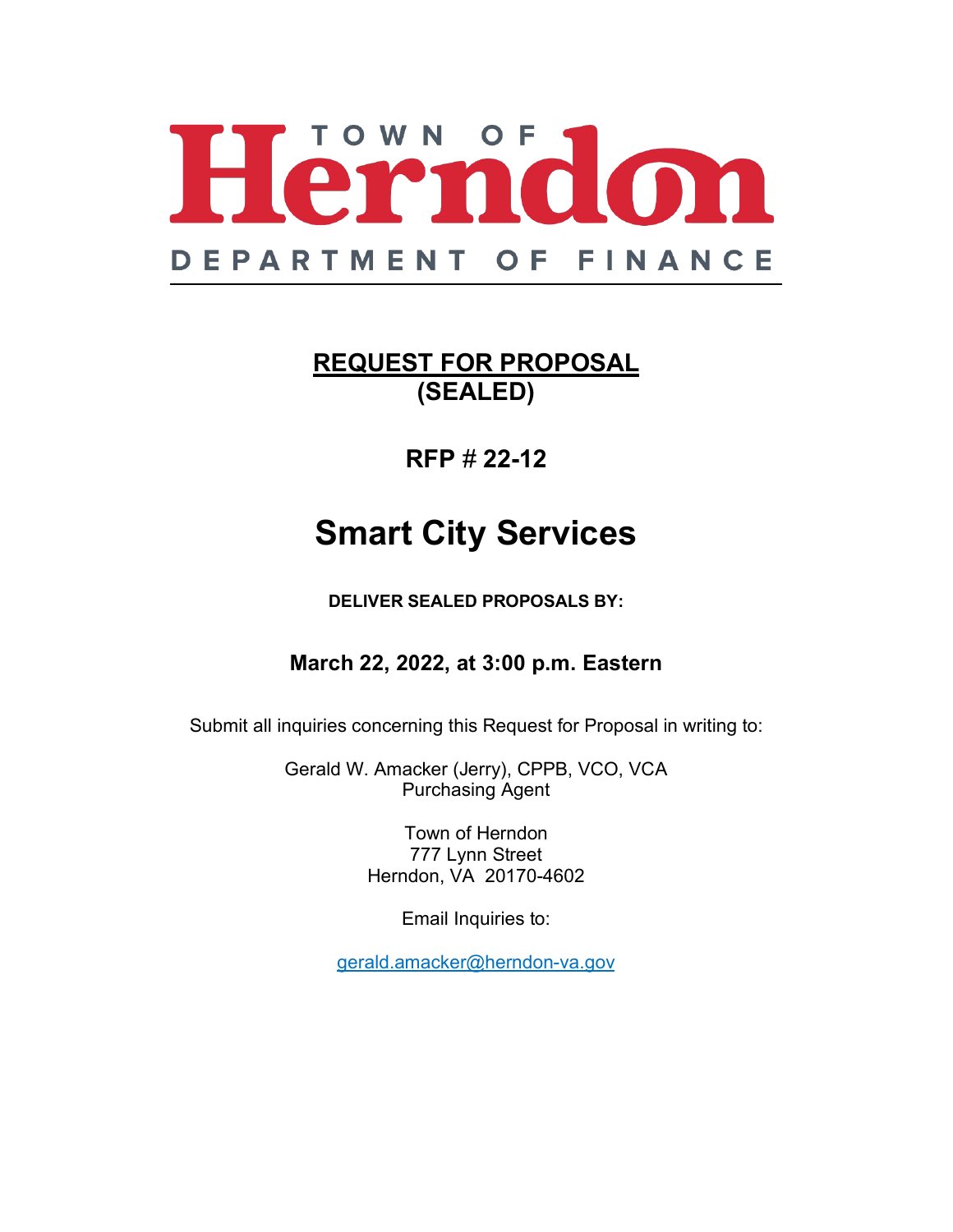#### **TOWN OF HERNDON REQUEST FOR PROPOSAL (RFP) (SEALED)**

| <b>RFP Number:</b>         | $22 - 12$                                                                                                                                                          |
|----------------------------|--------------------------------------------------------------------------------------------------------------------------------------------------------------------|
| <b>Issue Date:</b>         | <b>February 16, 2022</b>                                                                                                                                           |
| Title:                     | <b>Smart City Services</b>                                                                                                                                         |
| <b>Commodity:</b>          | 03528, 12050, 20464, 20664, 28555, 28556, 28557,<br>28576, 28580, 65515, 65520, 65529, 65535, 72663,<br>80330, 80380, 83845, 85553, 91551, 92037, 92682,<br>93942. |
| <b>Issuing Entity:</b>     | <b>Purchasing Department</b><br>777 Lynn Street<br>Herndon, Virginia 20170-4602                                                                                    |
| <b>Period of Contract:</b> | Commencing upon the execution of the contract<br>for five years with two (2) five-year renewal<br>options.                                                         |
| <b>Work Site:</b>          | Herndon, VA 20170                                                                                                                                                  |

If proposals are mailed, send directly to the Issuing Entity shown above. If proposals are hand delivered, deliver to: Front Counter; 777 Lynn Street, Herndon, Virginia. Direct all inquiries for information to Gerald W. Amacker (Jerry), Purchasing Agent at (703) 435-6800 ext. 2048 or at the above listed email address.

#### **\*\*\*\*\*\*\*\*\*\*FACSIMILES OR EMAILED PROPOSALS ARE NOT ACCEPTED\*\*\*\*\*\*\*\*\*\*\*\*\*\***

In compliance with this Request for Proposal (RFP) and subject to all conditions imposed therein, the undersigned agrees to furnish the services at the prices indicated on the Offeror's proposal.

#### **A public proposal opening will not occur due to Covid-19.**

#### **A non-mandatory Pre-Proposal Conference and site visit will be held on Friday March 4, 2022, at 10:00 a.m. at the Herndon Municipal Center 777 Lynn Street (2nd Floor Conference Room), Herndon, VA. 20170.**

Potential Offerors shall direct all questions or inquiries in writing **no later** than **March 9, 2022, 3:00 p.m.**  to Gerald W. Amacker 777 Lynn Street, Herndon, Virginia 20170 or [gerald.amacker@herndon-va.gov](mailto:gerald.amacker@herndon-va.gov) Revisions to the solicitation are made only by addendum issued by the Purchasing Office.

The Town will post addendums, proposal tabulations and award information on its Procurement Webpage at:<http://herndon-va.gov/departments/finance/purchasing> and on the Commonwealth of Virginia Department of General Services' central electronic procurement website (eVA)<https://eva.virginia.gov/> and on the Purchasing bulletin board.

**Note: This public body does not discriminate against faith-based organizations in accordance with the** *Code of Virginia***, § 2.2-4343.1 or against a bidder or offeror because of race, religion, color, sex, national origin, age, disability, or any other basis prohibited by state law relating to discrimination in employment.**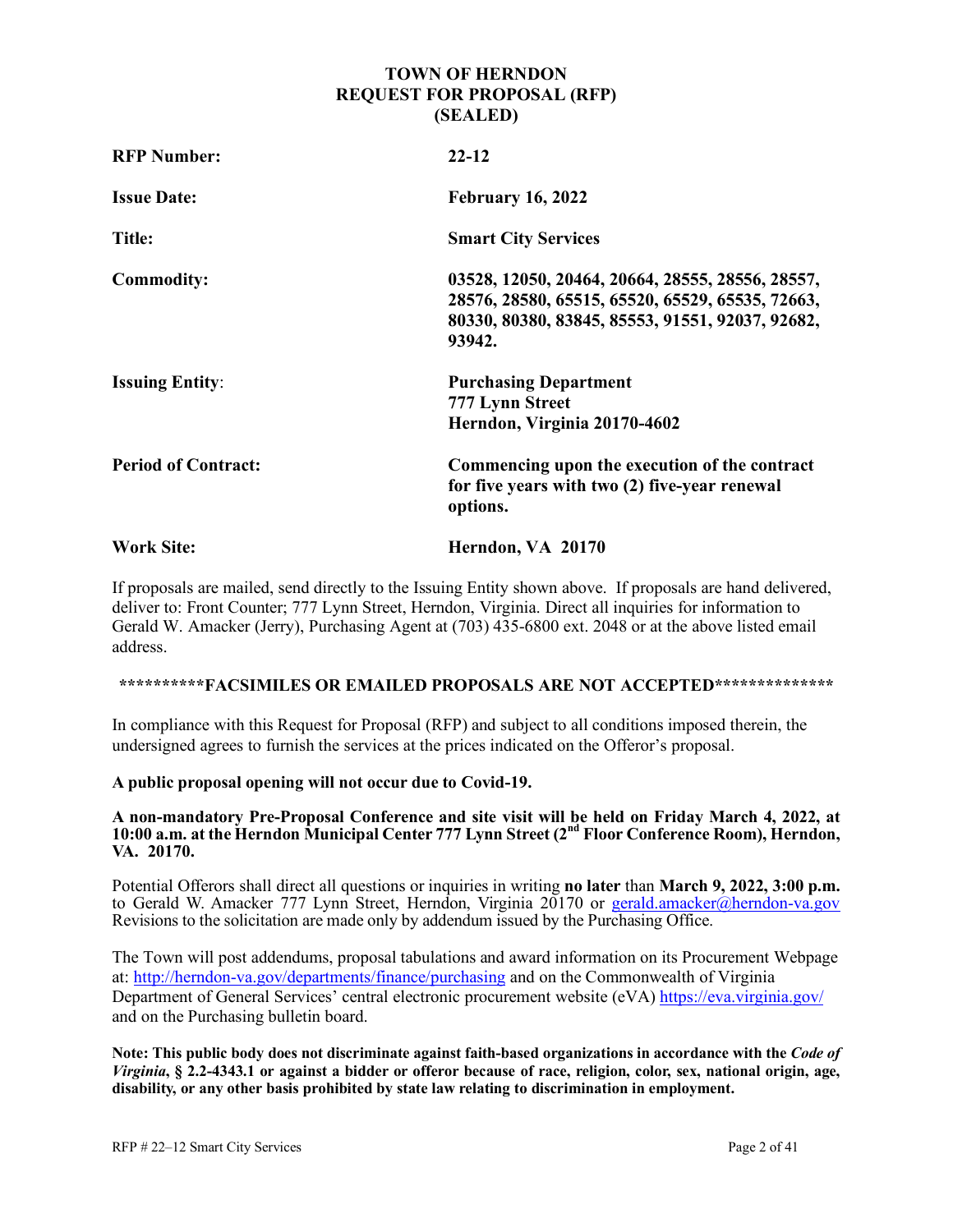#### TABLE OF CONTENTS

#### RFP # 22-12

## Smart City Services

#### SECTION TITLE PAGE

| $\mathbf{I}$ . |                                                                            |
|----------------|----------------------------------------------------------------------------|
| II.            |                                                                            |
| III.           |                                                                            |
| IV.            |                                                                            |
| V.             |                                                                            |
| VI.            |                                                                            |
| VII.           |                                                                            |
| VIII.          |                                                                            |
| IX.            |                                                                            |
| $X_{\cdot}$    |                                                                            |
|                |                                                                            |
|                |                                                                            |
|                | ATTACHMENT* A - BUSINESS, PROFESSIONAL AND OCCUPATIONAL LICENSE 37         |
|                |                                                                            |
|                | ATTACHMENT* C - CONTRACTOR CERTIFICATION, AGREEMENT, AND AFFIDAVIT 39 - 40 |
|                | ATTACHMENT* D - STATE CORPORATION COMMISSION FORM 41                       |

### **\* DENOTES – MUST SUBMIT WITH PROPOSAL**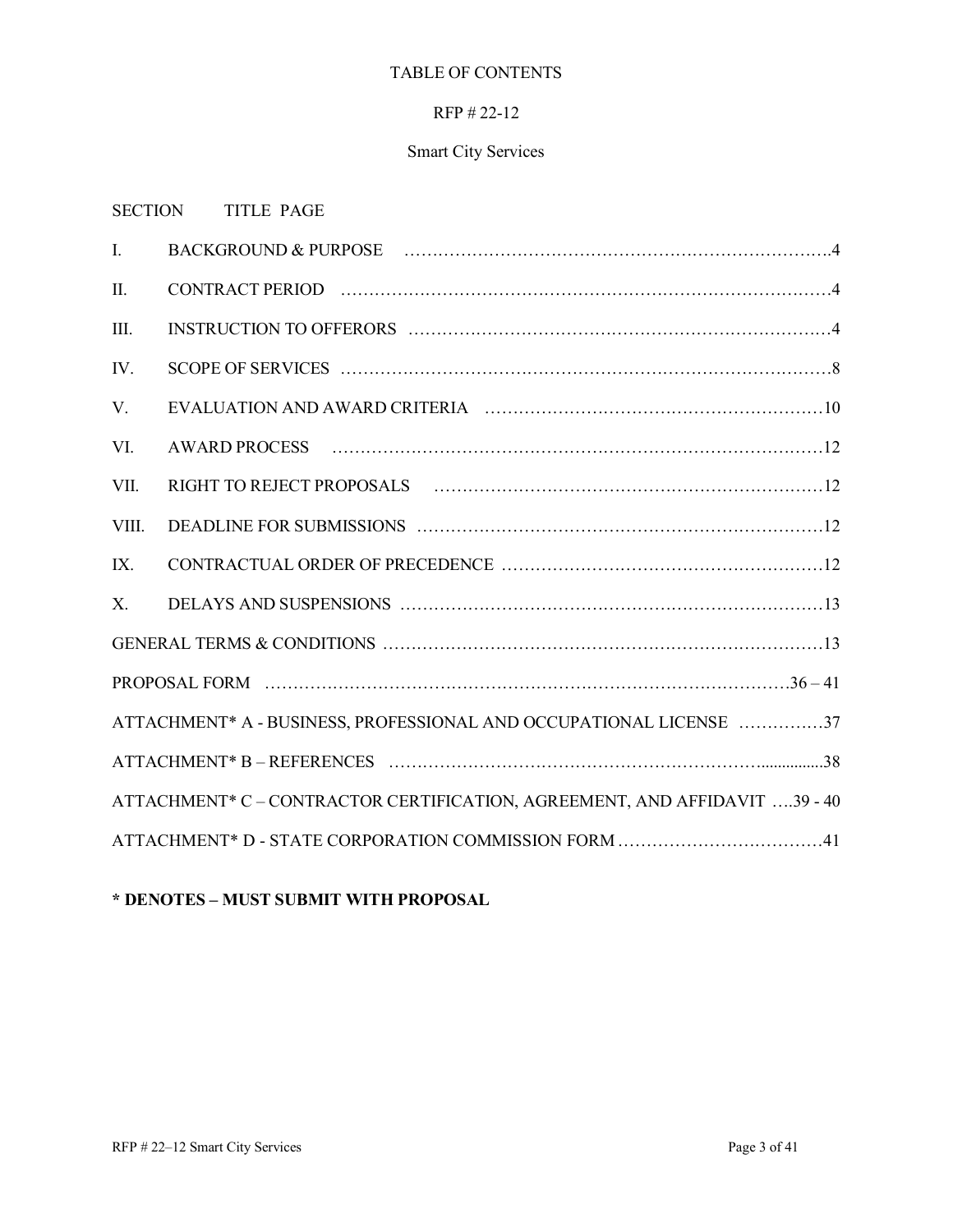#### **I. BACKGROUND & PURPOSE**

#### **BACKGROUND**

In June 2018, the town entered into a Pilot Project Agreement with Vivacity DC, Inc. to explore and evaluate the impact of smart city technologies and services through the installation of remotecontrolled LED lights equipped with radio communications and Internet-of-Things (IoT) sensor equipment in downtown Herndon.

Under the agreement, the pilot project included the replacement of 10 existing streetlight poles with LED smart poles and two additional streetlight LED smart poles.

The enhancements enabled the remote monitoring and management system for the new streetlights; provided a public Wi-Fi network downtown; an electric vehicle charging station and IoT sensors for other smart city services.

#### **PURPOSE**

The purpose of this Request for Proposal (RFP) is to obtain the services of a licensed, qualified, and experienced contractor to design, engineer, construct and manage the integrated fiber optic cable and wireless network to continue the smart city services. This shall include installation, maintenance, repair, and parts. The Smart City Services shall include lighting poles, public Wi-Fi network for downtown, Cameras, Electric Vehicle Charging Station and Emergency Push Button/Intercom system.

The town intends to allow access to infrastructure including conduit, power facilities and electrical services, as well as required authorization to third parties via a License Agreement (approved by Town Council) and any necessary instruments thereto including required insurance.

#### **II. CONTRACT PERIOD**

The initial term of this contract is for five years commencing upon the date that the contract is fully executed. The contract has two (2) five-year mutual optional renewals. Automatic renewals are not permitted. License Agreement and any necessary instruments must be in place during the contract period.

#### **III. INSTRUCTIONS TO OFFERORS**

#### **3.1** Offerors Responsibility:

Offerors shall examine the scope of services, terms and conditions and locations of this Request for Proposal and shall exercise their own judgment as to the nature and total amount of all work required for acceptable performance. The Town cannot accept any plea of ignorance of conditions that exist or that may hereinafter exist, or of conditions or difficulties encountered in the work as a result of failure to make the necessary examination and investigation as an excuse for any failure or omission on the part of the offeror to fulfill in every detail the requirements of this Request for Proposal or is acceptable as a basis for any claims whatsoever for extra compensation.

#### **3.2** Competition Intended:

It is the Town's intent that this Request for Proposal (RFP) permits competition. It shall be the Offeror's responsibility to advise the Purchasing Agent in writing if any language,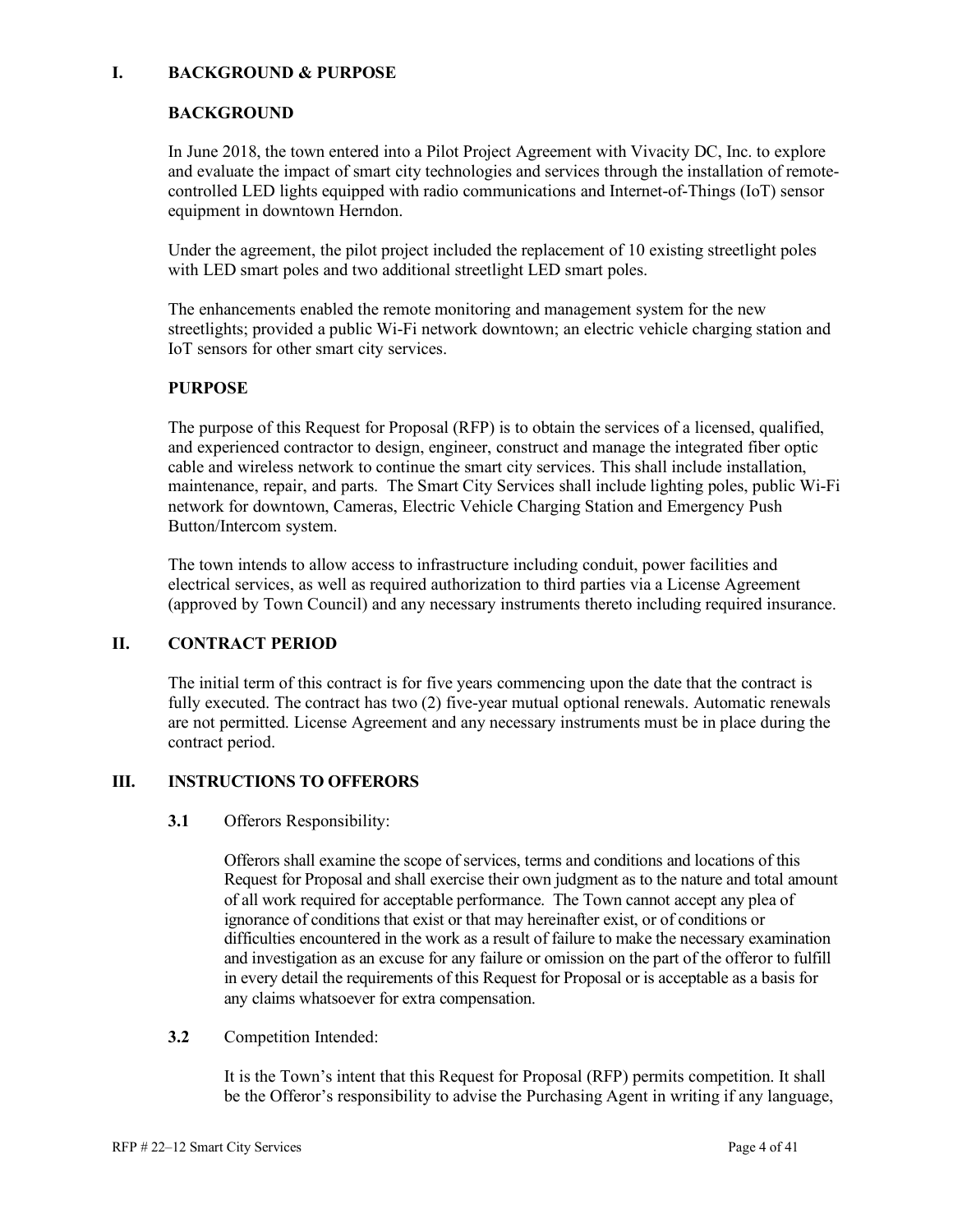requirement, specification, etc., or any combination thereof, inadvertently restricts or limits the requirements stated in this RFP to a single source. The Purchasing Agent must receive such notification not later than five (5) business days prior to the date set for acceptance of proposals.

- **3.3** Conditions for submitting an offer:
	- A. Proposal Forms: For consideration for selection, Offeror must submit a complete response to this solicitation. A complete response will consist of the return of the following documents:
		- **1.** One (1) original on a flash/thumb drive and three (3) hard copies of the offeror's proposal and include completed pages 36-41 of this RFP with the offeror's proposal.

An authorized representative of the Offeror's firm **shall sign** the official Town of Herndon Proposal Form and deliver it along with the firm's proposal to the proper location by the time and date as specified on the cover page.

- B. Envelope Identification: The Offeror shall return the signed proposal in a selfaddressed envelope labeled with "**RFP 22-12 Smart City Services**." In the event the proposal contains bulky subject material, firmly affix the mailing envelope provided to any other wrapper being used. The Town is not responsible for premature opening or late arrival of proposals improperly addressed or identified. If a proposal is mailed in an envelope, not as specified, the Offeror takes the risk that the Town may inadvertently open the envelope and the information compromised which may cause disqualification of the proposal. The Town reserves the right to declare such a proposal as non-responsive. The Offeror may hand deliver sealed proposal to the designated location.
- C. Late Proposals: Proposals received after the published time and date of acceptance shall be date and time stamped, marked "late," and retained unopened in the procurement file. In addition, the Town will not accept hand-delivered proposals that are presented after the published time and date of acceptance. The Town does not accept liability for late or non-receipt of proposals.
- **3.4** Extension of Contract:

The initial contract will have two five-year renewals associated with it for a maximum of fifteen (15) consecutive years under the terms and conditions of the original contract. The Contract Administrator will recommend to the Purchasing Agent, in writing, any intentions to extend the contract approximately 90 days prior to the expiration date. If the Town elects to exercise the option to extend the contract for an additional five-year period, the contract price for the additional five years shall increase 5%.

- **3.5** License Requirement:
	- A. The Town requires that all firms doing business in the Town have a license in accordance with the Town's "Business, Professional and Occupational Licensing" (BPOL) Tax Ordinance. **A BPOL license is not required to submit a proposal for this effort but will be required prior to award of the contract**. Wholesale and retail merchants without a business location in the Town are exempt from this requirement. Direct all questions concerning the BPOL tax to the Finance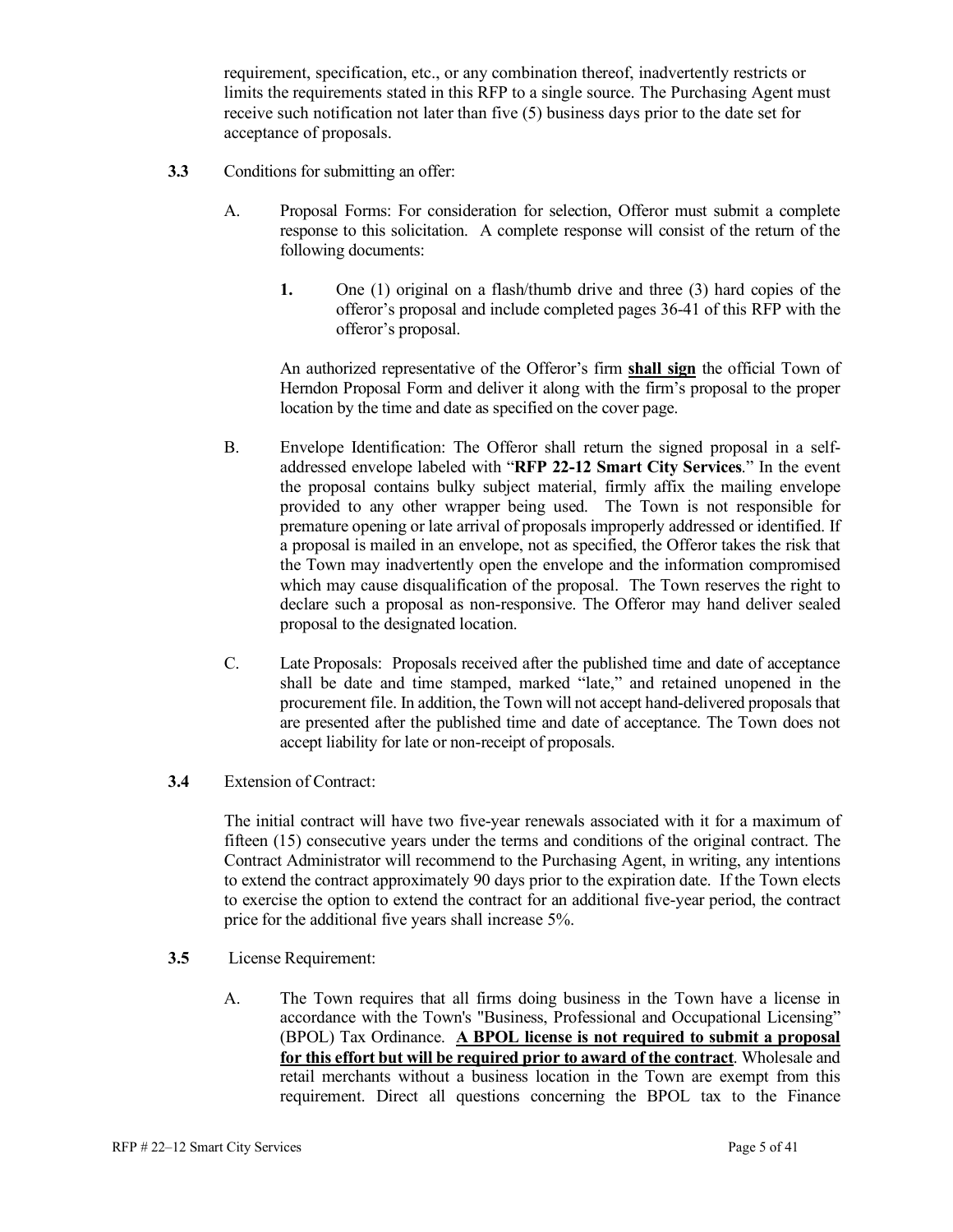Department, Revenue Office, telephone number (703) 435-6813.

- B. The signature on this solicitation certifies that the Contractor is properly licensed for providing the goods/services specified or will have the proper license prior to the awarding of the contract.
- C. All Contractors doing business in the Town are required to possess a valid Virginia Contractor's License as applicable.
- **3.6** Ethics in Public Contracting:
	- A. The provisions contained in Sections 2.2-4367 of the Virginia Public Procurement Act as set forth in the Code of Virginia (1950), as amended, are applicable to all contracts solicited or entered into with the Town of Herndon.
	- B. By submitting their proposal, all Offerors certify that their proposal are made without collusion or fraud and they have not offered or received any kickbacks or inducements from any other Offeror, supplier, manufacturer or subcontractor in connection with their proposal, and that they have not conferred on any public employee having official responsibility for this procurement transaction any payment, loan, subscription, advance, deposit of money, services or anything of more than nominal value, present or promised, unless consideration of substantially equal or greater value was exchanged.
- **3.7** Debarment Status:

By submitting a proposal and/or acceptance of a Town Purchase Order or Contract, all firms certify that they are not currently debarred from doing business with or in the Commonwealth of Virginia, nor are they an agent of any person or entity that is currently debarred from doing business with or in the Commonwealth of Virginia.

**3.8** Addenda:

The Town will issue all addenda by close of business, Friday March 11, 2022, via Town's Procurement webpage, posting on the Procurement bulletin board located at 777 Lynn Street and the Commonwealth of Virginia e-procurement webpage (eVA). **All such addenda shall be signed and dated by the contractor and returned with their proposal**. All such addenda shall become a part of the solicitation documents in the proposal and shall become a Contract Document. The Town accepts no liability for late proposals or non-receipt of addenda.

**3.9** Qualifications:

The Offeror shall provide the names, addresses, email addresses, and telephone numbers of at least two (2) other firms or government agencies for whom a similar type of work has been performed in the past two (2) years.

A. The Town will consider, in determining the qualifications of a offeror, their record in performance of any contracts for the services into which they may have entered with the Town or with other public bodies or corporations; and, the Town expressly reserves the right to reject the proposal of such offeror, if such record discloses that said offeror, in the opinion of the Town, has not properly performed such contracts or has habitually and without just cause neglected the payment of bills, or has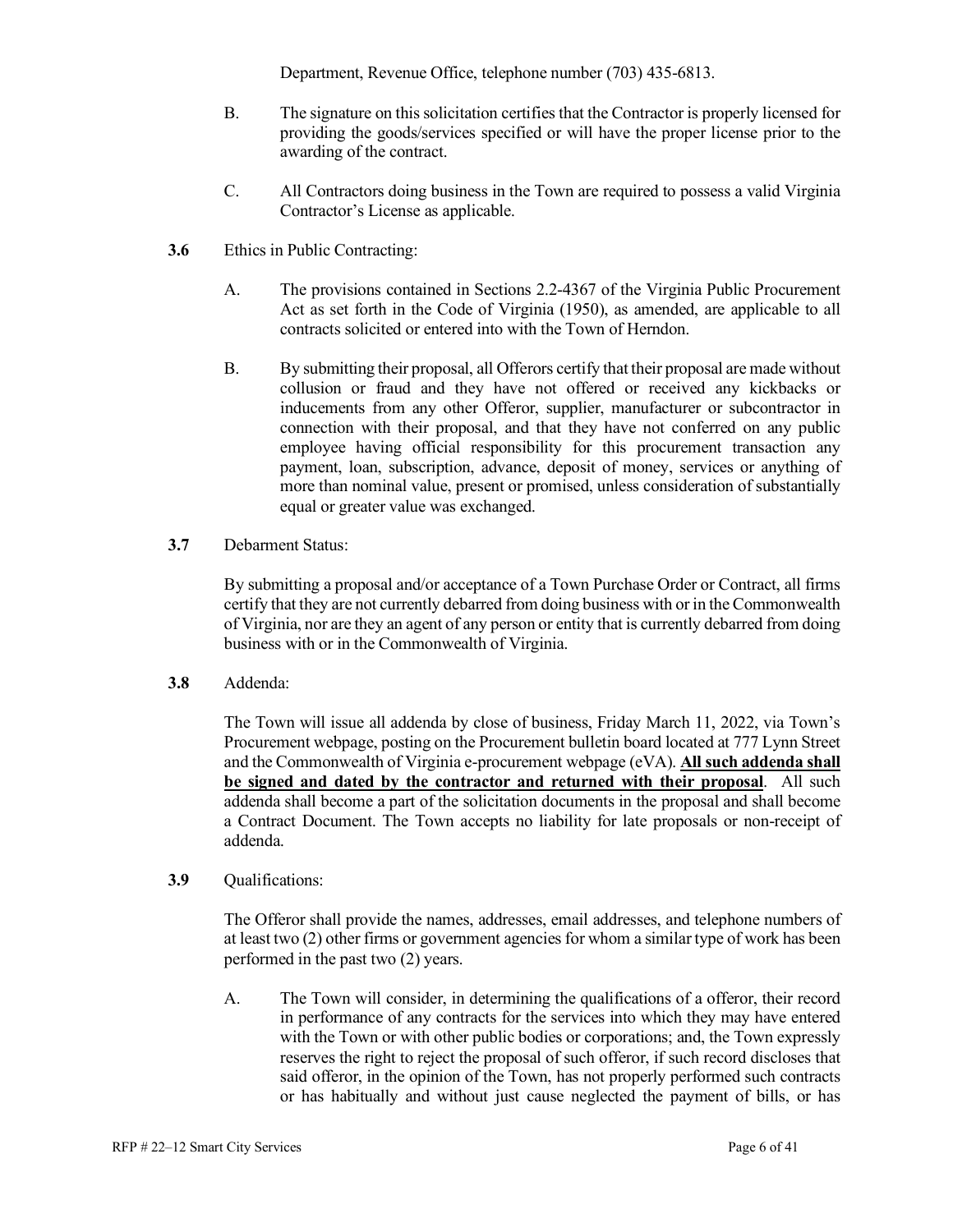otherwise disregarded his obligations to subcontractors, suppliers or employees.

- B. The Town will make an investigation as to the ability of the offeror to perform the work. The Town of Herndon reserves the right to reject any proposal, if the evidence submitted by, or investigation of offeror, fails to satisfy the Town that such offeror is properly qualified by experience and financial status to carry out the obligations of the contract and to complete the work contemplated therein. The Town will not accept conditional offers.
- C. The Town reserves the right to inspect offeror's facility, prior to award, to satisfy questions regarding the offeror's capabilities.
- **3.10** Projected Requirements/Estimated Quantities:

The quantities specified in this solicitation are estimated only and are given for the information of offerors and for the purpose of proposal evaluation. They do not indicate the actual quantities that will be ordered since the actual volume will depend upon requirements that develop during the contract period.

- **3.11** Prices and Price Adjustment
	- A. All prices/discounts shall be FOB destination and shall include all charges that may be imposed in fulfilling the terms of this contract. Prices/discounts shall remain firm for the duration of the contract.
	- B. The request for a change in the unit price shall include as a minimum, (1) the cause for the adjustment. (2) proposed effective date; and (3) the amount of the change requested with documentation to support the requested adjustment (appropriate bureau of Labor Statistics, Consumer Price Index (CPI), change in manufacturer's price, etc.)
- **3.12** Vendor Capabilities/Inspections

Upon request, any offeror may be required to give evidence that the offeror maintains a permanent place of business and has the following to support this: Adequate on-site inventory to deliver the items properly and expeditiously has adequate insurance for both itself and any subcontractors; has adequate financial status to meet obligations incidental to the work and has appropriate technical expertise. The offeror's failure to demonstrate the capabilities and resources listed above shall result in a determination of nonresponsibility and shall be cause of rejection of the proposal.

**3.13** Cancellation of Orders

Purchases made under this contract are for readily available items specified herein. Time is of the essence in furnishing the items ordered. The Town reserves the right to cancel the order and/or refuse delivery if the items ordered are not furnished within the period of time specified in this contract.

**3.14** Additions/Deletions

The Town reserves the right to add similar items/services or delete items/services specified in the subsequent contract as requirements change during the period of the Contract. The Town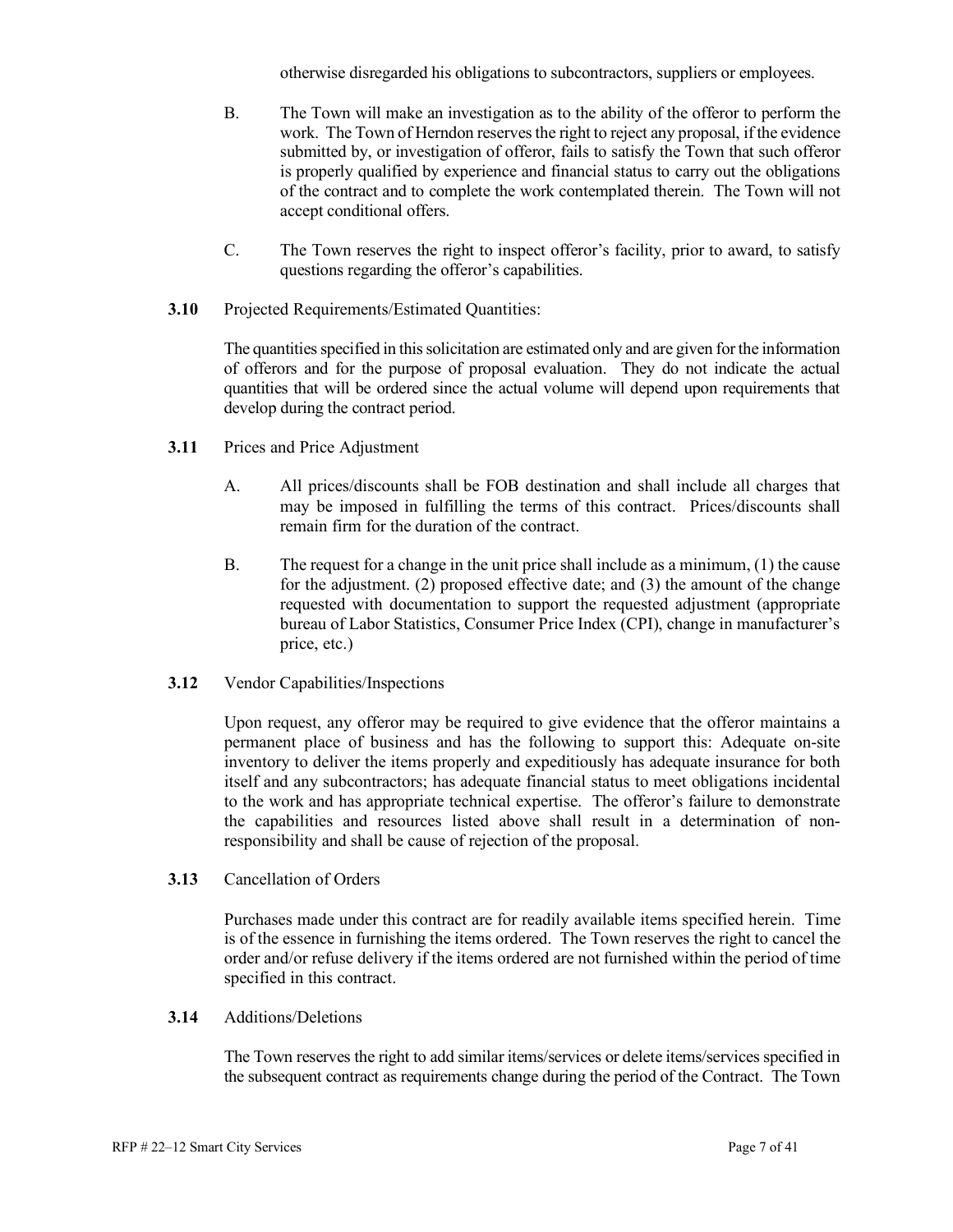of Herndon and the Contractor will mutually agree to prices for items/services to be added to the contract. Contract amendments will be issued for all additions or deletions.

#### **IV. SCOPE OF SERVICES**

Brand name or equal products and services are allowed. Lighting and poles will have to be approved by the Town's Historical District Review Board as the lighting and poles are in Herndon's historical district.

**4.1** Fiber Network:

This solution requires city-wide dedicated fiber network connecting the following existing equipment:

- Network Switches Transition & FS (Qty 7)
- Ruckus Wi-Fi AP (Qty  $6$ )
- Environmental Units (Oty 3)
- Axis & Mobotix Cameras (Qty 3 Axis Cameras & Qty 1 Mobotix Camera)
- Intellistreets Lighting control  $&$  Speaker system and Emergency Push Button/Intercom (Qty 3 Light control, Qty 1 Speaker System & Qty 1 Push Button/Intercom)
- Power Meter monitoring (Qty 3)
- Fortinet Firewalls (Internet Connection) (Qty 1)
- Charging station (Qty 1)

The fiber network is connected between the following in ground cabinet locations: (See Drawing)

- Town Hall
	- o Vault 1 (Control point for L1 & L2)
		- **Wi-Fi Access Point**
		- Emergency Blue Push Button
		- 360-degree Camera
		- **Intercom**
		- Pole Light controller
		- Network Switch
	- o Vault 2
		- **Wi-Fi Access Point**
	- o Pump Room
		- Main switch
		- **Firewall/Router**
		- Internet entry point
		- **Network Switch**
- Parking Lot (Bakery)
	- o Vault 12 (Control point for Poles L10, L11, L12 & L13)
		- Wi-Fi Access Point
		- Pole Light Controller
		- **Network Switch**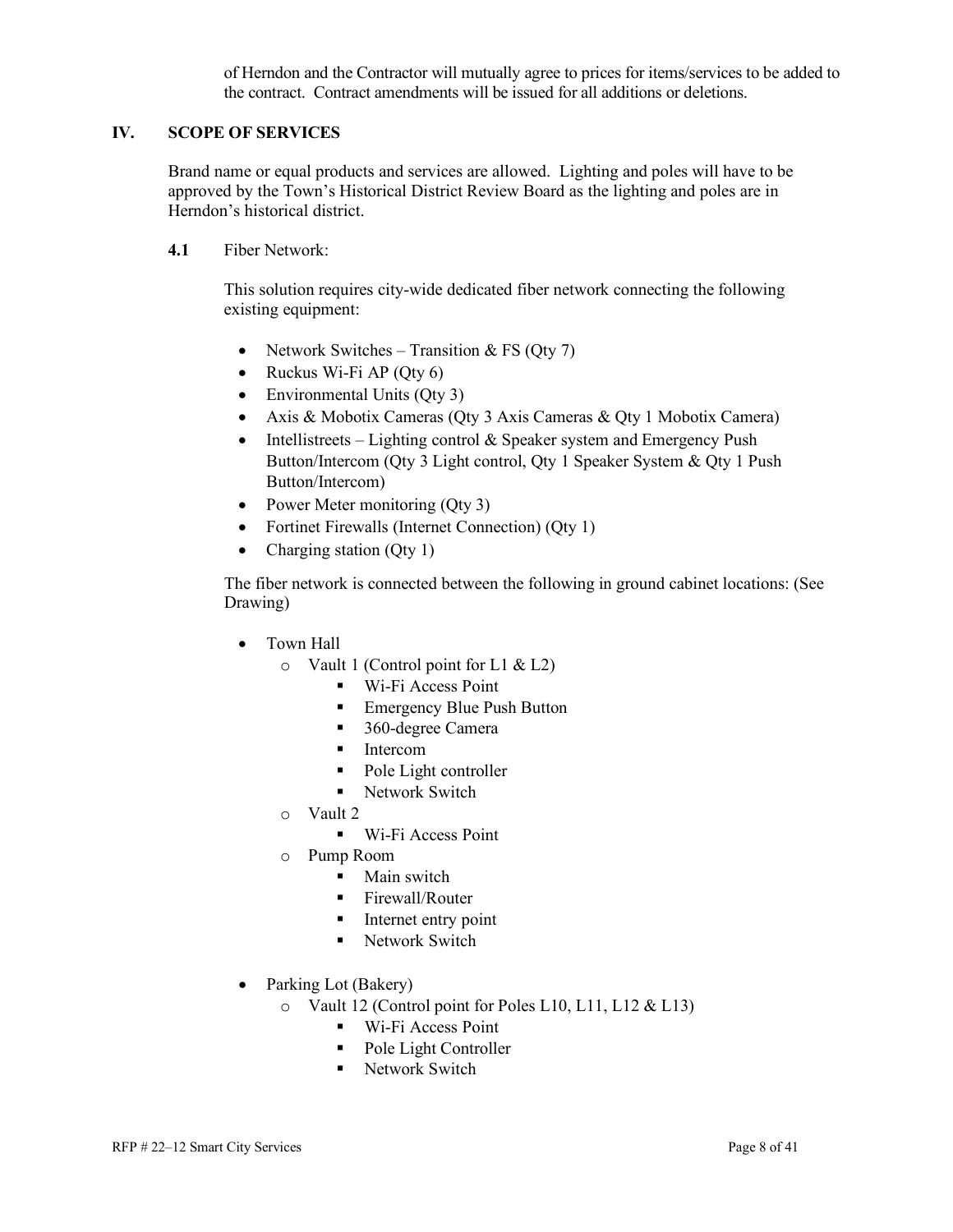- o Vault 13
	- **Network Switch**
- Old Town Hall Area
	- o Vault L5 (Control point for Poles L3, L4, L5, L6 & L7)
		- Network Switch
		- Pole light controller
	- o Vault C9
		- Cameras
			- $\triangleright$  People counter camera
			- $\geq$  360-degree camera
			- > PTZ camera
		- Wi-Fi Access Point
		- **Network Switch**

#### **4.2** Maintenance:

Maintenance is required 2 times a year:

- Check underground vaults for any leakage or damage.
- Check Pump Room equipment for any damage.
- Clean and adjust fan speeds in the Fall (Lower speed) and Spring (Increase speed)
- Other maintenance/repair beyond the required two is T&M
- **4.3** Monitoring & Control responsibilities:

All devices are remotely monitored by a Network Management System maintained by eX2.

All Pole Lighting, Push Blue, Speakers, Intercom, Mobotix camera are maintained by [www.intellistreets.com](http://www.intellistreets.com/) – (Intellistreets works with eX2 for any calls)

Firewall/Router – VPN control maintained by eX2 partners Axis camera (People Counter is a cloud-based system) – eX2 Cloud based video recording/viewing – Genetec Stratocast – eX2 Axis Cameras  $-eX2$ Network Switches – eX2 Power meters & environment devices – eX2 Wi-Fi access points –  $eX2 \&$  partners Internet – eX2  $\&$  partners Maintain Fiber –  $eX2 \&$  partners Power – Town of Herndon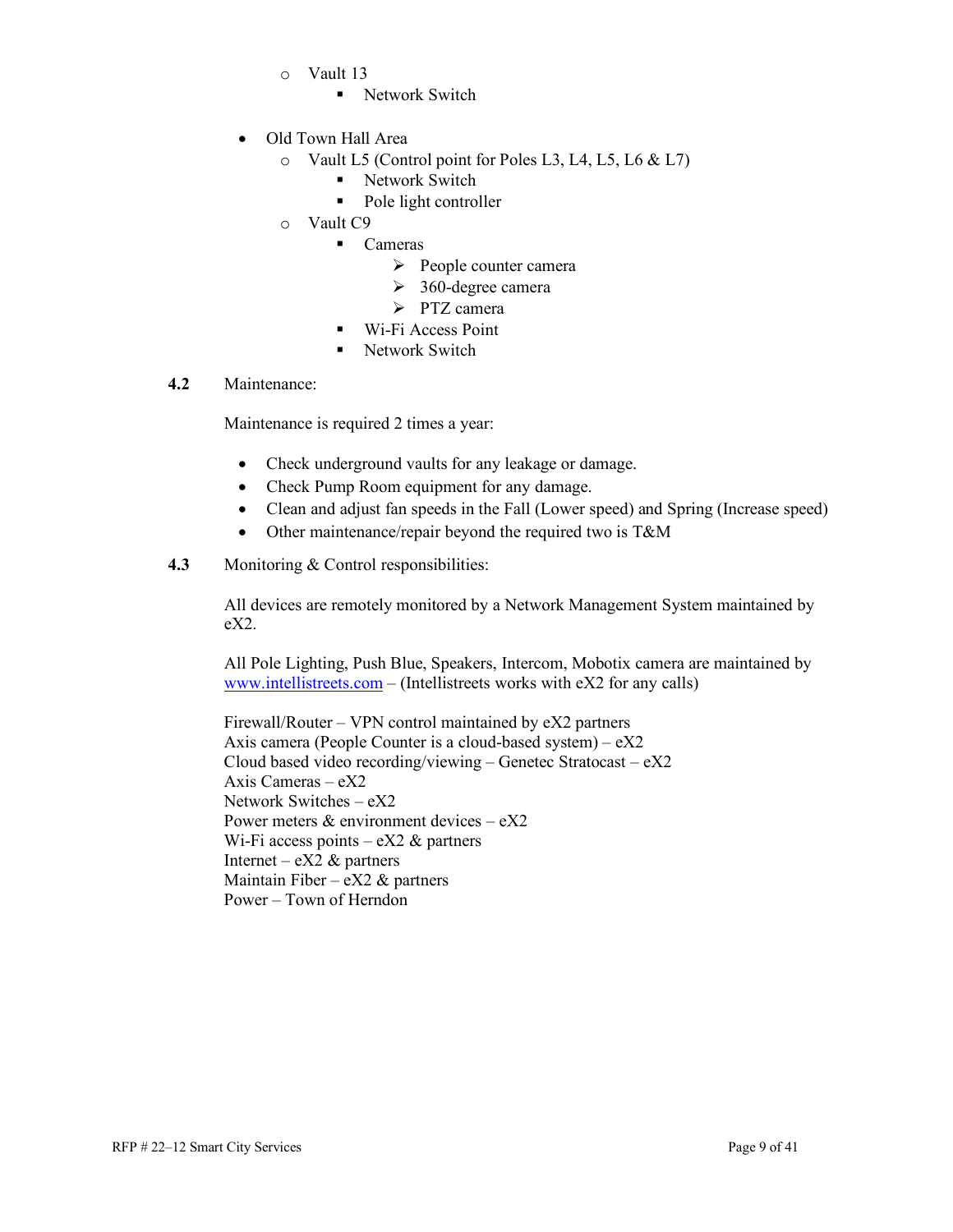

#### **V. EVALUATION AND AWARD CRITERIA**

#### **A. EVALUATION CRITERIA**

**1.** The Purchasing Agent reserves the right to award a contract by individual items, in the aggregate, or in combination thereof, or to reject any or all proposals and to waive any informality in proposals received whenever such rejection or waiver is in the best interest of the Town. An Evaluation Committee has been established to review and evaluate all proposals submitted in response to this Request for Proposal. The Committee shall conduct a preliminary evaluation of all proposals on the basis of the information provided with the proposal, and the evaluation criteria listed below.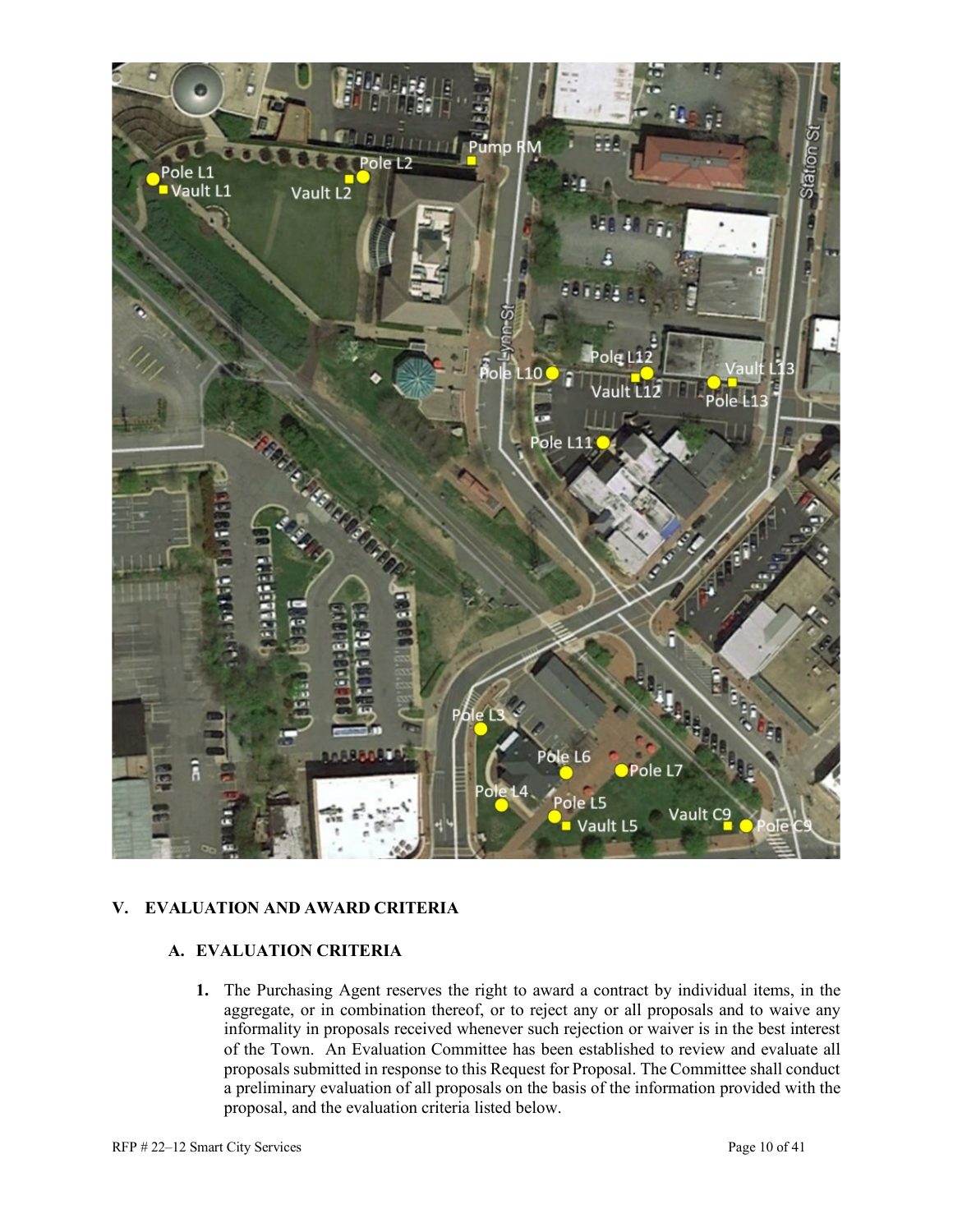**2.** No Offeror, including any of their representatives, subcontractors, affiliates and interested parties, shall contact any member of the Evaluation Committee or any person involved in the evaluation of the proposals. Evaluation Committee members will refer any and all calls related to this procurement to the Purchasing Agent. Failure to comply with this directive may, at the sole discretion of the Town, result in the disqualification of an Offeror from the procurement process

#### **EVALUATION CRITERIA**

The Town will select the proposal that is responsive and the most advantageous to the Town as determined by the Town. The Town intends to award a contract, subject to the terms of this RFP, to the Offeror that offers the best overall value. The Town will evaluate proposals based on the criteria as listed below. An evaluation committee will independently review, evaluate, and rank each proposal received using the following criteria.

#### **First Impression Score - 5-point scale:**

 $0 =$ The proposal fails to address the criterion or cannot be assessed due to missing or incomplete information.

1 = Poor. The criterion is inadequately addressed, or there are serious inherent weaknesses.

 $2 =$  Fair. The proposal broadly addresses the criterion, but there are significant weaknesses.

3 = Good. The proposal addresses the criterion well, but a number of shortcomings are present.

4 = Very Good. The proposal addresses the criterion very well, but a small number of shortcomings are present.

5 = Excellent. The proposal successfully addresses all relevant aspects of the criterion. Any shortcomings are minor.

Numbers:

Maximum Score for any Criteria is 5.0. Scores are entered in whole or half numbers. Determine weighted score by multiplying Weight time Score. Maximum Total Weighted Score is 500.

| <b>CRITERIA</b>                                                                          | Weight | <b>Score</b> | Weighted<br><b>Score</b> |
|------------------------------------------------------------------------------------------|--------|--------------|--------------------------|
| The Offeror's responsiveness and compliance with the RFP<br>requirements and conditions. | 15     |              |                          |
| Proposed solution.                                                                       | 35     |              |                          |
| Examples of similar projects.                                                            | 20     |              |                          |
| Offeror's qualifications.                                                                | 15     |              |                          |
| Overall price for the project and yearly software maintenance<br>costs.                  | 15     |              |                          |
| <b>TOTALS</b>                                                                            | 100    |              |                          |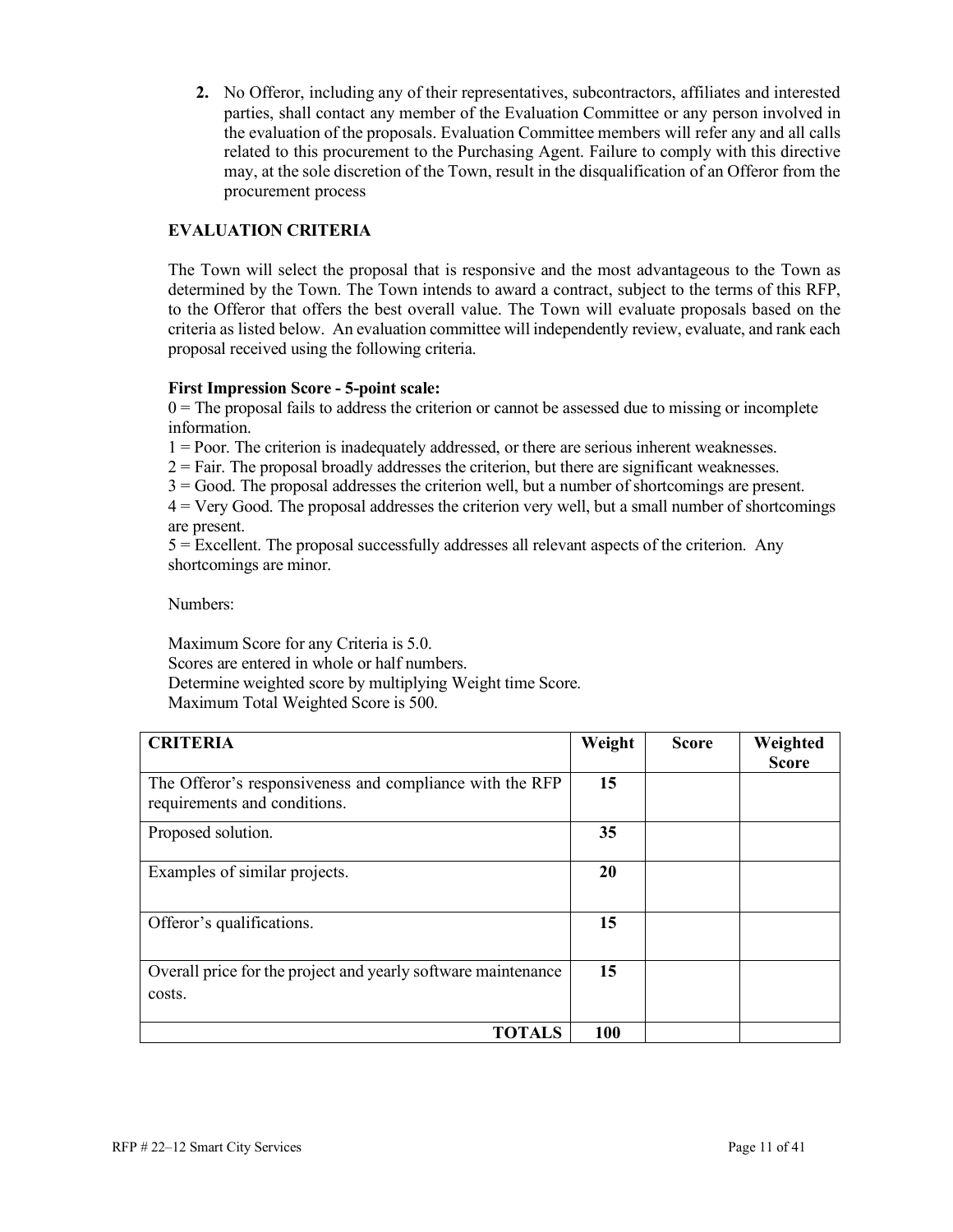#### **VI. AWARD PROCESS**

The Town of Herndon Evaluation Committee shall engage in individual discussions with two or more Offerors deemed fully qualified to provide the services as described in this RFP. Repetitive informal interviews are permissible. Each Offeror is encouraged to elaborate on their qualifications and performance data or staff qualifications pertinent to the proposed project, as well as alternate concepts.

Evaluation Committee members shall not disclose proprietary information from competing Offerors to the public, other staff or to competitors.

At the conclusion of the informal interviews, on the basis of evaluation factors published in the Request for Proposals and all information developed in the selection process to this point, the Town shall select, in the order of preference, two or more Offerors, if possible, whose professional qualifications and proposed services are deemed more meritorious. The Town shall then conduct negotiations beginning with the Offeror ranked first. At this negotiation stage the Town may discuss and/or request binding estimates of costs, fee per task, and, if desirable, binding estimates of hours and hourly costs for requested services. If a contract that is satisfactory and advantageous to the Town is negotiated at a price considered fair and reasonable, the Evaluation Committee shall make a recommendation to the Town Council advising of an award to that Offeror. Otherwise, the Evaluation Committee shall formally terminate negotiations with the Offeror ranked first and shall begin conducting negotiations with the Offeror ranked second, and so on until such a contract is negotiated at a fair and reasonable price.

**The Town may negotiate and award a contract to an Offeror that it determined, in writing, is the single fully qualified Offeror, or that one Offeror is clearly more highly qualified and suitable than the others under consideration.**

#### **VII. RIGHT TO REJECT PROPOSALS**

An authorized representative of the firm shall sign all proposals, and the Offeror shall submit all information as requested. Failure to submit all requested information may result in the rejection of the proposal.

The Town of Herndon reserves the right to cancel this RFP and/or reject any or all proposals and waive any informalities in any proposal.

#### **VIII. DEADLINE FOR SUBMISSION**

For selection consideration, the Offeror shall submit a complete response to the Request for Proposal by the stipulated deadline. Forward proposals via mail service or hand-delivered to:

> **Town of Herndon Attn: Purchasing 777 Lynn Street Herndon, Virginia 20170-4602**

The Town must receive all proposals no later than **Tuesday March 22, 2022, at 3:00 p.m.** Each proposal, one (1) original on a flash/thumb drive and three (3) copies, must be appropriately signed by an authorized representative of the Offeror, and must be submitted in a sealed envelope or package. Clearly mark the proposal envelope with **"RFP # 22-12 Smart City Services"** and the specified opening date and time.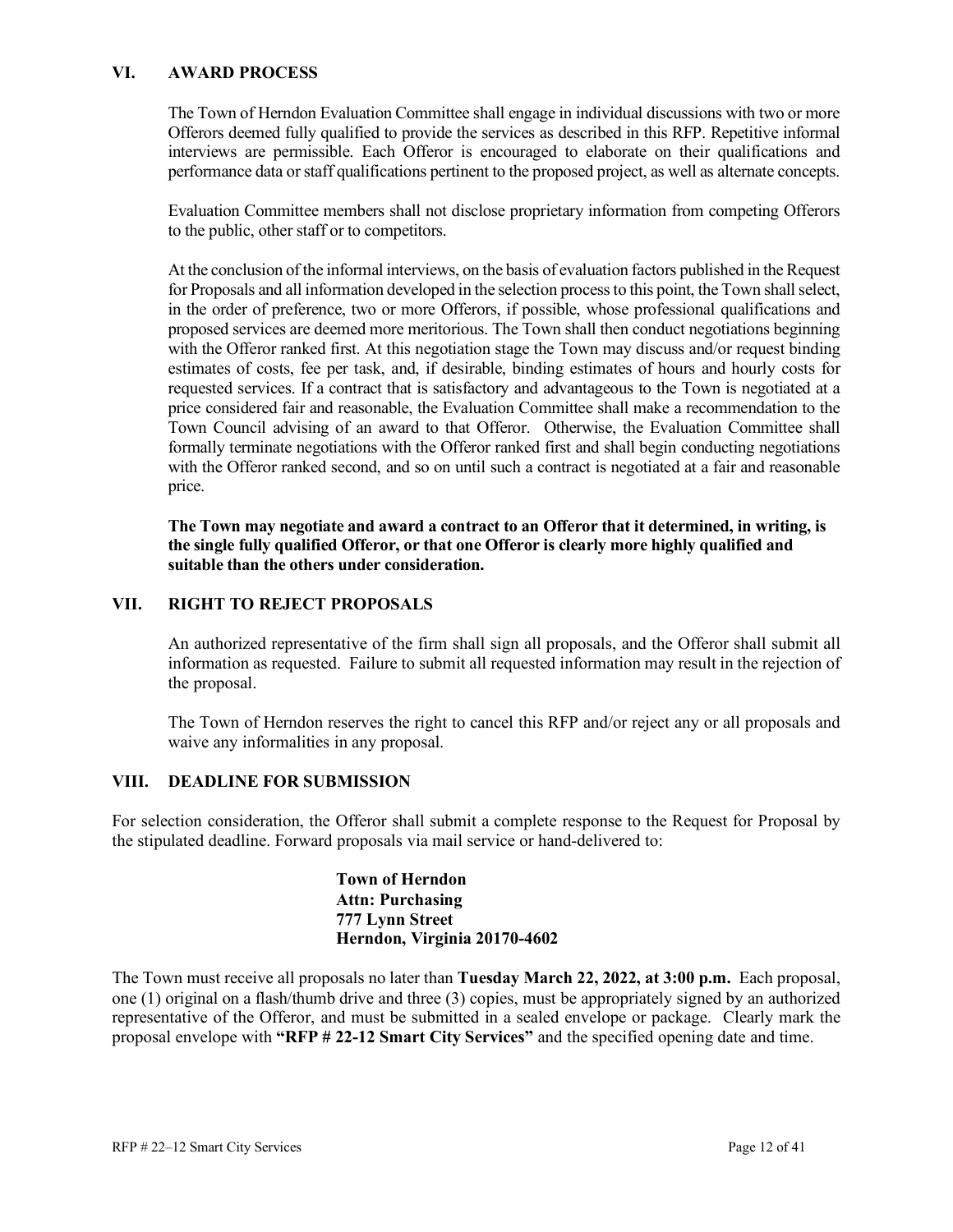#### **IX. CONTRACTUAL ORDER OF PRECEDENCE**

In the event of conflict, the provisions of the Contract and any subsequent amendments shall take precedence over any other contractual documents. The Contract consists of the following documents (the "Contract Documents"), that in the event of conflict shall have the following priority (highest to lowest):

**9.1** Contract Amendment(s)

#### **9.2** Contract:

- a. Solicitation 22-12 and addendums
- b. Signed Offeror's Proposal as submitted
- c. Duly Signed Summary of Negotiations and Acceptance

#### **X. DELAYS AND SUSPENSIONS**

- **10.1** The Town may direct the Contractor, in writing, to suspend, delay, or interrupt all or any part of the work of this contract for the period of time deemed appropriate for the convenience of the Town. The Town will extend the Contractor's time of completion by a period of time that in the discretion of the Purchasing Agent is reasonably suited for completion of work. The Town may further amend the contract by mutual agreement for any increase in the cost of performance of the contract (excluding profit) resulting solely from the delay or suspension of the contract. No adjustment shall be made under this clause for any delay or interruption resulting from any other cause, including the fault or negligence of the Contractor.
- **10.2** If the Town does not direct the Contractor, in writing, to suspend, delay, or interrupt the contract, the Contractor must give the Town Purchasing Agent written notice if the Town fails to provide data or services that are required for contract completion by the Contractor. The Town may extend the Contractor's time of completion by a period of time that in the discretion of the Purchasing Agent is reasonably suited for completion of work. The Town may further amend the contract by mutual agreement for any increase in the cost of performance of the contract (excluding profit) resulting solely from the delay or suspension of the contract. No adjustment shall be made under this clause for any delay or interruption resulting from any other cause, including the fault or negligence of the Contractor.
- **10.3** The Contractor shall continue its work on other phases of the project or contract, if in the sole discretion of the Purchasing Agent such work is not impacted by the Town's delay, suspension, or interruption. All changes to the work plan or project milestones shall be reflected in writing as a contract amendment.

## **GENERAL TERMS AND CONDITIONS**

Vendor: The general rules and conditions that follow apply to all purchases and become a definite part of each formal solicitation and resulting Contract award issued by the Town of Herndon, unless otherwise specified. Bidders, Offerors, Contractors, Vendors, or their authorized representatives are expected to inform themselves fully as to the conditions, requirements, scope of work or specifications before submitting bids or proposals; failure to do so is, solely, at the Bidder's, Offeror's, Contractor's or Vendor's own risk and relief cannot be secured on the plea of error.

Subject to all State and local laws, policies, resolutions, and regulations and all accepted rules, regulations and limitations imposed by legislation of the Federal Government, bids or proposals on all solicitations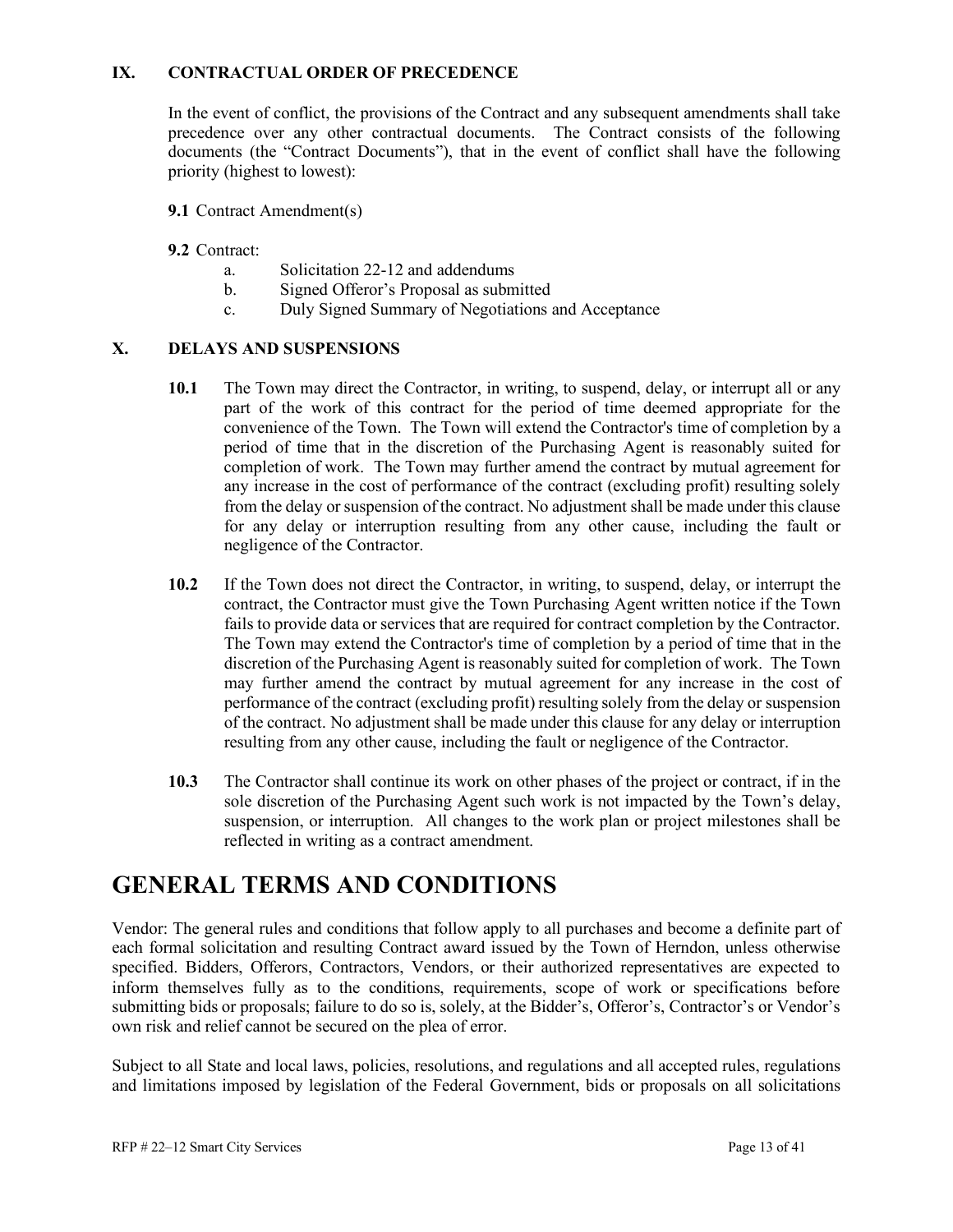issued by Town of Herndon will bind Bidders or Offerors to applicable conditions and requirements herein set forth unless otherwise specified in the solicitation.

**l. AUTHORITY** – The Procurement Official has the sole responsibility and authority for negotiating, placing and when necessary, modifying every solicitation, Contract, and purchase order (except for capital construction projects) issued by the Town. In the discharge of these responsibilities, the Procurement Official may be assisted by assigned buyers. Unless specifically delegated by the Procurement Official, no other Town officer or employee is authorized to order supplies or services, enter into purchase negotiations or Contracts, or in any way obligate the government of the Town for indebtedness. Any purchase ordered, or Contract made which is contrary to these provisions and authorities shall be of no effect and void and the Town shall not be bound thereby.

#### **2. DEFINITIONS**

AGENCY: Any Department, Agency, Authority, Commission, Board, or other unit in the Administrative Service of the Town.

BEST VALUE: As predetermined in the solicitation, means the overall combination of quality, price, and various elements of required services that in total are optimal relative to a public body's needs.

BID: The offer of a Bidder to provide specific goods or services at specified prices and/or other conditions specified in the solicitation.

BIDDER/OFFEROR: Any individual, company, firm, corporation, partnership, or other organization bidding on solicitations issued by the Procurement Official and offering to enter into Contracts with the Town. The term "Bidder" will be used throughout this document and shall be construed to mean "Offeror" where appropriate.

BRAND NAME OR EQUAL SPECIFICATION: A brand name specification to describe the standard of quality, performance, and other characteristics needed to meet the town requirements and which provides for the submission of equivalent products.

CONTRACTOR: Any individual, company, firm, corporation, partnership, or other organization to whom an award is made by the Town.

GOODS: All material, equipment, supplies, printing, and automated data processing/information technology hardware and software.

INFORMALITY: A minor defect or variation of a bid or proposal from the exact requirements of the invitation to bid or the request for proposal which does not affect the price, quality, quantity or delivery schedule for the goods, services or construction being procured.

INVITATION FOR BID (IFB): A request which is made to prospective suppliers (Bidders) for their quotation on goods or services desired by the Town. The issuance of an IFB will contain or incorporate by reference the specifications and contractual terms and conditions applicable to the procurement.

PROFESSIONAL: Any type of professional service which is either: 1) performed by an independent Contractor within the practice of accounting, actuarial services, architecture, dentistry, land surveying, landscape architecture, law, medicine, optometry, pharmacy, or professional engineering (which shall be procured as set forth in the Code of Virginia §2.2-4301 in the definition of competitive negotiation and in conformance with the Purchasing Regulations, required but not furnished by its own employees, which is in its nature so unique that it should be obtained by negotiation on the basis of demonstrated competence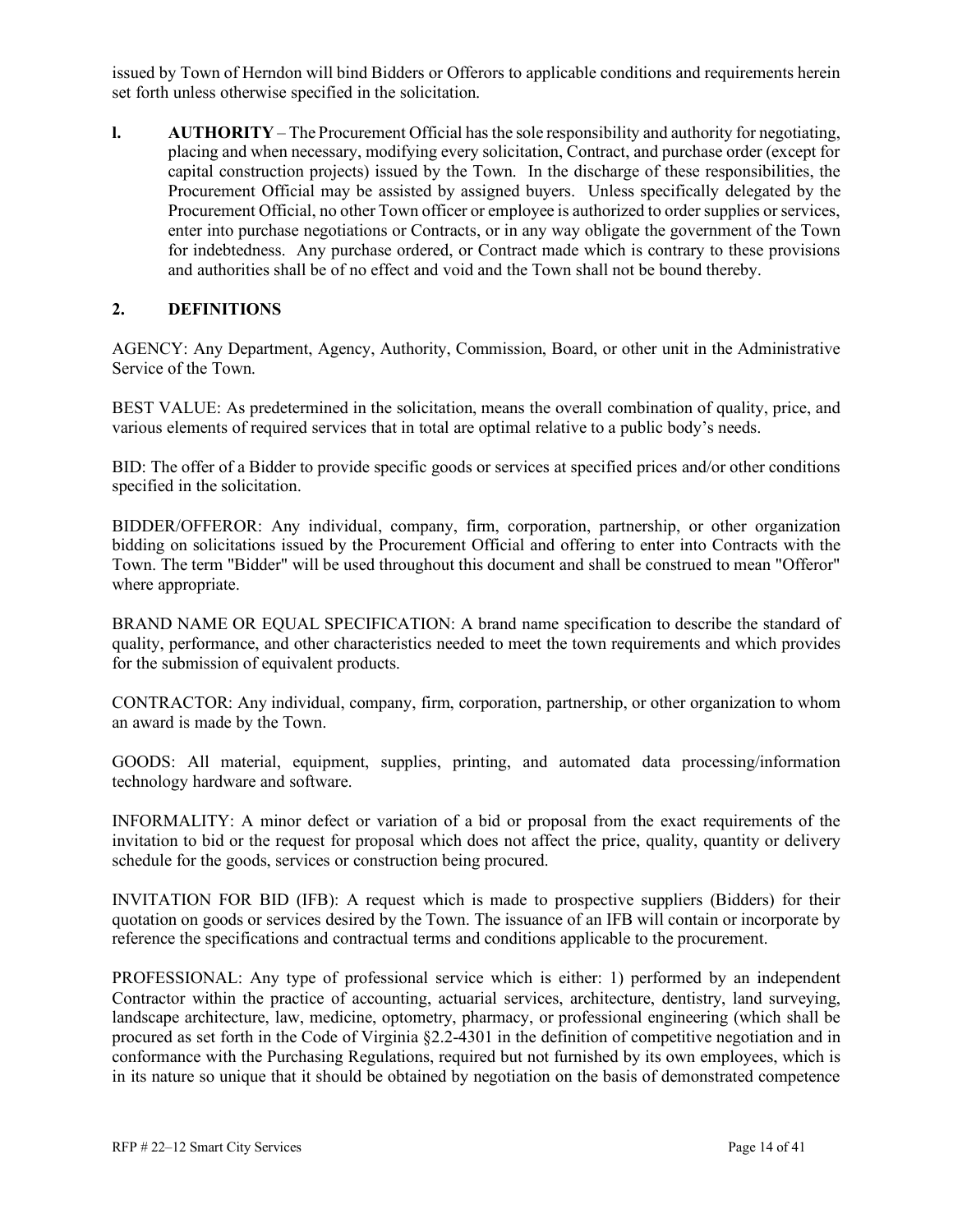and qualification for the type of professional service required and at fair and reasonable compensation rather than by competitive sealed bidding.

PROCUREMENT OFFICIAL: The Procurement Official employed by the Town Council of the Town of Herndon.

REQUEST FOR PROPOSAL (RFP): A request for an offer from prospective Offerors that will indicate the general terms which are sought to be procured from the Offeror. The RFP will specify the evaluation factors to be used and will contain or incorporate by reference other contractual terms and conditions applicable to the procurement.

RESPONSIBLE BIDDER/OFFEROR: An individual, company, firm, corporation, partnership, or other organization having the capability in all respects to perform fully the Contract requirements, and also having the moral and business integrity and reliability which will assure good faith performance, and having been prequalified, if required.

RESPONSIVE BIDDER/OFFEROR: An individual, company, firm, corporation, partnership, or other organization having submitted a bid which conforms in all material respects to the invitation for bid or request for proposal.

SERVICES: Any work performed by an independent Contractor wherein the service rendered does not consist primarily of acquisition of equipment or materials, or the rental of equipment, materials, and supplies.

SOLICITATION: The process of notifying prospective Bidders or Offerors that the Town wishes to receive bids or proposals on a set of requirements to provide goods or services. The notification of the Town requirements may consist of public advertising (newspaper, Town Web Site, or other electronic notification), the mailing of Notices of Solicitation, Invitation for Bid (IFB) or Request for Proposal (RFP) or telephone calls to prospective Bidders or Offerors.

STATE: Commonwealth of Virginia.

- **3. CLARIFICATION OF TERMS -** If any prospective Bidder/Offeror has questions about the specifications or other solicitation documents, the prospective Bidder/Offeror should contact, **in writing**, the Purchasing Agent NO LATER THAN TEN (10) WORKING DAYS BEFORE due date. Revisions to the solicitation are made only by addendum issued by the Purchasing Office. Questions shall be answered in writing via addendum and shall be posted on the Commonwealth of Virginia's Procurement Website (eVA), the Town of Herndon's website and the Town's procurement bulletin board.
- **4. PROPOSAL FORMS** Unless otherwise specified in the solicitation, all proposals submitted shall include (pages 36-41), properly signed in ink in the proper spaces and submitted in a sealed envelope. Should the proposal prices and/or any other submissions differ on the copy of the submitted proposal, the ORIGINAL copy shall prevail.

#### **5. LATE PROPOSALS & MODIFICATIONS OF PROPOSALS** –

a. Any proposal/modification received at the office designated in the solicitation after the exact time specified for receipt of the proposal/modification is considered a late proposal/modification. The time/date stamp clock located at the front counter at 777 Lynn Street, Herndon, VA 20170 shall serve as the official authority to determine lateness of any proposal. A late proposal/modification will not be considered for award except under the following conditions only: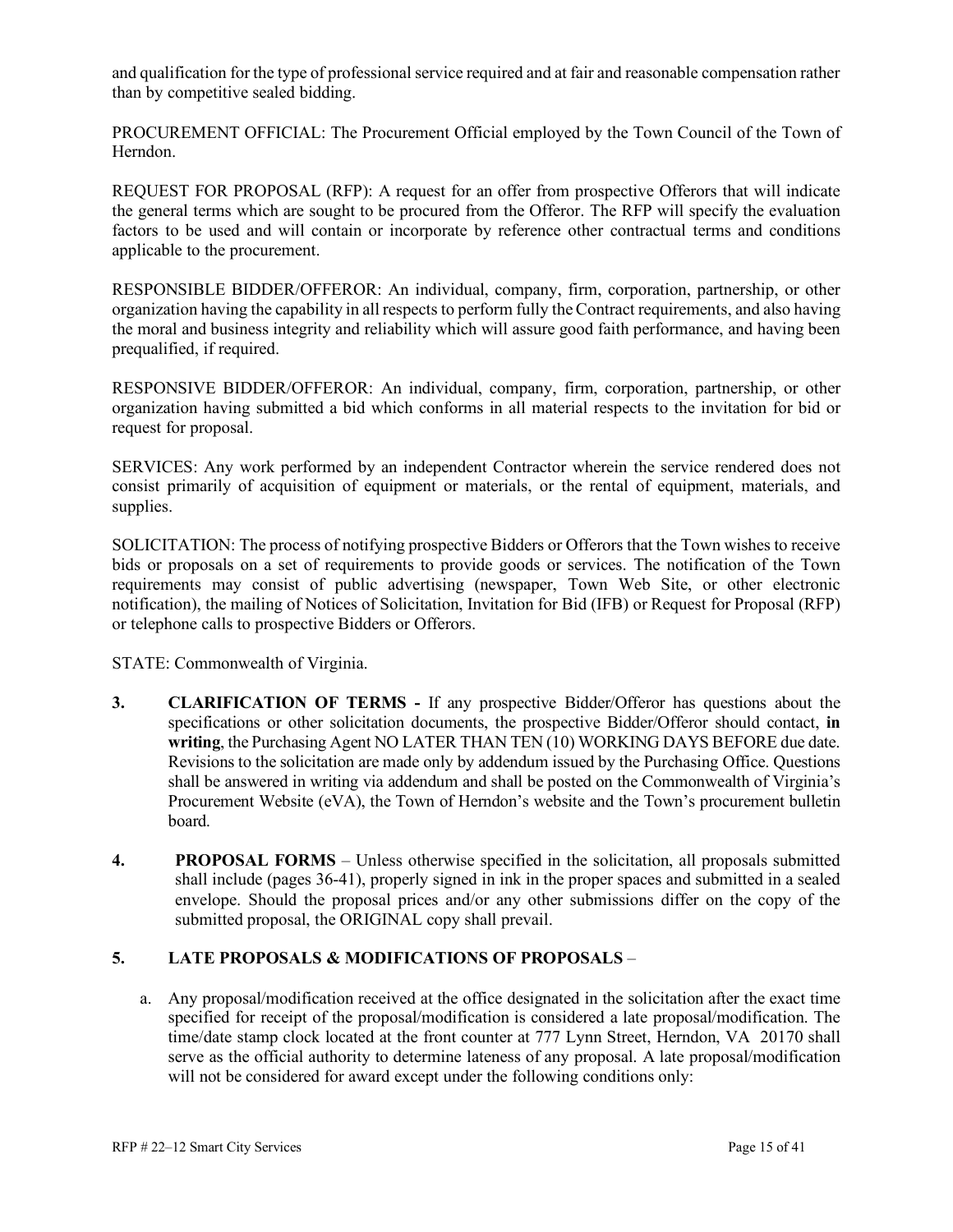- 1. It was sent by registered or certified mail not later than the fifth (5th) calendar date prior to the date specified for receipt of the proposal/modification; or
- 2. The proposal/modification was sent by mail, and it is determined by the Procurement Official that the late receipt was due solely to mishandling by the Town after receipt at the address specified in the solicitation.
- b. If the Town declares administrative or liberal leave, the Town will extend to the next business day proposal openings or receipt of proposals.
- c. A late hand-carried proposal will not be accepted, or any other late proposal not submitted by mail, shall not be considered for award.
- **6. ERRORS IN PROPOSALS** When an error is made in extending total prices, the unit price will govern. Erasures in proposals must be initialed by the Offeror. Carelessness in quoting prices or in preparation of a proposal otherwise, will not relieve the Offeror. Offerors are cautioned to recheck their proposals for possible errors. Errors discovered after public opening cannot be corrected and the Offeror will be required to perform if his or her proposal is accepted.
- **7. IDENTIFICATION OF PROPOSAL ENVELOPE** The signed proposal and requested copies should be returned in an envelope or package, sealed, and identified with the following information:

The title as indicated on the cover page of this RFP RFP Number Proposal due date and time Vendor name and complete mailing address (return address)

If a proposal is not addressed with the information as shown above, the Offeror takes the risk that the envelope may be inadvertently opened, and the information compromised, which may cause the proposal to be disqualified. The Offerors may hand deliver proposals to the designated location in the office issuing the solicitation. The Offeror should not place any other correspondence or other documents in the envelope.

- **8. COMPLETENESS** To be responsive, a proposal must include all information required by the solicitation.
- **9. ACCEPTANCE OF PROPOSALS** Unless otherwise specified, all formal proposals submitted shall be valid for a minimum period of one hundred twenty (120) calendar days following the date established for acceptance. At the end of the one hundred twenty (120) calendar days the proposal may be withdrawn at the written request of the Offeror. If the proposal is not withdrawn at that time, it remains in effect until an award is made or the solicitation is canceled.
- **10. CONDITIONAL PROPOSALS** Conditional proposals are subject to rejection in whole or in part.
- **11. PROPOSALS FOR ALL OR PART** Unless otherwise specified by the Procurement Official or by the Offeror, the Procurement Official reserves the right to make award on all items in the aggregate or on any of the items on an individual basis, whichever is in the best interest of the Town. An Offeror may restrict his or her proposal to consideration in the aggregate by so stating but shall name a single unit price on each item proposed. Any proposal in which the Offeror names a total price for all the articles without quoting a unit price for each and every separate item may not be considered for award.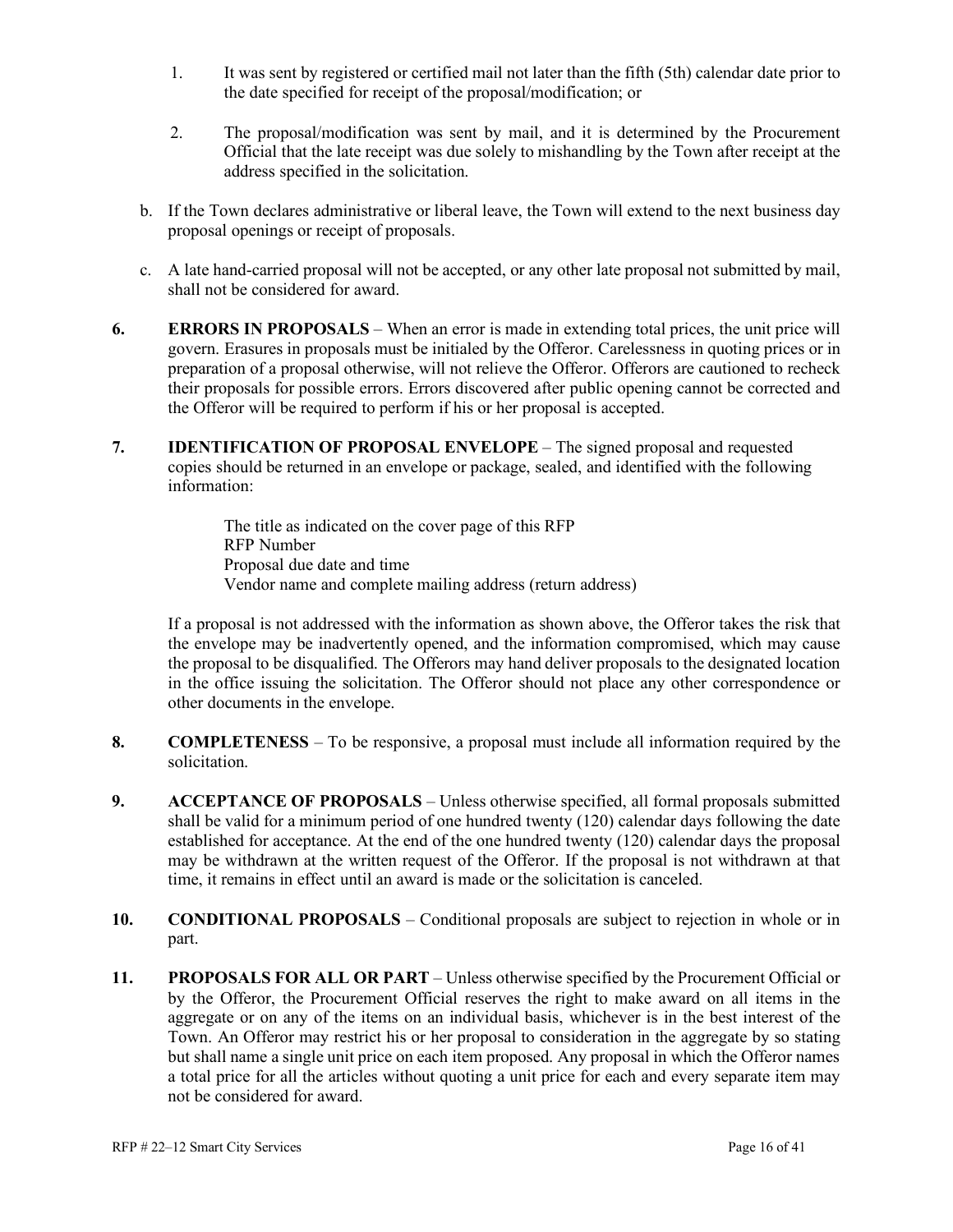- **12. PRICING** The subsequent Contract will be a firm-fixed price agreement. The fee(s) will remain firm and will include all charges that may be incurred in fulfilling the requirements of this initial Contract. If the Town elects to exercise the option to renew the Contract for an additional five-year period, the Contract price(s) for the additional five years shall increase 5%.
- **13. TIME FOR RECEIVING PROPOSALS** Proposals received prior to the time of opening are securely kept, unopened. The representative of the Procurement Official assigned to open them will decide when the specified time has arrived, and no proposal received thereafter is considered. No responsibility will attach to the Procurement Official or his or her representative for the premature opening of a proposal not properly addressed and identified. The Procurement Official will not consider telegraphic, electronic, or facsimile proposal/modifications, unless specifically authorized in the solicitation.
- **14. PROPOSAL OPENING** The Procurement Officer or designee will open all proposals received in response to a Request for Proposal (RFP) at the date, time and place specified, and the name of the offerors read publicly.
- **15. OMISSIONS & DISCREPANCIES** Any items or parts of any equipment listed in this solicitation which are not fully described or are omitted from such specification, and which are clearly necessary for the completion of such equipment and its appurtenances, shall be considered a part of such equipment although not directly specified or called for in the specifications. Should an Offeror find discrepancies or ambiguities in, or omissions from, the solicitation, including the drawings and/or specifications, he or she shall notify the Procurement Official at least ten (10) days prior to the date set for the opening of proposals. If necessary, the Procurement Official will post a written addendum for clarification to all Offerors no later than three (3) days before the date set for opening of proposals. Notifications regarding specifications will not be considered if received within five (5) days of the date set for opening of proposals.
- **16. OFFEROR INTERESTED IN MORE THAN ONE PROPOSAL** The Procurement Officer or designee will reject multiple proposals, if more than one proposal is offered by any one party, either directly or by or in the name of his or her clerk, partner, or other persons. A party who has quoted prices on work, materials, or supplies to an Offeror is not thereby disqualified from quoting prices to other Offerors or firms submitting a proposal directly for the work, materials, or supplies.
- **17. TAX EXEMPTION** The Town is exempt from the payment of any federal excise or any Virginia sales tax. The price offered must be net, exclusive of taxes. However, when under established trade practice any federal excise tax is included in the list price, an Offeror may quote the list price and shall show separately the amount of federal tax, either as a flat sum or as a percentage of the list price, which shall be deducted by the Federal Excise Tax Exemption Number is **54-6001349**. Contractors located outside the Commonwealth of Virginia are advised that when materials are picked up by the Town at their place of business, they may charge and collect their own local/state sales tax. Materials used in the performance of construction Contracts are subject to Virginia Sales/Use Tax as described in Section 630-10-27J of the Virginia Retail Sales and Use Tax Regulations.
- **18. PROHIBITION AGAINST UNIFORM PRICING** The Procurement Official shall encourage open and competitive proposals by all possible means and shall endeavor to obtain the maximum degree of open competition on all purchase transactions using the competitive negotiation, or open market methods of procurement. In submitting a proposal each Offeror shall, by virtue of submitting a proposal, guarantee that he or she has not been a party with other Offerors to an agreement to propose a fixed or uniform price. Violation of this implied guarantee shall render void the proposals of participating Offerors. Any disclosure to or acquisition by a competitive Offeror,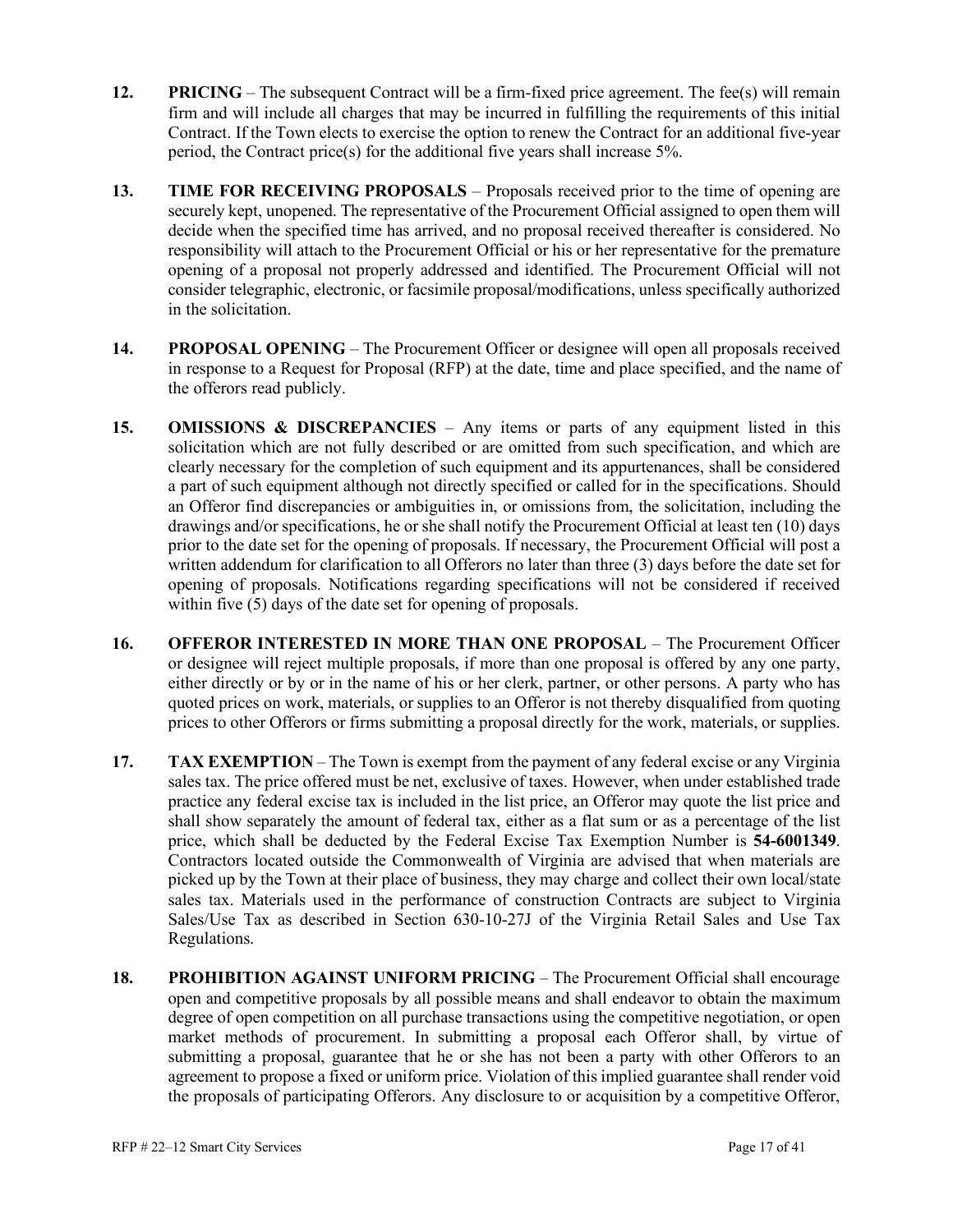in advance of the opening of the proposals, of the terms or conditions of the proposal submitted by another competitor may render the entire proceedings void and may require re-advertising for proposals.

- **19. DEBARMENT STATUS -** By participating in this procurement, the vendor certifies that they are not currently debarred by the Commonwealth of Virginia or the Town of Herndon from submitting a response for the type of goods and/or services covered by this solicitation. Vendor further certifies that they are not debarred from filling any order or accepting any resulting order, or that they are an agent of any person or entity that is currently debarred by the Commonwealth of Virginia or the Town of Herndon.
- **20. NO CONTACT POLICY** No Offeror shall initiate or otherwise have contact related to the solicitation with any Town representative or employee, other than the Purchasing Department, after the date and time established for receipt of proposals. Any contact initiated by an Offeror with any Town representative, other than the Purchasing Department, concerning this solicitation is prohibited and may cause the disqualification of the Offeror from this procurement process.
- **21. CRIMINAL SANCTIONS** The provisions referenced in Ethics in Public Contracting supplement, but do not supersede, other provisions of law including, but not limited to, the State and Local Government Conflict of Interest Act (§ 2.1-639.1 et seq.), the Virginia Governmental Frauds Act (§ 18.2-498.1 et seq.), and Articles 2 (§ 18.2-438 et seq.) and 3 (§ 18.2-446 et seq.) of Chapter 10 of Title 18.2. The provisions apply notwithstanding the facts that the conduct described may not constitute a violation of the State and Local Government Conflict of Interests Act.
- **22. INSURANCE -** Whenever any work and/or services are provided, either in or on Town owned property, the following shall apply:
	- a. The Contractor shall provide the Procurement Official with a Commonwealth of Virginia Certificate of Insurance PRIOR to the commencement of any work under the Contract and agrees to maintain such insurance until the completion of the Contract. The minimum limits of liability shall be:
		- 1.The contractor will maintain workers' compensation coverage in compliance with the laws of the Commonwealth of Virginia. The coverage must have statutory limits and be with an insurer licensed to conduct business in the Commonwealth of Virginia. The insurer must have an A. M. Best rating of A- or better. As an alternative, it is acceptable for the contractor to be insured by a group self-insurance association that is licensed by the Virginia Bureau of Insurance. The contractor will also carry employers' liability insurance with a limit of at least \$100,000 bodily injury by accident/\$500,000 bodily injury by disease policy limit/\$100,000 bodily injury by disease each employee.
		- 2.The contractor will maintain a general liability policy with **\$2,000,000** combined single limits. Coverage is to be on an occurrence basis with an insurer licensed to conduct business in the Commonwealth of Virginia. The insurer must have an A. M. Best rating of A- or better. The insurer must list the **Town of Herndon** as an **additional insured**. The endorsement must be issued by the insurance company. A notation on the certificate of insurance is not sufficient. If the vendor sells alcohol, \$5 million will be required.

Broad Form Comprehensive General Liability--\$2,000,000 per occurrence coverage to include:

Premises - Operations; Products/Completed Operations; Contractual; Independent Contractors; Owners and Contractors Protective; Personal Injury (Libel, Slander,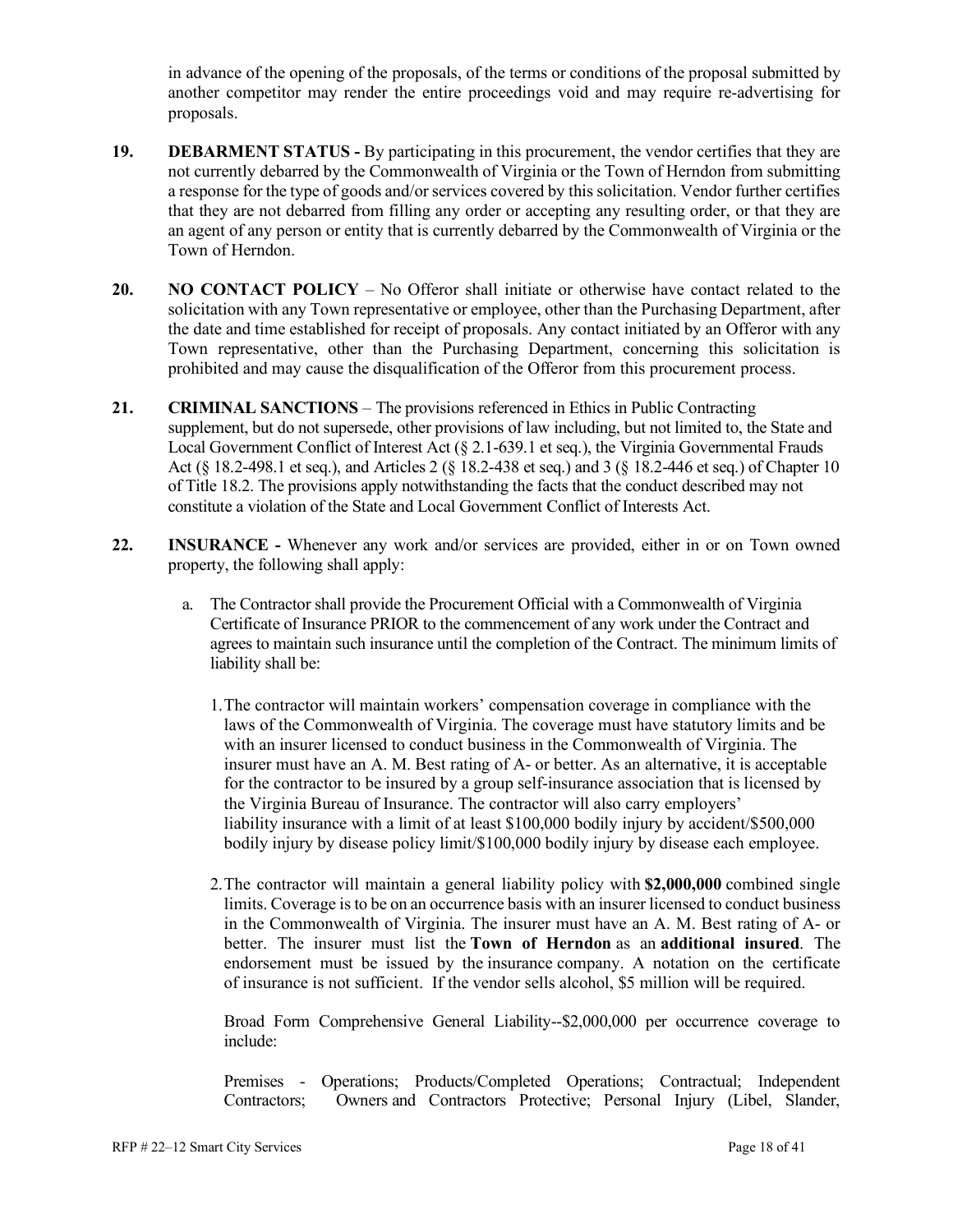Defamation of Character, etc.);

3.Automotive Liability--\$1,000,000.00 per occurrence.

4.Professional Liability/Errors and Omissions

5.Profession/Services: Limits

| Accounting                      | \$1,000,000 per occurrence, \$3,000,000 aggregate   |
|---------------------------------|-----------------------------------------------------|
| Architecture                    | \$2,000,000 per occurrence, \$6,000,000 aggregate   |
| Asbestos Design, Inspection or  | \$1,000,000 per occurrence, \$3,000,000 aggregate   |
| <b>Abatement Contractor</b>     |                                                     |
| <b>Health Care Practitioner</b> | \$1,750,000 per occurrence, \$3,000,000 aggregate   |
| Insurance/Risk Management       | \$1,000,000 per occurrence, \$3,000,000 aggregate   |
| Landscape/Architecture          | \$1,000,000 per occurrence, \$1,000,000 aggregate   |
| Legal                           | \$1,000,000 per occurrence, \$5,000,000 aggregate   |
| Professional Engineer           | \$2,000,000 per occurrence, \$6,000,000 aggregate   |
| Surveying                       | $$1,000,000$ per occurrence, $$1,000,000$ aggregate |

- b. The Town reserves the right to require higher limits on any Contracts provided notice of such requirement is stated in the solicitation. The Town is to be named as an additional or co-insured. A thirty- (30) day written notice of cancellation or non-renewal shall be furnished by certified mail to the Procurement Official at the address indicated on the solicitation.
- c. Contractor's signature of the solicitation constitutes his/her certification that, if awarded the Contract, he/she shall obtain the required coverage as specified above and proof of coverage as contained herein shall be submitted within ten (10) calendar days after notice of award. The Contractor's signature also signifies that this coverage shall be maintained for the duration of the Contract. "Claims made" policies must be in force or that coverage purchased for three (3) years after Contract completion date.
- **23. QUESTIONS CONCERNING SPECIFICATIONS** Any information relative to interpretation of specifications and drawings shall be requested of the Procurement Official, in writing, in ample time before the opening of proposals. Inquiries, if received by the Procurement Official within ten (10) days of the date set for the opening of proposals, are not given any consideration. Any material interpretation of a specification, as determined by the Procurement Official, will be expressed in the form of an addendum to the specification which will be posted for all prospective Offerors to review no later than three (3) days before the date set for receipt of proposals. Oral answers will not be provided.
- **24. BRAND NAME OR EQUAL ITEMS** Unless otherwise provided in the request for proposal, the name of a certain brand, make or manufacturer does not restrict Offerors to the specific brand, make or manufacturer named; it conveys the general style, type, character, and quality of the article desired, and any article which the Town in its sole discretion determines to be the equal of that specified, considering quality, workmanship, economy of operation, and suitability for the purpose intended, shall be accepted.
- **25. FORMAL SPECIFICATIONS** When a solicitation contains a specification which states no substitutes, no deviation there from, is permitted and the Offeror is required to furnish articles in conformity with that specification. The Offeror shall abide by and comply with the true intent of the specifications and not take advantage of any unintentional error or omission but shall fully complete every part as the true intent and meaning of the specifications and drawings. Whenever the mention is made of any articles, material, or workmanship is in accordance with laws,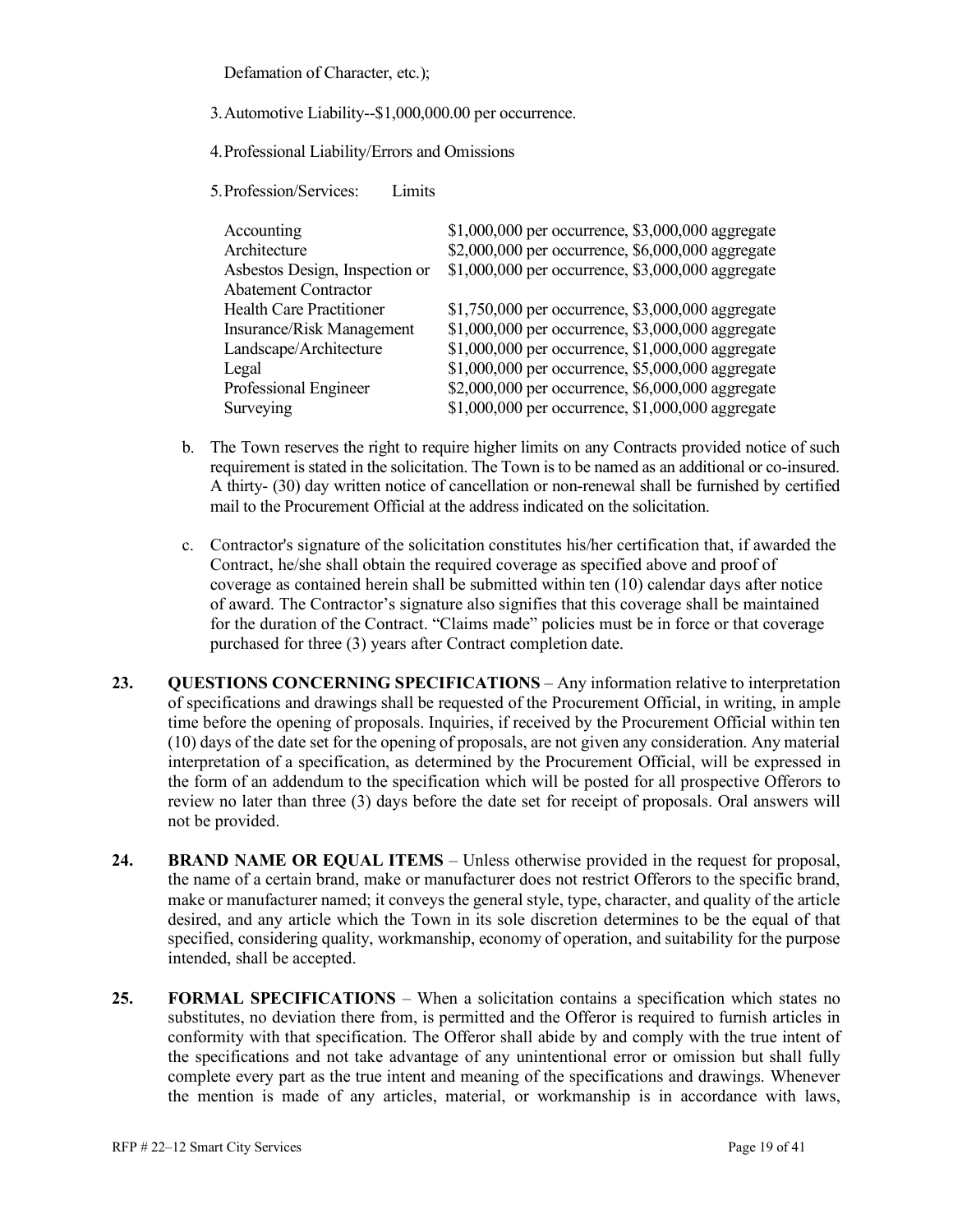ordinances, building codes, underwriter's codes, A.S.T.M. regulations or similar expressions, the requirements of these laws, ordinances, etc., is construed as to the minimum requirements of these specifications.

- **26. CONDITION OF ITEMS -** All items offered shall be new, current model year, in first class condition, including containers suitable for shipment and storage, unless otherwise indicated in solicitation. The Town does not recognize verbal agreements in support of this requirement.
- **27. AWARD OR REJECTION OF PROPOSALS** The Procurement Official shall award the Contract to the responsive and responsible Offeror selected by an evaluation committee complying with all provisions of the RFP, provided the proposal pricing is reasonable and it is in the best interest of the Town to accept it. The Procurement Official reserves the right to award a Contract by individual items, or to reject any or all proposals and to waive any informality in proposals received whenever such rejection or waiver is in the best interest of the Town. Award may be made to as many Offerors as deemed necessary to fulfill the anticipated requirements of the Town.
- **28. NOTICE OF ACCEPTANCE/CONTRACT DOCUMENTS** All award notices are issued by the Town to the successful Offeror. Procurement opportunities, addendums, and award notices are posted on the Town of Herndon's Procurement webpage and on the Commonwealth of Virginia's Procurement Webpage (eVA).

The following documents that are included in the solicitation are incorporated by reference in the resulting Contract and become a part of said Contract:

- a. Authority of Solicitation Form/Acceptance Agreement (Cover Sheet) and other documents which may be incorporated by reference, if applicable,
- b. General Conditions and Instructions to Offerors,
- c. Special Provisions and Specifications
- d. Pricing Schedule,
- e. Any addenda/amendments/Memoranda of Negotiations

#### **29. PROTEST OF AWARD OR DECISION TO AWARD** –

a. Any Bidder or Offeror may protest the award or decision to award a Contract by submitting a protest in writing to the Procurement Official, or an official designated by the Town, no later than ten (10) days after the award or the announcement of the decision to award, whichever occurs first. Any potential Bidder or Offeror on a Contract negotiated on a sole source or emergency basis who desires to protest the award or decision to award such Contract shall submit such protest in the same manner no later than ten (10) days after posting or publication of the notice of such Contract. However, if the protest of any actual or potential Bidder or Offeror depends in whole or in part upon information contained in public records pertaining to the procurement transaction which are subject to inspection, then the time within which the protest must be submitted shall expire ten days after those records are available for inspection by such Bidder or Offeror or at such later time. No protest shall lie for a claim that the selected Bidder or Offeror is not a responsible Bidder or Offeror. The written protest shall include the basis for the protest and the relief sought. The Procurement Official shall issue a decision in writing within ten (10) days of the receipt of the protest stating the reasons for the action taken. This decision shall be final unless the Bidder or Offeror appeals within ten (10) days of receipt of the written decision by instituting legal action as provided in the Code of Virginia.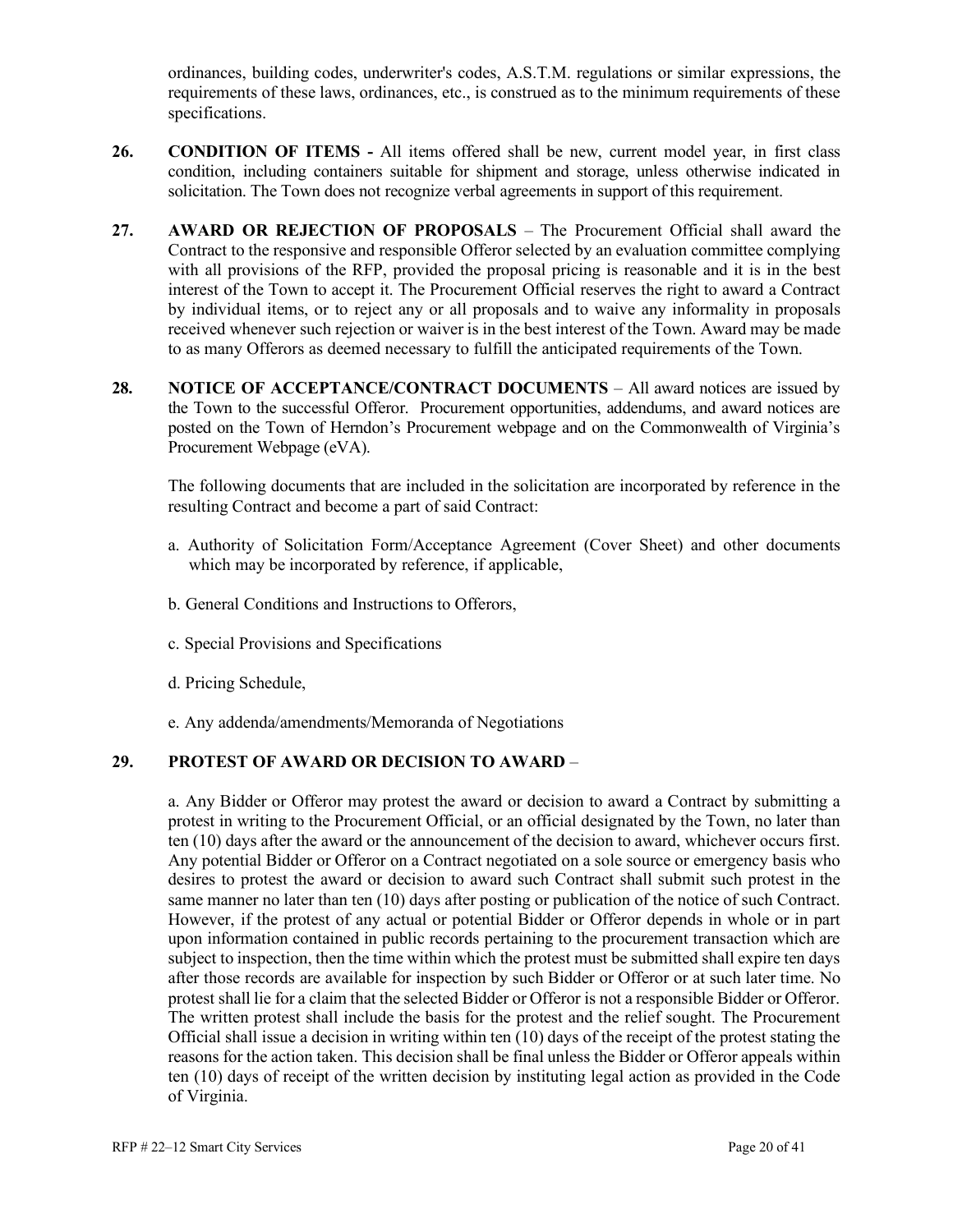b. If prior to award it is determined that the decision to award is arbitrary or capricious, then the sole relief shall be a finding to that effect. The Procurement Official shall cancel the proposed award or revise it to comply with the law. If, after an award, it is determined that an award of a Contract was arbitrary or capricious, then the sole relief shall be as hereinafter provided. Where the award has been made but performance has not begun, the performance of the Contract may be declared void by the Town. Where the award has been made and performance has begun, the Procurement Official may declare the Contract void upon a finding that this action is in the best interest of the Town. Where a Contract is declared void, the performing Contractor shall be compensated for the cost of performance at the rate specified in the Contract up to the time of such declaration. In no event shall the performing Contractor be entitled to lost profits.

c. Pending final determination of a protest or appeal, the validity of a Contract awarded and accepted in good faith in accordance with this article shall not be affected by the fact that a protest or appeal has been filed.

d. An award need not be delayed for the period allowed a Bidder or Offeror to protest, but in the event of a timely protest, no further action to award the Contract will be taken unless there is a written determination that proceeding without delay is necessary to protect the public interest or unless the bid or offer would expire.

- **30. LEGAL ACTION** No Bidder, Offeror, potential Bidder or Offeror, or Contractor shall institute any legal action until all statutory requirements have been met.
- **31. CONTRACTUAL DISPUTES -** Contractual claims, whether for money or other relief, shall be submitted to the Procurement Official in writing no later than sixty (60) days after final payment; however, written notice of the Contractor's intention to file a claim for compensation above that required by the contract shall be given at the time of occurrence or beginning of work upon which the claim is based. If such notice is not given, any claim for additional compensation or time extension arising from or related to such occurrence or work shall conclusively be deemed waived. The Contractor shall continue performance during the pendency of any claim or dispute and following any decision thereon. The Procurement Official shall render a final decision on any such claim within sixty (60) days of its submission or within one hundred twenty (120) days after final payment, whichever is later. Failure by the Procurement Official to render a decision shall be deemed a denial of the claim as of the latest date a response was required.
- **32. TERMINATION OF CONTRACTS** Contracts will remain in force for full periods specified and/or until all articles ordered before date of termination shall have been satisfactorily delivered and accepted and thereafter until all requirements and conditions shall have been met, unless:

a. Terminated prior to expiration date by satisfactory deliveries of entire Contract requirements, or upon termination by the Town for Convenience or Cause.

b. Extended upon written authorization of the Procurement Official and accepted by Contractor, to permit ordering of unordered balances or additional quantities at Contract prices and in accordance with Contract terms.

**33. TERMINATION FOR CONVENIENCE** – A Contract may be terminated in whole or in part by the Town in accordance with this clause whenever the Procurement Official shall determine that such a termination is in the best interest of the Town. Any such termination shall be affected by delivery to the Contractor at least thirty (30) days prior to the termination date of a Notice of Termination specifying the extent to which performance shall be terminated and the date upon which termination becomes effective. An equitable adjustment in the Contract price shall be made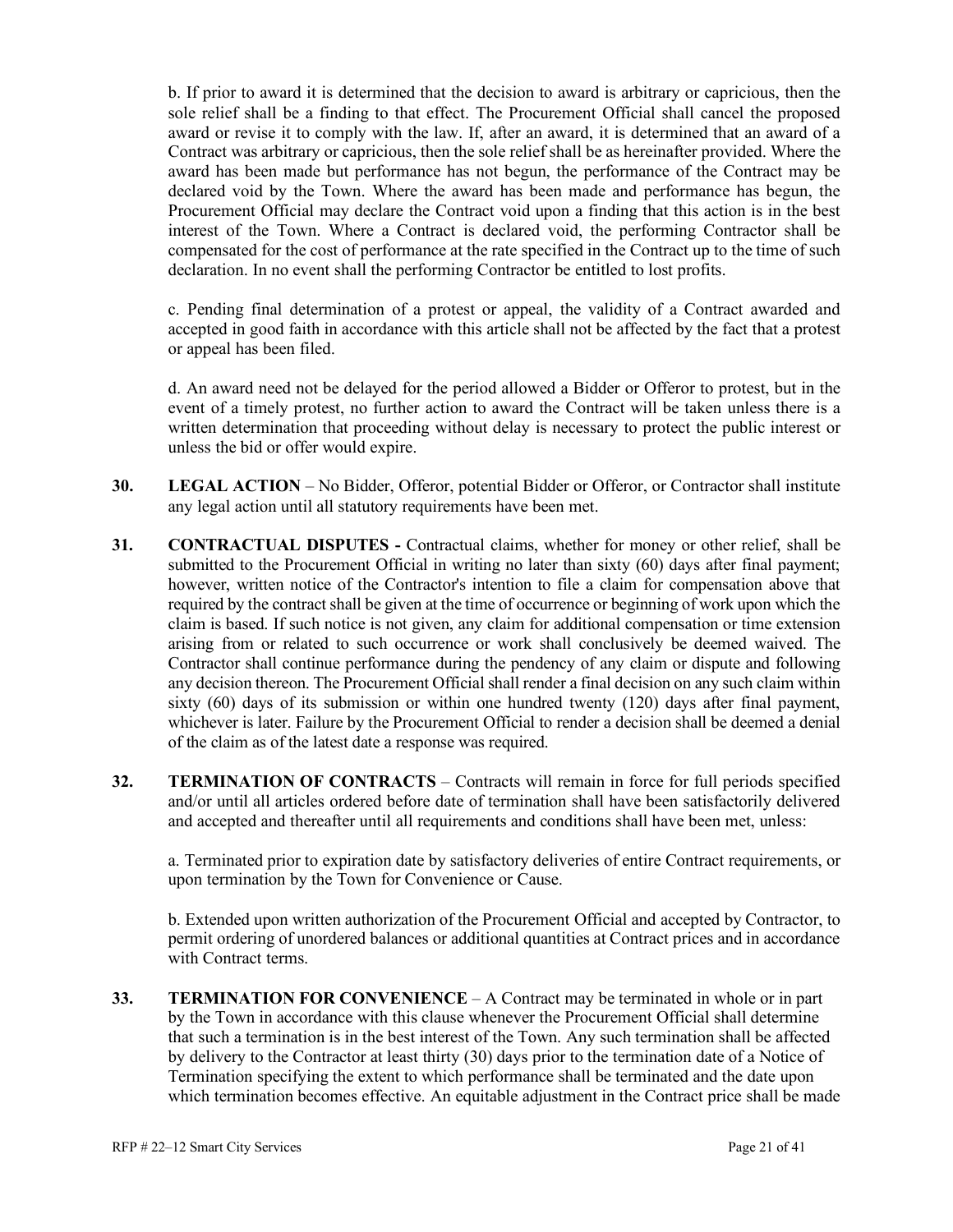for completed service, but no amount shall be allowed for anticipated profit on unperformed services.

#### **34. TERMINATION OF CONTRACT FOR CAUSE** –

a. If, through any cause, the Contractor shall fail to fulfill in a timely and proper manner his or her obligations under this Contract, or if the Contractor shall violate any of the covenants, agreements, or stipulations of this Contract, the Town shall thereupon have the right to terminate, specifying the effective date thereof, at least thirty (30) days before the effective date of such termination. In such event all finished or unfinished documents, data, studies, surveys, drawings, maps, models, and reports prepared by the Contractor under the Contract shall, at the option of the Town, become its property and the Contractor shall be entitled to receive just and equitable compensation for any satisfactory work completed on such documents.

b. Notwithstanding the above, the Contractor shall not be relieved of liability to the Town for damages sustained by the Town by virtue of any breach of Contract by the Contractor for the purpose of set off until such time as the exact amount of damages due to the Town from the Contractor is determined.

- **35. TERMINATION DUE TO UNAVAILABILITY OF FUNDS IN SUCCEEDING FISCAL YEARS -** If funds are not appropriated or otherwise made available to support continuation of the performance of this Contract in a subsequent fiscal year, then the Town shall cancel the Contract and, to the extent permitted by law, the Town shall reimburse the Contractor for the reasonable value of any non-recurring costs incurred but not amortized in the price of the supplies or services delivered under the Contract.
- **36. CONTRACT ALTERATIONS** No alterations in the terms of a Contract shall be valid or binding upon the Town unless made in writing and signed by the Procurement Official or his or her authorized agent.
- **37. MODIFICATION OF CONTRACT** the Procurement Official may upon agreement with the Contractor, issue a written modification to the Contract within the general scope thereof, during performance. However, no fixed-price Contract may be increased over the life of the Contract by amounts totaling more than twenty percent (20%) of the amount of the Contract or fifty thousand dollars (\$50,000) whichever is LESS without the advance written approval of the Town Council. In no event may an increase in the amount of any contract occur for any purpose without adequate consideration. Relief of an Offeror from the consequences of an error in its pricing is prohibited without adequate consideration. Should it become proper or necessary in the execution of this Contract to make any change in design or to make any alterations that will increase the expense, the Procurement Official shall determine an equitable adjustment. The Town will make no payment to the Contractor for any extra material or services, or of any greater amount of money than stipulated as compensation in the Contract, unless some changes in or additions to the Contract requiring additional outlay by the Contractor shall first have been expressly authorized and ordered in writing by Contract amendment or otherwise furnished by the Procurement Official.
- **38. PRICE REDUCTION** If at any time after the date of the award the Contractor makes a general price reduction in the comparable price of any material covered by the Contract to customers generally, an equivalent price reduction based on similar quantities and/or considerations shall apply to this Contract for the duration of the Contract period (or until the price is further reduced). Such price reduction shall become effective at the same time and in the same manner as the reduction in the price to customers generally. For purpose of this provision, a "general price reduction" shall mean any horizontal reduction in the price of an article or service offered (1) to Contractor's customers generally, or (2) in the Contractor's price schedule for the class of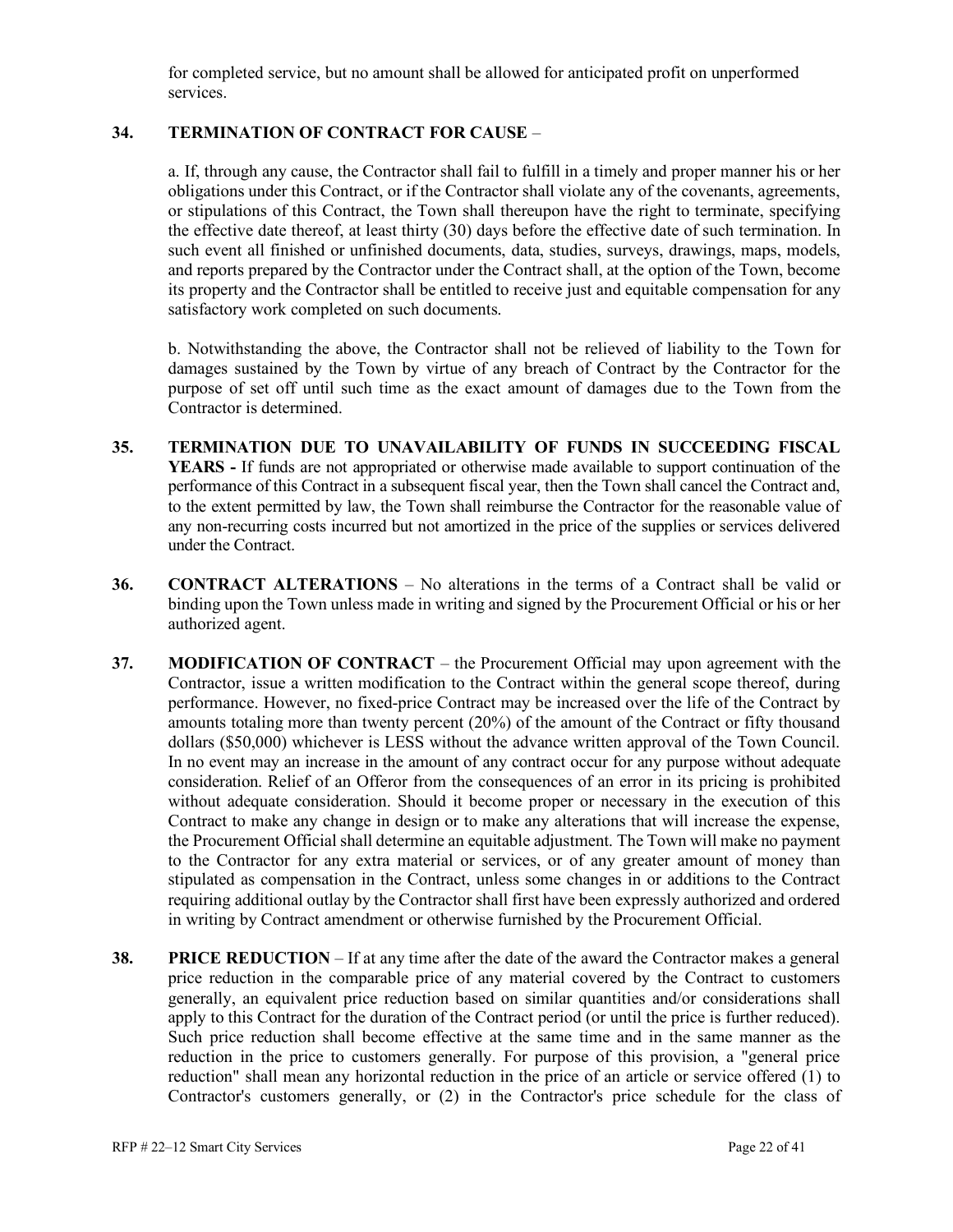customers, i.e., wholesalers, jobbers, retailers, etc., that was used as the basis for proposing on this solicitation. An occasional sale at a lower price, or sale of distressed merchandise at a lower price, is not considered a "general price reduction" under this provision. The Contractor shall submit his or her invoice at such reduced prices indicating on the invoice that the reduction is pursuant to the "Price Reduction" provision of the Contract documents. The Contractor in addition will, within ten days of any general price reduction, notify the Procurement Official of such reduction by letter. FAILURE TO DO SO MAY REQUIRE TERMINATION OF THE CONTRACT. Upon receipt of any such notice of a general price reduction, the Procurement Official will duly notify all ordering offices.

The Contractor, if requested, shall furnish, within ten (10) days after the end of the Contract period, a statement certifying either (1) that no general price reduction, as defined above, was made after the date of the award, or (2) if any such general price reductions were made, that as provided above, they were reported to the Procurement Official within ten (10) days and ordering offices were billed at the reduced prices. Where one or more such general price reductions were made, the statement furnished by the Contractor shall include, with respect to each price reduction, (1) the date when notice of any such reduction was issued, (2) the effective date of the reduction, and (3) the date when the Procurement Official was notified of any such reduction.

- **39. CHANGES, ADDITIONS, DELETIONS** No changes, additions, deletions or substitutions of specifications, terms and conditions, quantity, unit of issue, delivery date, delivery charges, or price will be permitted without the prior written approval from the Purchasing Office of the Town of Herndon.
- **40. PRICING ERRORS** In case of an error in price extension, the firm fixed unit price shall govern.
- **41. ESTIMATED QUANTITIES/NON-EXCLUSIVITY OF CONTRACTOR** The Town does not guarantee any minimum or maximum quantities. Quantities as specified are approximate and are prepared for the solicitation. The exact quantities are as stated at time of order placement.
- **42. SAMPLES -** Samples if required, must be furnished free of expense to the Town of Herndon on or before date specified; if not destroyed in examination, they will be returned to Offeror, if requested, at his expense. Each sample must be marked with Offeror's name and address, Town's request number and opening date.
- **43. NON-LIABILITY** The Contractor shall not be liable in damages for delay in shipment or failure to deliver when such delay or failure is the result of fire, flood, strike, the transportation carrier, act of God, act of Government, act of an alien enemy or by any other circumstances which, in the Procurement Official's opinion, are beyond the control of the Contractor. Under such circumstances, however, the Procurement Official may, at his or her discretion, cancel the Contract.
- **44. TOWN RIGHTS -** The Town reserves the right to accept or reject all or any part of proposals, waive minor technicalities/informalities and award the contract to the offeror with the highest total number of factor points or most qualified and best suited Offeror to best serve the interest of the Town.
- **45. ANTI-TRUST -** By entering into a contract, the Offeror conveys, sells, assigns, and transfers to the Town of Herndon all rights, title and interest in and to all causes of the action it may now have or hereafter acquire under the antitrust laws of the United States and the Commonwealth of Virginia, relating to the particular goods or services purchased or acquired by the Town of Herndon under said contract.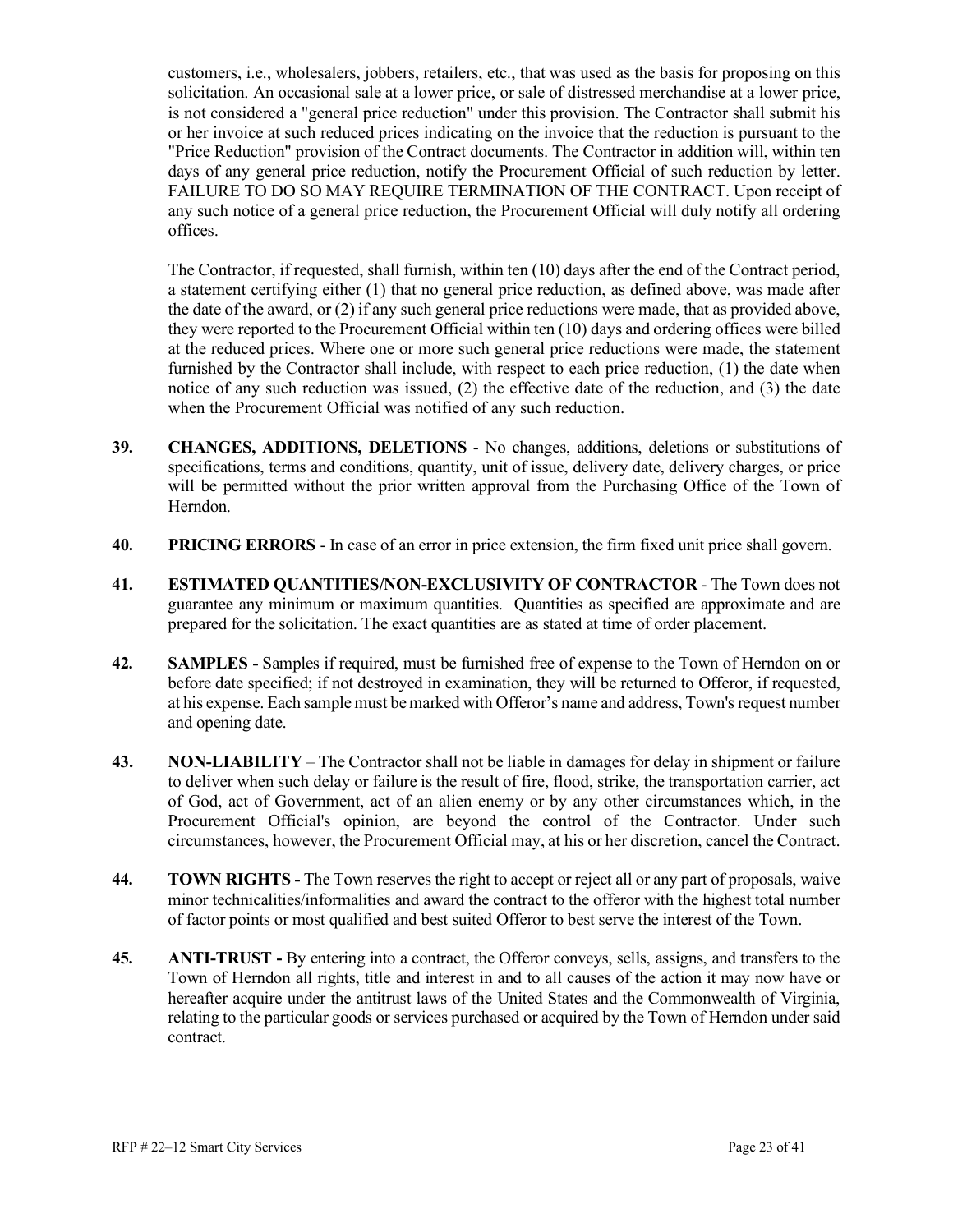- **46. CONTRACT DOCUMENTS -** The Contract entered into by the parties shall consist of those documents as listed on the cover sheet of this document. This includes all addendums and contract modifications.
- **47. MULTIPLE AWARDS -** The Town reserves the right to award multiple contracts for all of the specified item(s) or service(s) to more than a single responsive and responsible Offeror. The Town may, also, award multiple contracts to the Offeror with the highest number of factor points for each required good, service or equipment.
- **48. ADDITIONS/DELETIONS** The Town reserves the right to add similar items/services or delete items/services specified in the resultant Contract as requirements change during the period of the Contract. The Town and the Contractor mutually agree to prices for items/services to be added to the Contract. Contract amendments will be issued for all additions or deletions.
- **49. GUARANTEES & WARRANTIES** The Contractor shall furnish all required guarantees and warranties and shall deliver them to the Procurement Official and Contract Administrator before final payment on the Contract is made. Unless otherwise stated, manufacturer's standard warranty applies.

#### **50. GENERAL GUARANTY** – Contractor agrees to:

a. Save the Town, its agents, and employees harmless from liability of any nature or kind for the use of any copyrighted or uncopyrighted composition; secret process, patented or unpatented; invention; article or appliance furnished or used in the performance of a Contract for which the Contractor is not the patentee, assignee, licensee, or owner.

b. Protect the Town against latent defective material or workmanship and to repair or replace any damages or marring occasioned in transit or delivery.

c. Furnish adequate protection against damage to all work and to repair damages of any kind to the building or equipment, to his or her own work or to the work of other Contractors, for which his or her workers are responsible.

d. Pay for all permits, licenses and fees and give all notices and comply with all laws, ordinances, rules, and regulations of the Town.

e. Protect the Town from loss or damage to Town owned property while it is in the custody of the Contractor.

#### **51. SERVICE CONTRACT GUARANTY** – Contractor agrees to:

a. Save the Town, its agents, and employees harmless from liability of any nature or kind for the use of any copyrighted or uncopyrighted composition; secret process, patented or unpatented; invention; article or appliance furnished or used in the performance of a Contract for which the Contractor is not the patentee, assignee, licensee, or owner.

b. Protect the Town against latent defective material or workmanship and to repair or replace any damages or marring occasioned in transit or delivery.

c. Furnish adequate protection against damage to all work and to repair damages of any kind to the building or equipment, to his or her own work or to the work of other Contractors, for which his or her workers are responsible.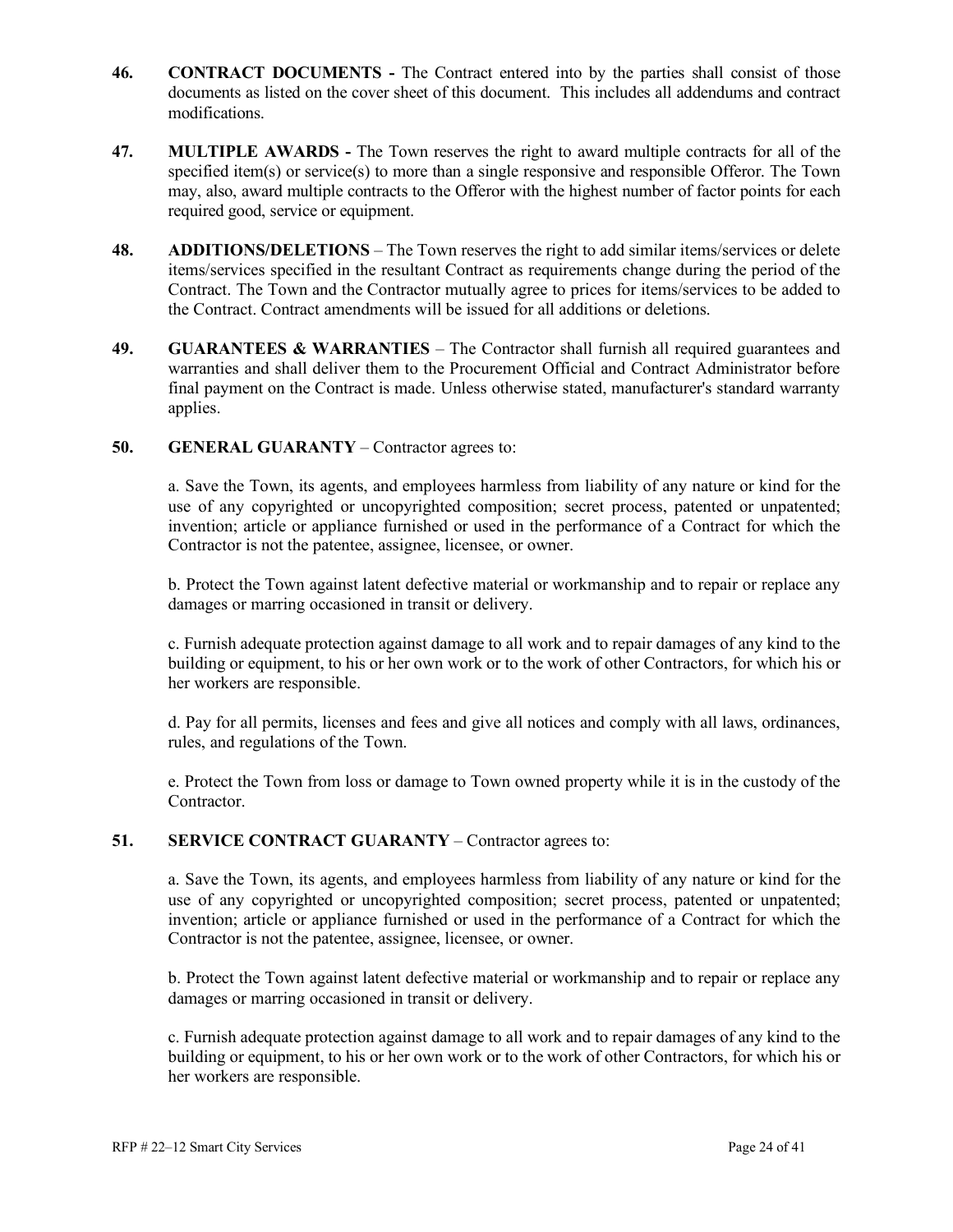d. Pay for all permits, licenses and fees and give all notices and comply with all laws, ordinances, rules, and regulations of the Town.

- e. Protect the Town from loss or damage to the Town owned property while it is in the custody of the Contractor.
- **52. COPYRIGHT -** No vendor may copyright any work produced by/for the Town without the Town's written consent.
- **53. INDEMNIFICATION -** The Contractor agrees to indemnify, defend and hold harmless the Town of Herndon, Virginia, it officers, agents, and employees from any claim, damages and action of any kind or nature, whether at law or in equity, arising from or caused by the use of any materials, goods, or equipment of any kind or nature furnished by the contractor or any services of any kind or nature furnished by the contractor, provided that such liability is not attributable to the sole negligence of the using department or failure of the using department to use the materials, goods or equipment in the manner already and permanently described by the contractor on the materials, goods or equipment delivered.

The vendor agrees to protect the Town from claims involving infringement of patent or copyrights.

#### **54. OFFICIALS NOT TO BENEFIT** –

a. Each Offeror shall certify, upon signing their proposal, that to the best of his or her knowledge, no Town official or employee having official responsibility for the procurement transaction, or member of his or her immediate family, has received or will receive any financial benefit of more than nominal or minimal value relating to the award of this Contract. If such a benefit has been received or will be received, this fact shall be disclosed with the proposal or as soon thereafter as it appears that such a benefit will be received. Failure to disclose the information prescribed above may result in suspension or debarment, or rescission of the Contract made, or could affect payment pursuant to the terms of the Contract.

b. Whenever there is reason to believe that a financial benefit of the sort described in paragraph a has been or will be received in connection with a proposal or Contract, and that the Contractor has failed to disclose such benefit or has inadequately disclosed it, the Town Executive, as a prerequisite to payment pursuant to the Contract, or at any other time, may require the Contractor to furnish, under oath, answers to any interrogatories related to such possible benefit.

c. In the event the Offeror has knowledge of benefits as outlined above, this information should be submitted with the proposal. If the above does not apply at time of award of Contract and becomes known after inception of a Contract, the Offeror shall address the disclosure of such facts to the Town.

- **55. COVENANT AGAINST CONTINGENT FEES** The Contractor warrants that no person or selling agency has been employed or retained to solicit or secure this Contract upon an agreement or understanding for a commission, percentage, brokerage, or contingent fee, except bona fide employees or bona fide established commercial or selling agencies maintained by the Contractor for the purpose of securing business. For violation of this warranty, the Town shall have the right to terminate or suspend this Contract without liability to the Town or in its discretion to deduct from the Contract price or consideration, or otherwise recover, the full amount of such commission, percentage, brokerage, or contingent fee.
- **56. PLACING OF ORDERS** Orders against Contracts will be placed with the Contractor on a Purchase Order executed and released by the Procurement Official or his or her designee. The Purchase Order must bear the appropriate Contract number and date. Where Blanket Purchase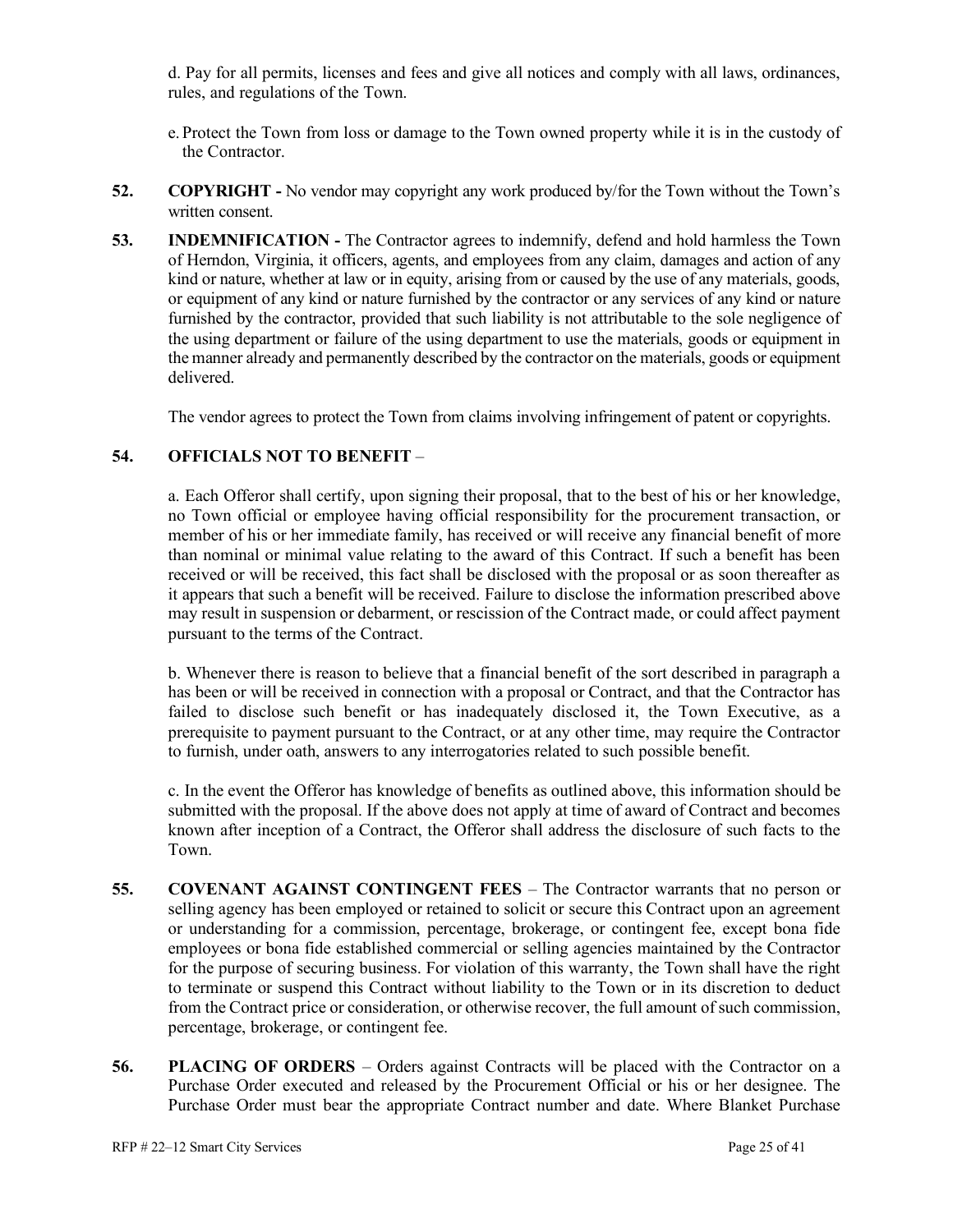Orders (BPOs) have been executed and a Blanket Purchase Order has been released by the Procurement Official, telephonic orders may be placed directly with the Contractor by authorized personnel in the Town.

- **57. DELIVERY -** Proposals must show number of days required to place material in using agency's receiving area under normal conditions. Failure to state delivery time obligates Offeror to complete delivery within 14 calendar days. A five (5) day difference in delivery promise may break a tie proposal. Proposals must show the number of working days required to complete the service. This information should be stated even though a delivery date/schedule is contained in the solicitation. Unrealistically short or long delivery promised may cause proposal to be disregarded. Consistent failure to meet delivery promises without valid reason shall constitute default. Delivery shall be made during normal working hours, Monday through Friday 8:00 a.m. - 5:00 p.m., unless otherwise specified in the solicitation or prior approval for another time period has been obtained.
- **58. RESPONSIBILITY FOR SUPPLIES TENDERED** Unless otherwise specified in the solicitation, the Contractor shall be responsible for the materials or supplies covered by the Contract until they are delivered at the designated point, but the Contractor shall bear all risk on rejected materials or supplies after notice of rejection. Rejected materials or supplies must be removed by and at the expense of the Contractor promptly after notification of rejection unless public health and safety require immediate destruction or other disposal of rejected delivery. If rejected materials are not removed by the Contractor within ten (10) days after date of notification, the Town may return the rejected materials or supplies to the Contractor at his or her risk and expense or dispose of them as its own property.
- **59. INSPECTIONS** Inspection and acceptance of materials or supplies will be made after delivery at destinations herein specified unless otherwise stated. If inspection is made after delivery at destination herein specified, the Town will bear the expense of inspection except for the value of samples used in case of rejection. Final inspection shall be conclusive except in regard to latent defects, fraud or such gross mistakes as to amount to fraud. Final inspection and acceptance or rejection of the materials or supplies will be made as promptly as practicable, but failure to inspect and accept or reject materials or supplies shall not impose liability on the Town for such materials or supplies as are not in accordance with the specifications.
- **60. COMPLIANCE** Delivery must be made as ordered and in accordance with the solicitation or as directed by the Procurement Official when not in conflict with the proposal. The decision of the Procurement Official as to reasonable compliance with delivery terms shall be final. Burden of proof of delay in receipt of goods by the purchaser shall rest with the Contractor. Any request for extension of time of delivery from that specified must be approved by the Procurement Official, such extension applying only to the particular item or shipment affected. Should the Contractor be delayed by the Town, there shall be added to the time of completion a time equal to the period of such delay caused by the Town. However, the Contractor shall not be entitled to claim damages or extra compensation for such delay or suspension. These conditions may vary for construction Contracts. See Special Provisions for the individual solicitation.
- **61. REPLACEMENT** Materials or components that have been rejected by the Procurement Official, in accordance with the terms of a Contract, shall be replaced by the Contractor at no cost to the Town.
- **62. METHOD OF PAYMENT -** For all transactions not made through a Town authorized credit card (purchase-card, p-card), the Town will provide an authorized purchase order. Upon satisfactory delivery of the merchandise and/or satisfactory completion of the services, the Contractor shall submit all invoices and statements with the referenced/associated purchase order number included to: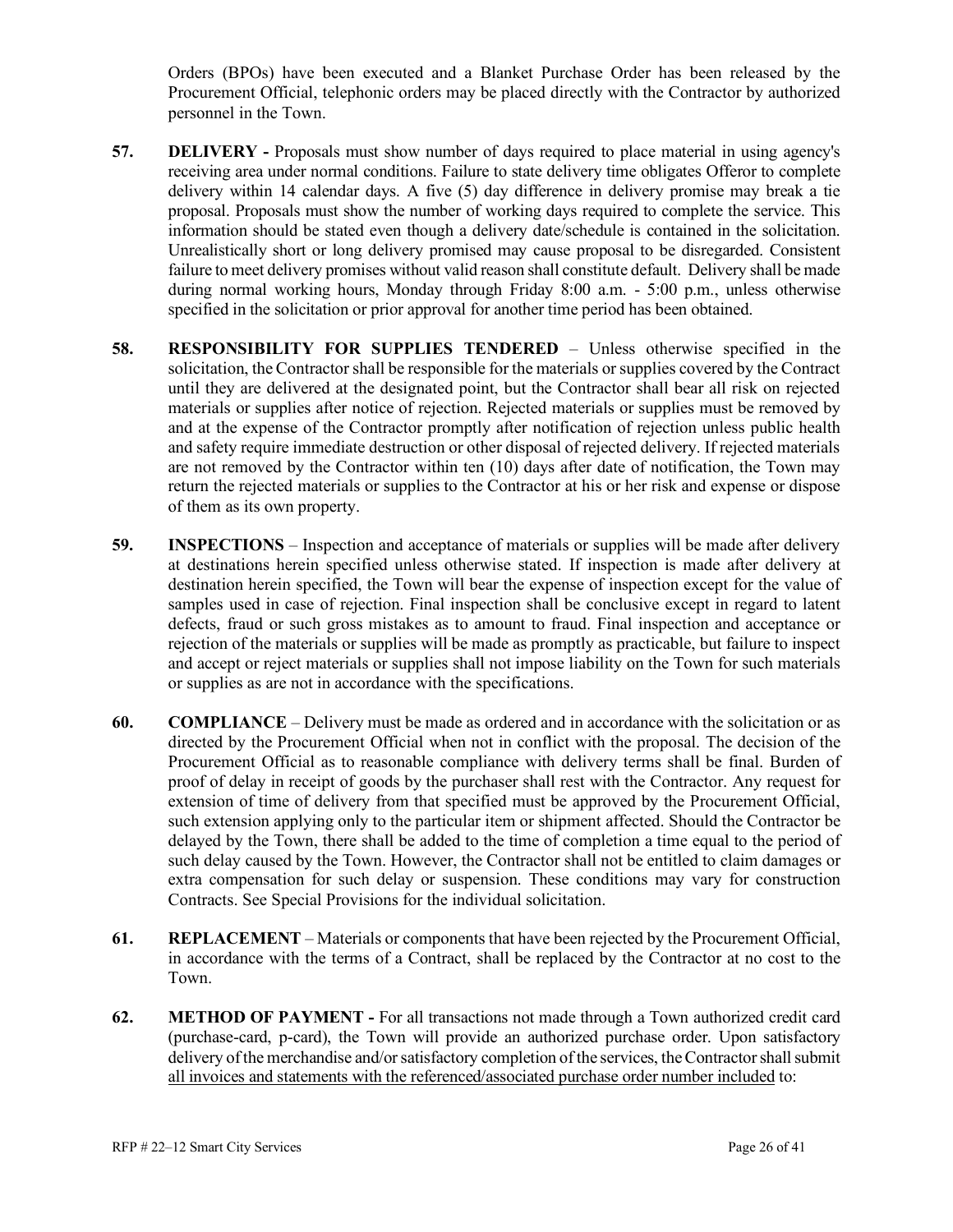#### **TOWN OF HERNDON ACCOUNTS PAYABLE 777 LYNN STREET HERNDON, VA 20170-4602**

Or send electronically to: **accounts.payable@herndon-va.gov**

The prices and payments shall serve as full compensation for the labor, tools, equipment, transportation, overhead and all other incidentals necessary to complete the specified terms and conditions.

- **63. PAYMENT TERMS -** Unless otherwise provided in the solicitation, payment will be made fortyfive (45) days after receipt of a proper invoice, or forty-five (45) days after receipt of all goods or acceptance of work, whichever is the latter.
	- a. Invoices for items/services ordered, delivered/performed, and accepted shall be submitted by the Contractor directly to the payment address shown on the purchase order/Contract. All invoices shall show the Contract number, purchase order number and any federal employer identification number.
	- b. Any payment terms requiring payment in less than 45 days will be regarded as requiring payment 45 days after invoice or delivery, whichever occurs last. This shall not affect offers of discounts for payment in less than 45 days, however.
	- c. The date of payment shall be deemed the date of postmark in all cases where payment is made by mail.
- **64. PAYMENT TO SUBCONTRACTORS** A Contractor awarded a Contract under this solicitation is hereby obligated:

a. To pay the subcontractor(s) within seven (7) days of the Contractor's receipt of payment from the Town for the proportionate share of the payment received for work performed by the subcontractor(s) under the Contract; (or)

b. To notify the Town and the subcontractor(s), in writing, of the Contractor's intention to withhold payment and the reason.

The Contractor is obligated to pay the subcontractor(s) interest at the rate of one percent per month (unless otherwise provided under the terms of the Contract) on all amounts owed by the Contractor that remain unpaid seven (7) days following receipt of payment from the Town, except for amounts withheld as stated in b above. The date of mailing of any payment by U.S. mail is deemed to be payment to the addressee. These provisions apply to each sub-tier Contractor performing under the primary Contract. A Contractor's obligation to pay an interest charge to a subcontractor may not be construed to be an obligation of the Town.

c. The Contractor shall bill all goods or services provided under this contract or purchase order at the contract price, regardless of which Town Department is being billed.

d. Unreasonable Charges. It may become difficult to determine final job costs, accurately, at the time orders are placed under certain emergency procurements and for most time and material purchases. In such cases, contractors are placed on notice that final payment in full is contingent on a determination of reasonableness with respect to all invoiced charges. The Town will research and challenge charges that appear as unreasonable and will hold that portion of the invoice in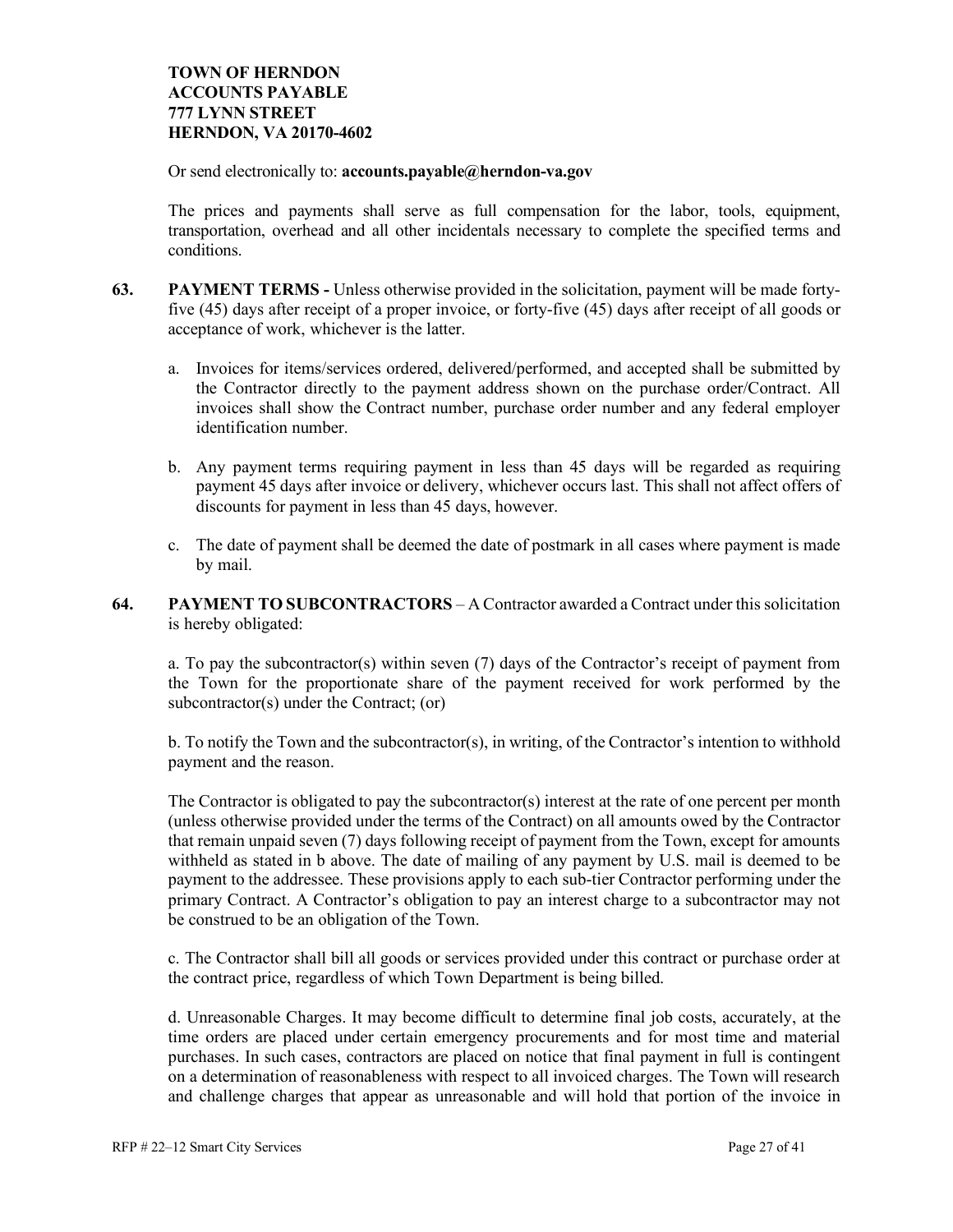abeyance until a settlement is reached. Upon determining that invoiced charges are not reasonable, the Town shall promptly notify the contractor, in writing, as to those charges that it considers unreasonable and the basis for the determination. A contractor may not institute legal action unless a settlement is not reached within thirty (30) days of notification. The provisions of this section do not relieve the Town of its prompt payment obligations with respect to those charges that are not in dispute (Code of Virginia, § 2.2-4363).

#### **65. PAYMENT**

Payment shall be made after satisfactory performance of the Contract, in accordance with all of the provisions thereof, and upon receipt of a properly completed invoice. The Town reserves the right to withhold any or all payments or portions thereof for Contractor's failure to perform in accordance with the provision of the Contract or any modifications thereto.

#### **66. PARTIAL PAYMENTS**

Unless otherwise specified, partial payments will be made upon acceptance of materials or services so invoiced if in accordance with completion date. However, up to 5 percent (5%) of the value of the entire order may be retained until completion of Contract.

**67. PAYMENT FOR EQUIPMENT, INSTALLATION, AND TESTING** – When equipment requires installation (which shall also be interpreted to mean erection and/or setting up or placing in position, service, or use) and test, and where such installation or testing is delayed, payment may be made on the basis of 50% of the Contract price when such equipment is delivered on the site. A further allowance of 25% may be made when the equipment is installed and ready for test. The balance shall be paid after the equipment is tested and found to be satisfactory. If the equipment must be tested, but installation is not required to be made by the Contractor or if the equipment must be installed but testing is not required, payment may be made on the basis of 75% at the time of delivery and the balance shall be paid after satisfactory test or installation is completed.

#### **68. PROMPT PAYMENT DISCOUNT**

a. Unless otherwise specified in the solicitation, prompt payment discounts requiring payment in less than fifteen (15) days will not be considered in evaluating a proposal for award. However, even though not considered in the evaluation, such discounts will be taken if payment is to be made within the discount period.

b. In connection with any discount offered, time will be computed from the date of delivery of the supplies to the carrier when or, from date correct invoice or voucher is received in the office specified by the Town, if the latter is later than the date of acceptance. In the event the Offeror does not indicate a prompt payment discount, it shall be construed to mean NET 45 days. For the purpose of earning the discount, payment is deemed to be made as of the date of mailing of the Town check.

**69. ANTI-DISCRIMINATION -** By submitting their proposals, Offerors certify to the Town that they will conform to the provisions of the Federal Civil Rights Act of 1964, as amended, as well as the Virginia Fair Employment Act of 1975, as amended, where applicable, the Virginians with Disabilities Act, the Americans with Disabilities Act and Section 2.2-4311 of the Virginia Public Procurement Act. If the award is made to a faith-based organization, the organization shall not discriminate against any recipient of goods, services, or disbursements made pursuant to the Contract on the basis of the recipients religion, religious belief, refusal to participate in a religious practice, or on the basis of race, age, color, gender or national origin and shall be subject to the same rules as other organizations that Contract with public bodies to account for the use of the funds provided; however, if the faith-based organization segregates public funds into separate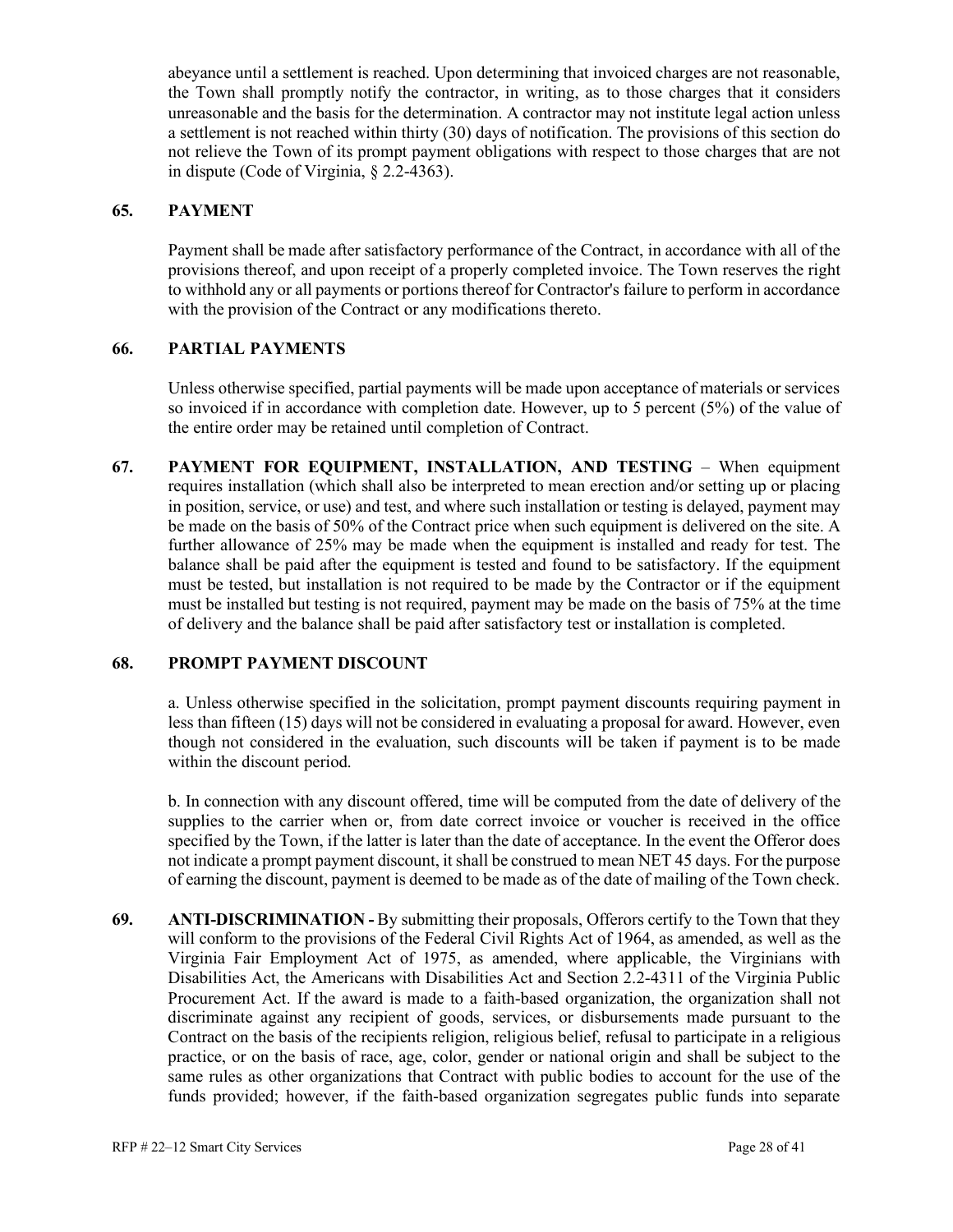accounts, only the accounts and programs funded with public funds shall be subject to audit by the public body.

In every contract over \$10,000.00 the provision in 1 and 2 shall apply:

- 1. During the performance of this contract, the contractor agrees as follows:
	- (a) The contractor will not discriminate against any employee or applicant for employment because of race, religion, color, sex, or national origin except where religion, sex or national origin is a bona fide occupational qualification reasonably necessary to the normal operation of the contractor. The Contractor agrees to post in conspicuous places, available to employees and applicants for employment, notices setting forth the provisions of the nondiscrimination clause.
	- (b) The Contractor, in all solicitations or advertisements for employees placed by or on behalf of the Contractor, will state that such Contractor is an equal opportunity employer.
	- (c) Notices, advertisements, and solicitations placed in accordance with federal law, rule or regulation shall be deemed sufficient to the purpose of meeting the requirements of this section.
- 2. The contractor will include the provisions of the foregoing paragraphs a, b and c in every subcontract or purchase order of over \$10,000.00, so that the provisions will be binding upon each subcontractor or vendor.
- **70. APPLICABLE LAWS AND COURTS -** Any Town contract is governed in all respects by the laws of the Commonwealth of Virginia, and any litigation with respect thereto shall be brought in the courts of the Commonwealth. The Contractor shall be responsible for compliance with all the laws of the Commonwealth of Virginia, all ordinances and regulations of the Town of Herndon and such other standards, codes, and regulations having application to the work involved. The Contractor shall be responsible for securing all approvals and permits including occupancy and paying all charges bearing on the design and construction of a project. All permits shall be filed in the name of the Town of Herndon and shall be coordinated through the Director of Public Works.
- **71. DEFAULT -** In case of failure to deliver goods and/or services in accordance with the contract terms and conditions, the Town of Herndon, after due written notice, may procure them from other sources and hold the Contractor responsible for any resulting additional purchase and administrative costs. This remedy is in addition to any other remedies which the Town of Herndon may have.
- **72. ASSIGNMENT OF CONTRACT -** Neither party shall assign contract without the **prior written** consent of the other party, nor shall any contract be entered into or assigned to any party that is debarred from doing business with or in the Commonwealth of Virginia.
- **73. VALID CONTRACT -** In order to validate any contract document entered into with the Town of Herndon, an authorized person as defined by the Town's Procurement Ordinance and Regulations shall execute it.
- **74. AUTHORIZATION TO CONDUCT BUSINESS IN THE COMMONWEALTH -** A Contractor organized as a stock or non-stock corporation, limited liability company, business trust, or limited partnership or registered as a registered limited liability partnership shall be authorized to transact business in the Commonwealth as a domestic or foreign business entity if so, required by Title 13.1 or Title 50 of the Code of Virginia or as otherwise required by law. Any business entity described above that enters into a contract with a public body pursuant to the Virginia Public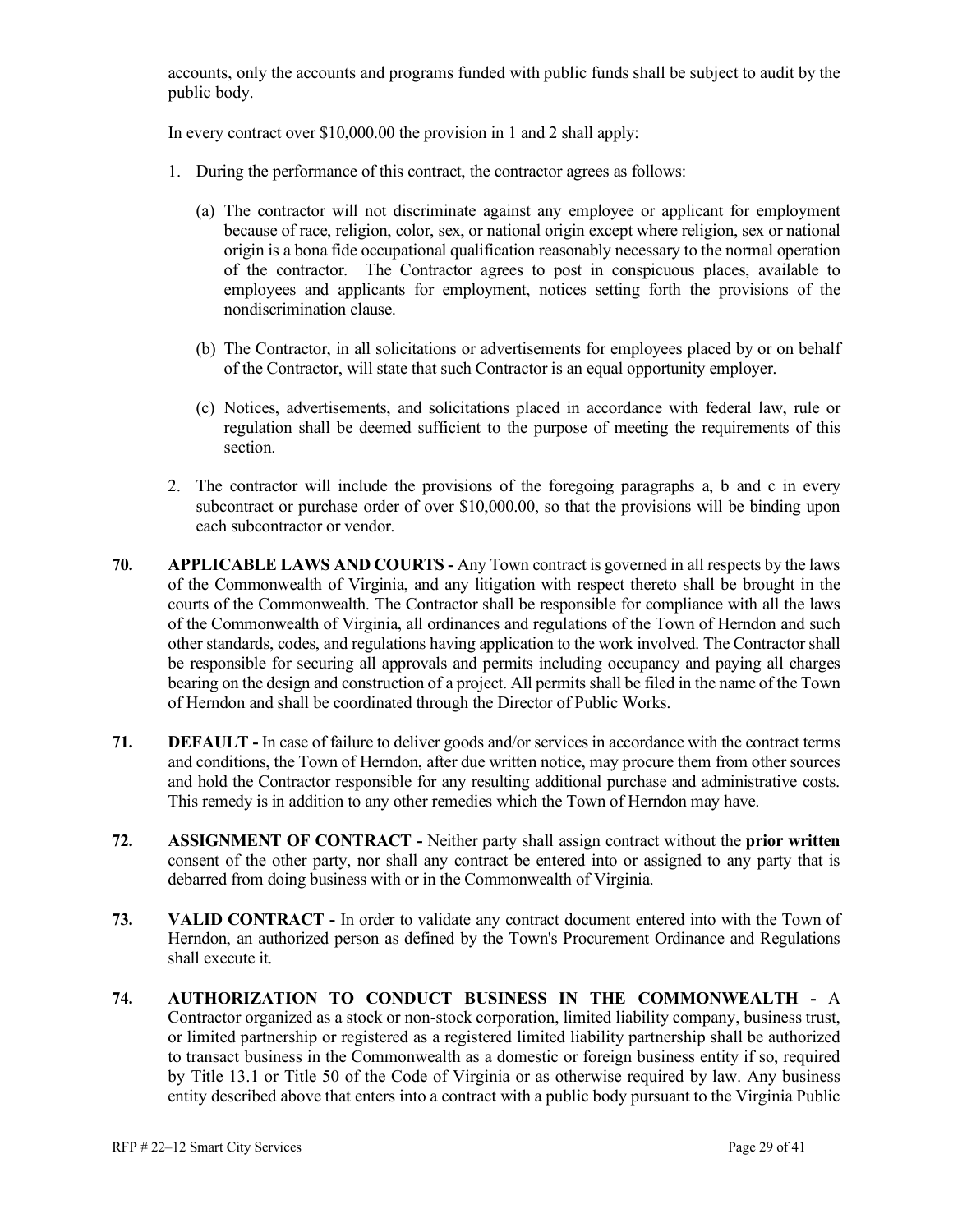Procurement Act shall not allow its existence to lapse or its certificate of authority or registration to transact business in the Commonwealth, if so, required under Title 13.1 or Title 50, to be revoked or cancelled at any time during the term of the Contract. A public body may void any contract with a business entity if the business entity fails to remain in compliance with the provisions of this section. **See Virginia State Corporate Commission website to register.**

- **75. STATE CORPORATION COMMISSION IDENTIFICATION NUMBER -** Pursuant to Code of Virginia, §2.2- 4311.2 subsection B, a Bidder or Offeror organized or authorized to transact business in the Commonwealth pursuant to Title 13.1 or Title 50 is required to include in its bid or proposal the identification number issued to it by the State Corporation Commission (SCC). Any Bidder or Offeror that does not require authorization to transact business in the Commonwealth as a foreign business entity under Title 13.1 or Title 50 or as otherwise required by law is required to include in its bid or proposal a statement describing why the Bidder or Offeror does not require such authorization. Indicate the above information on the SCC Form provided. Contractor agrees that the process by which compliance with Titles 13.1 and 50 is checked during the solicitation stage (including without limitation the SCC Form provided) is streamlined and not definitive, and the Town's use and acceptance of such form, or its acceptance of Contractor's statement describing why the Bidder or Offeror was not legally require authorization to transact business in the Commonwealth, shall not be conclusive of the issue and shall not be relied upon by the Contractor as demonstrating compliance.
- **76. PRECEDENCE OF TERMS -** The following General Terms and Conditions, APPLICABLE LAWS AND COURTS, ANTI-DISCRIMINATION, ETHICS IN PUBLIC CONTRACTING, IMMIGRATION REFORM AND CONTROL ACT OF 1986, DEBARMENT STATUS, ANTITRUST, CLARIFICATION OF TERMS, PAYMENT shall apply in all instances. In the event there is a conflict between any of the other General Terms and Conditions and any Special Terms and Conditions in this solicitation, the Special Terms and Conditions shall apply.
- **77. QUALIFICATIONS OF (BIDDERS/OFFERORS) -** The Town of Herndon may make such reasonable investigations as deemed proper and necessary to determine the ability of the (Bidders/Offerors) to perform the services/furnish the goods and the (Bidder/Offeror) shall furnish to the Town all such information and data for this purpose as is requested. The Town reserves the right to inspect (Bidder's/Offeror's) physical facilities prior to award to satisfy questions regarding the (Bidder's/Offeror's) capabilities. The Town further reserves the right to reject any (bid/proposal) if the evidence submitted by, or investigations of, such (Bidder/Offeror) fails to satisfy the Town that such (Bidder/Offeror) is properly qualified to carry out the obligations of the contract and to provide the services and/or furnish the goods contemplated therein.
- **78. TESTING, INSPECTION AND ACCEPTANCE -** The Town reserves the right to conduct any test/inspection it may deem advisable to assure goods and services conform to the specifications. For determining acceptance of supplies in accordance with the provisions of the prompt payment discount paragraph, inspection and acceptance shall be accomplished only after examination (including testing) of supplies and services to determine whether the supplies and services conform to the Contract requirements. Acceptance shall occur only after receipt and inspection provided such inspection, as appropriate, is accomplished within a reasonable time.
- **79. DEFINITE PROPOSAL QUANTITIES** Where definite quantities are specifically stated, acceptance will bind the Town to order quantities specified and to pay for, at Contract prices, all such supplies or services delivered that meet specifications and conditions of the Contract. However, the Town will not be required to accept delivery of any balances unordered, as of the Contract expiration date, unless the Contractor furnished the Procurement Official with a statement of unordered balances not later than ten (10) days after the termination date of the Contract.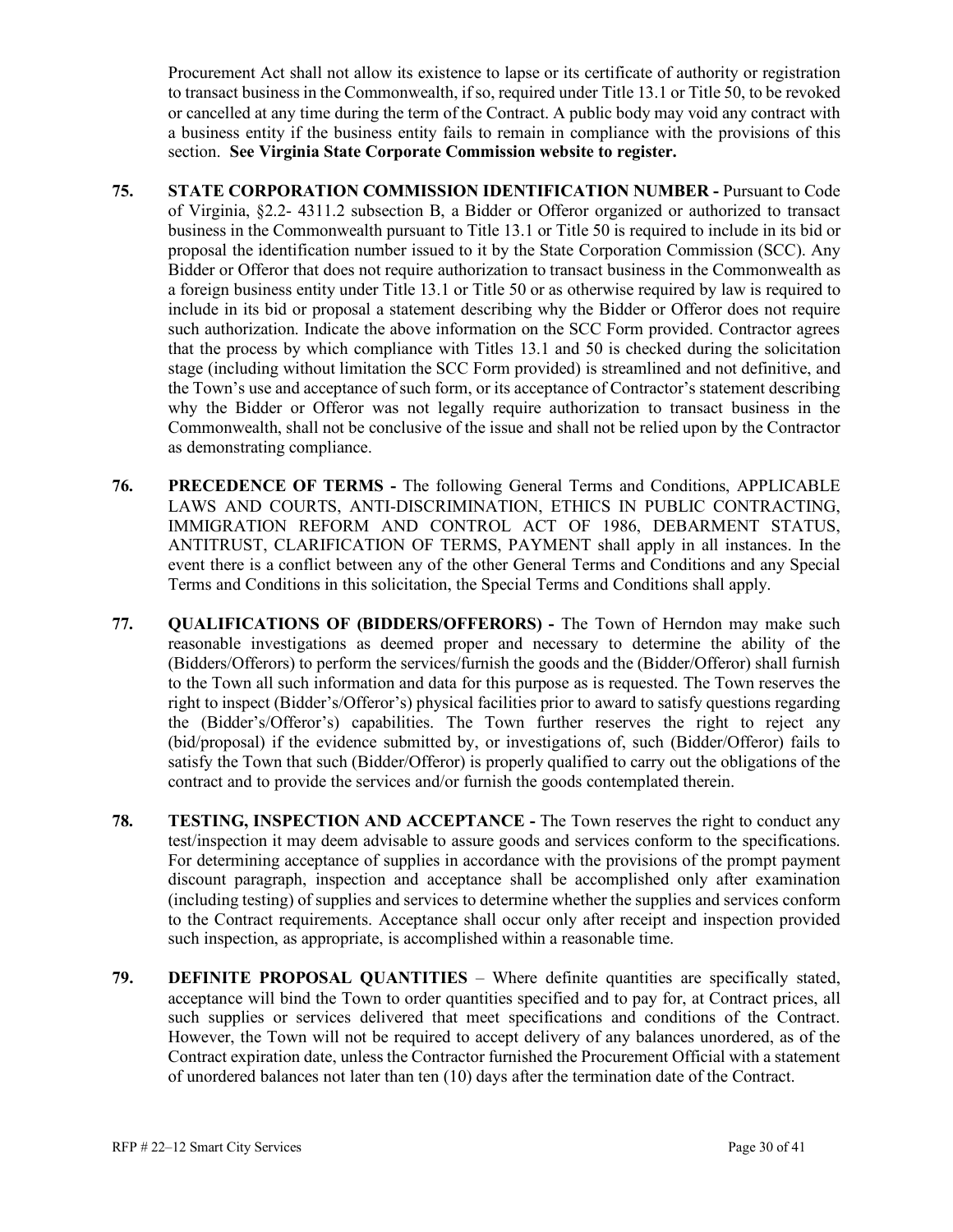- **80. REQUIREMENT PROPOSAL QUANTITIES** On "Requirement" proposals, acceptance will bind the Town to pay for, at unit proposal prices, only quantities ordered and delivered. Where the Town specifies estimated quantities, the Contractor shall not be required to deliver more than ten (10) percent in excess of the estimated quantity of each item, unless otherwise agreed upon.
- **81. AVAILABILITY OF FUNDS -** It is understood and agreed between the parties herein that the Town shall is bound hereunder only to the extent of the funds available or that may hereafter become available for the purpose of this agreement.
- **82. GUARANTEE OF WORK –** Notwithstanding any other provisions of this contract, the Town of Herndon does not guarantee or make any assurance that any services/work or any particular volume of services/work will be ordered from the Contractor/s under this contract.
- **83. PROPOSAL PRICE CURRENCY -** Unless stated otherwise in the solicitation, Offerors shall state bid/offer prices in U.S. dollars.
- **84. DRUG-FREE WORKPLACE -** During the performance of this contract, the Contractor agrees to (i) provide a drug-free workplace for the Contractor's employees; (ii) post in conspicuous places, available to employees and applicants for employment, a statement notifying employees that the unlawful manufacture, sale, distribution, dispensation, possession, or use of a controlled substance or marijuana is prohibited in the Contractor's workplace and specifying the actions that will be taken against employees for violations of such prohibition; (iii) state in all solicitations or advertisements for employees placed by or on behalf of the Contractor that the Contractor maintains a drug-free workplace; and (iv) include the provisions of the foregoing clauses in every subcontract or purchase order of over \$10,000, so that the provisions will be binding upon each subcontractor or vendor.
- **85. IMMIGRATION REFORM AND CONTROL ACT OF 1986 -** By entering into a written contract with the Town of Herndon, the Contractor certifies that it does not and will not during the performance of this Contract violate (i) the provisions of the Federal Immigration Reform and Control Act of 1986, as amended and §40.1-11.1, Code of Virginia, which prohibits the employment of illegal aliens and (ii) the provisions of Federal and State employment and wage hour laws. The Contractor shall include and enforce the language in the last sentence in every subcontract issued under this Contract and shall require the subcontractor to do the same.
- **86. VIRGINIA FREEDOM OF INFORMATION ACT** All proceedings, records, Contracts, and other public records relating to procurement transactions shall be open to the inspection of any citizen, or any interested person, firm, or corporation, in accordance with the Virginia Freedom of Information Act except as provided below:
	- a. Cost estimates relating to a proposed procurement transaction prepared by or for a public body shall not be open to public inspection.
	- b. Any competitive sealed bidding Bidder, upon request, shall be afforded the opportunity to inspect bid records within a reasonable time after the opening of all bids but prior to award, except in the event that the Town decides not to accept any of the bids and to reopen the Contract. Otherwise, bid records shall be open to public inspection only after award of the Contract. Any competitive negotiation Offeror, upon request, shall be afforded the opportunity to inspect proposal records within a reasonable time after the evaluation and negotiations of proposals are completed but prior to award except in the event that the Town decides not to accept any of the proposals and to reopen the Contract. Otherwise, proposal records shall be open to the public inspection only after award of the Contract except as provided in paragraph "c" below. Any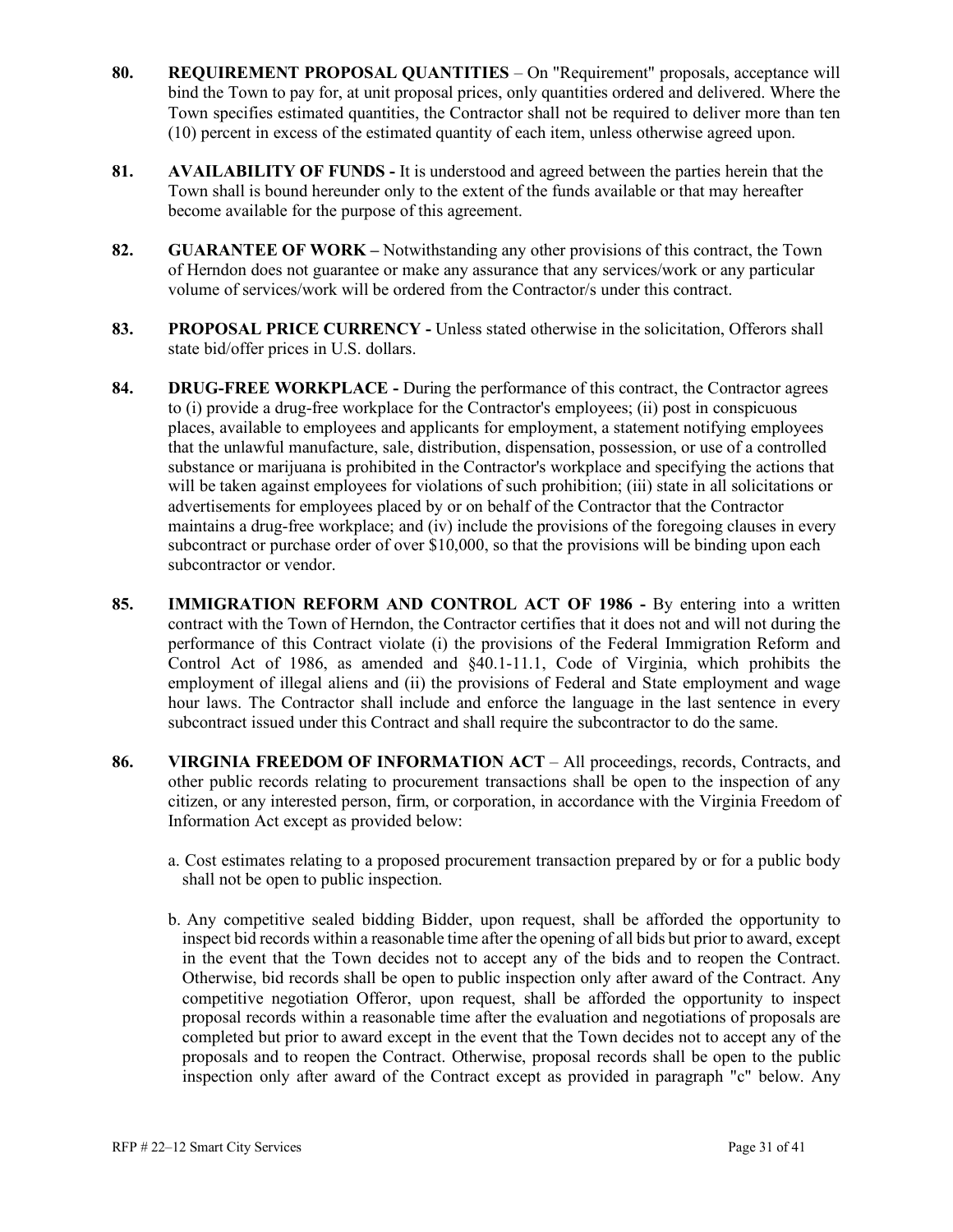inspection of procurement transaction records under this section shall be subject to reasonable restrictions to ensure the security and integrity of the records.

- c. Trade secrets or proprietary information submitted by a Bidder, Offeror or Contractor in connection with a procurement transaction or prequalification application submitted pursuant to the prequalification process identified in the Special Provisions, shall not be subject to the Virginia Freedom of Information Act; however, the Bidder or Offeror will submit proprietary information under separate cover. Offeror or Contractor shall (i) invoke the protections of this section prior to or upon submission of the data or other materials, (ii) identify the data or other materials to be protected, and (iii) state the reasons why protection is necessary. Bidders shall not mark sections of their bid as proprietary if they are to be part of the award of the Contract and are of a "Material" nature. The Town reserves the right to submit such information to its Town Attorney for concurrence of the Offeror's claim that it is in fact proprietary. References may be made within the body of the proposal to the proprietary information; however, all information contained within the body of the proposal shall be "public information" in accordance with State statutes.
- d. Nothing contained in this section shall be construed to require the Town, when procuring by "competitive negotiation" (Request for Proposal), to furnish a statement of the reasons why a particular proposal was not deemed to be the most advantageous to the Town.

#### **87. INELIGIBILITY** –

a. Any person or firm suspended or debarred from participation in Town procurement shall be notified in writing by the Procurement Official.

1. The Notice of Suspension shall state the reasons for the actions taken and such decision shall be final unless the person or firm appeals within thirty (30) days of receipt of the Notice by instituting legal action as provided in the Code of Virginia.

2. The Notice of Debarment shall state the reasons for the actions taken and the decision shall be final unless the person or firm appeals within thirty (30) days of receipt of the notice by instituting legal action as provided in the Code of Virginia.

b. The Procurement Official shall have the authority to suspend or debar a person or firm from bidding/proposing on any Contract for the causes stated below:

1. Conviction for commission of a criminal offense as an incident to obtaining or attempting to obtain a public or private Contract or subcontract, or in the performance of such Contract or subcontract;

2. Conviction under state or federal statutes of embezzlement, theft, forgery, bribery, falsification, or destruction of records, receiving stolen property, or any other offense indicating a lack of business integrity or business honesty which currently, seriously, and directly affects responsibility as a Town Contractor;

3. Conviction under the state or federal antitrust statutes arising out of the submission of bids or proposals;

c. Violation of Contract provisions, as set forth below, of a character which is regarded by the Procurement Official to be so serious as to justify suspension or debarment action: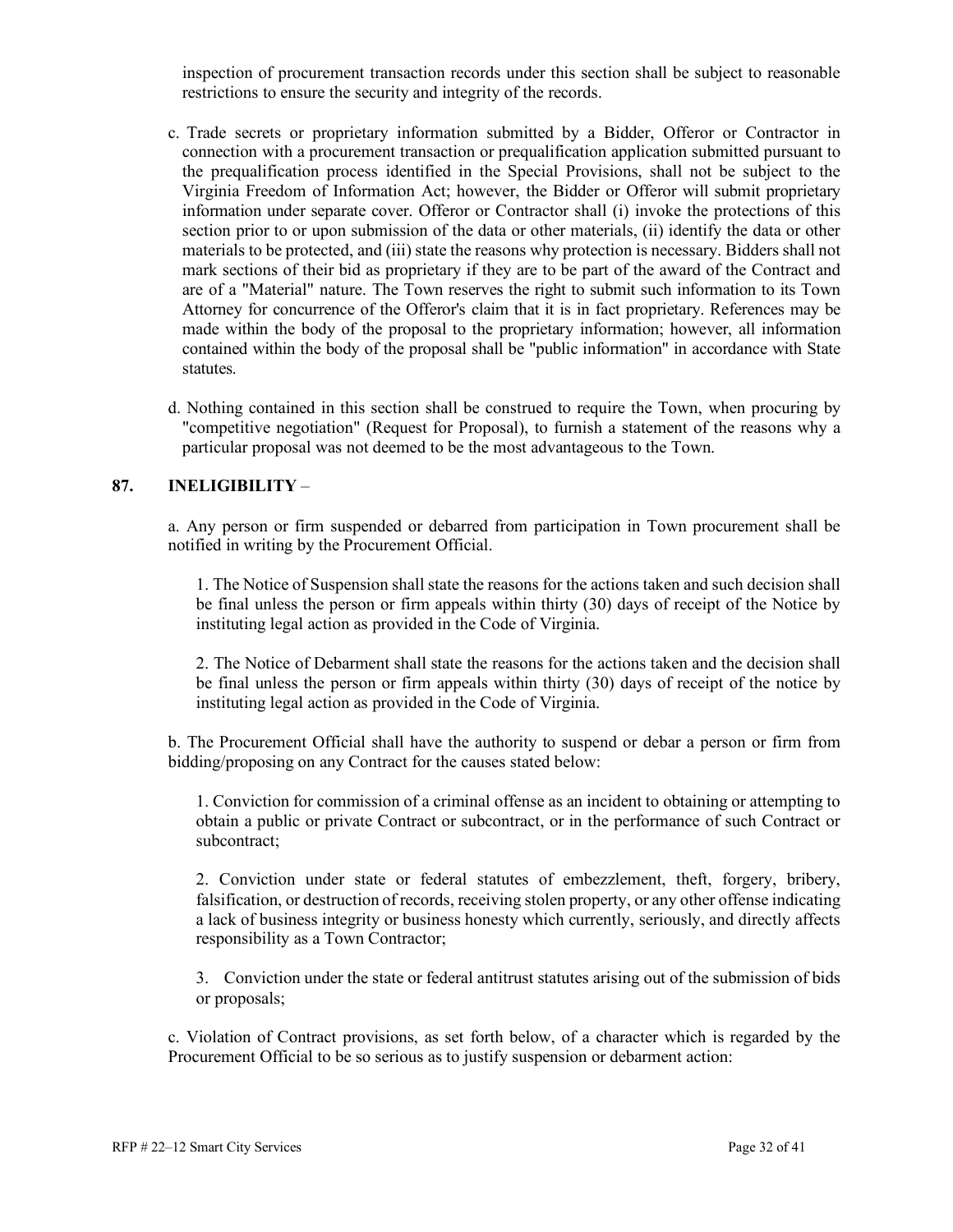1. Failure without good cause to perform in accordance with the specifications or within the time limit provided in the Contract; or

2. A recent record of failure to perform or of unsatisfactory performance in accordance with the terms of one or more Contracts; provided, that failure to perform or unsatisfactory performance caused by acts beyond the control of the Contractor shall not be considered to be a basis for suspension or debarment;

d. Any other cause the Procurement Official determines to be so serious and compelling as to affect responsibility as a Contractor, such as debarment by another governmental entity for any cause listed herein, or because of prior reprimands;

e. The Contractor has abandoned performance or been terminated for default on any other the Town project.

**88. SUBCONTRACTS -** The Contractor shall not subcontract any portion of the work without prior written consent of the purchasing agency. In the event that the Contractor desires to subcontract some part of the work specified herein, the Contractor shall furnish the purchasing agency the names, qualifications and experience of their proposed subcontractors. The Contractor shall, however, remain fully liable and responsible for the work to be done by its subcontractor(s) and shall assure compliance with all requirements

Subject to all State and local laws, policies, resolutions, and regulations and all accepted rules, regulations and limitations imposed by legislation of the Federal Government, proposals on all solicitations issued by Town of Herndon will bind Offerors to applicable conditions and requirements herein set forth unless otherwise specified in the solicitation.

#### **89. USE OF PREMISES AND REMOVAL OF DEBRIS**:

a. The Contractor shall:

(1) Perform his contract in such a manner as not to interrupt or interfere with the operation of any existing activity on the premises or with the work of any contractor;

(2) Store his apparatus, materials, supplies, and equipment in such orderly fashion at the site of the work as will not unduly interfere with the progress of his work or the work of any other contractor; and

(3) Place upon the work or any part thereof only such loads as are consistent with the safety of that portion of the work.

- b. The Contractor expressly undertakes, either directly or through his subcontractor(s), to affect all cutting, filling, or patching of his work required to make the same conform to the drawings and specifications, and, except with the consent of the owner, not to cut or otherwise alter the work of any other contractor. The Contractor shall not damage or endanger any portion of the work or premises, including existing improvements, unless called for by the contract.
- c. The Contractor expressly undertakes, either directly or through his subcontractor(s), to clean up frequently all refuse, rubbish, scrap materials, and debris caused by his operations, to the end that at all times the site of the work shall present a neat, orderly, and workmanlike appearance. No such refuse, rubbish, scrap material, and debris shall be left within the completed work nor buried on the building site but shall be removed from the site and properly disposed of in a licensed landfill or otherwise as required by law.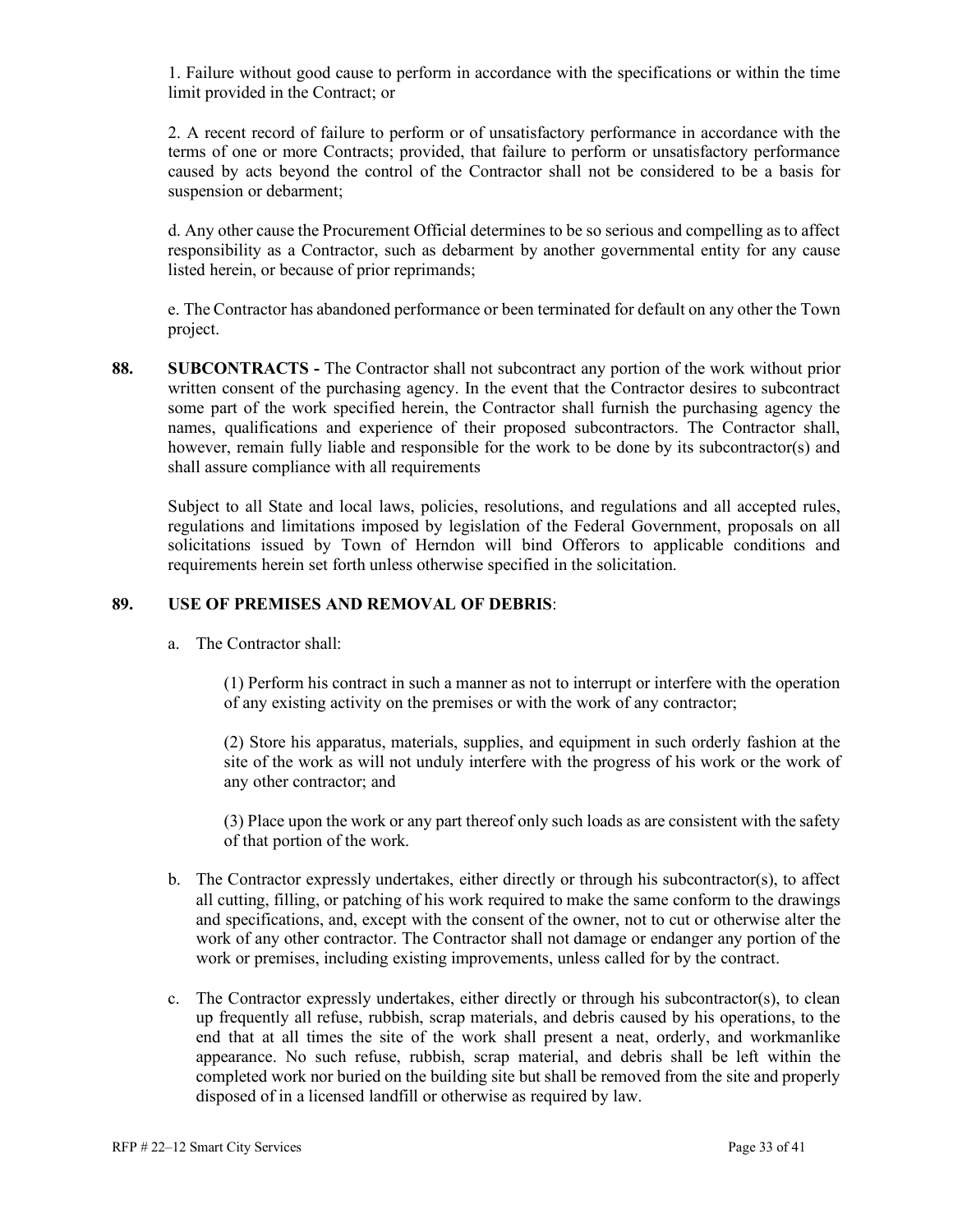- **90. AUDIT** The Contractor shall retain all books, records, and other documents relative to this Contract for five (5) years after final payment, or until audited of Town, whichever is sooner. The Town shall have full access to and the right to examine any of said materials during said period.
- **91. CONFIDENTIALITY -** The Contractor acknowledges and understands that its employees may have access to proprietary, business information, or other confidential information belonging to the Town. Therefore, except as required by law, the Contractor agrees that its employees will not:
	- a. Access or attempt to access data that is unrelated to their job duties or authorizations as related to this Contract.
	- b. Access or attempt to access information beyond their stated authorization.
	- c. Disclose to any other person or allow any other person access to any information related to the Town or any of its facilities or any other user of this Contract that is proprietary or confidential. Disclosure of information includes, but is not limited to, verbal discussions, FAX transmissions, electronic mail messages, voice mail communication, written documentation, "loaning" computer access codes and/or another transmission or sharing of data.

The Contractor understands that the Town, or others may suffer irreparable harm by disclosure of proprietary or confidential information and that the Town may seek legal remedies available to it should such disclosure occur. Further, the Contractor understands that violations of this provision may result in Contract termination.

The Contractor further understands that information and data obtained during the performance of this agreement shall be considered confidential, during and following the term of this Contract, and will not be divulged without the Procurement Official's written consent and then only in strict accordance with prevailing laws. The Contractor shall hold all information provided by the Town as proprietary and confidential and shall make no unauthorized reproduction or distribution of such material.

#### **92. CONTINUITY OF SERVICES –**

- a. The Contractor recognizes that the services under this contract are vital to the Agency and must be continued without interruption and that, upon contract expiration, a successor, either the Agency or another contractor, may continue them. The Contractor agrees:
	- i. To exercise its best efforts and cooperation to affect an orderly and efficient transition to a successor;
	- ii. To make all Agency owned facilities, equipment, and data available to any successor at an appropriate time prior to the expiration of the contract to facilitate transition to successor; and
	- iii. That the Agency Contracting Officer shall have final authority to resolve disputes related to the transition of the contract from the Contractor to its successor.
- b. The Contractor shall, upon written notice from the Contract Officer, furnish phase-in/phase-out services for up to ninety (90) days after this contract expires and shall negotiate in good faith a plan with the successor to execute the phase-in/phase-out services. This plan shall be subject to the Contract Officer's approval.
- c. The Contractor shall be reimbursed for all reasonable, pre-approved phase-in/phase-out costs (i.e., costs incurred within the agreed period after contract expiration that result from phase-in, phase-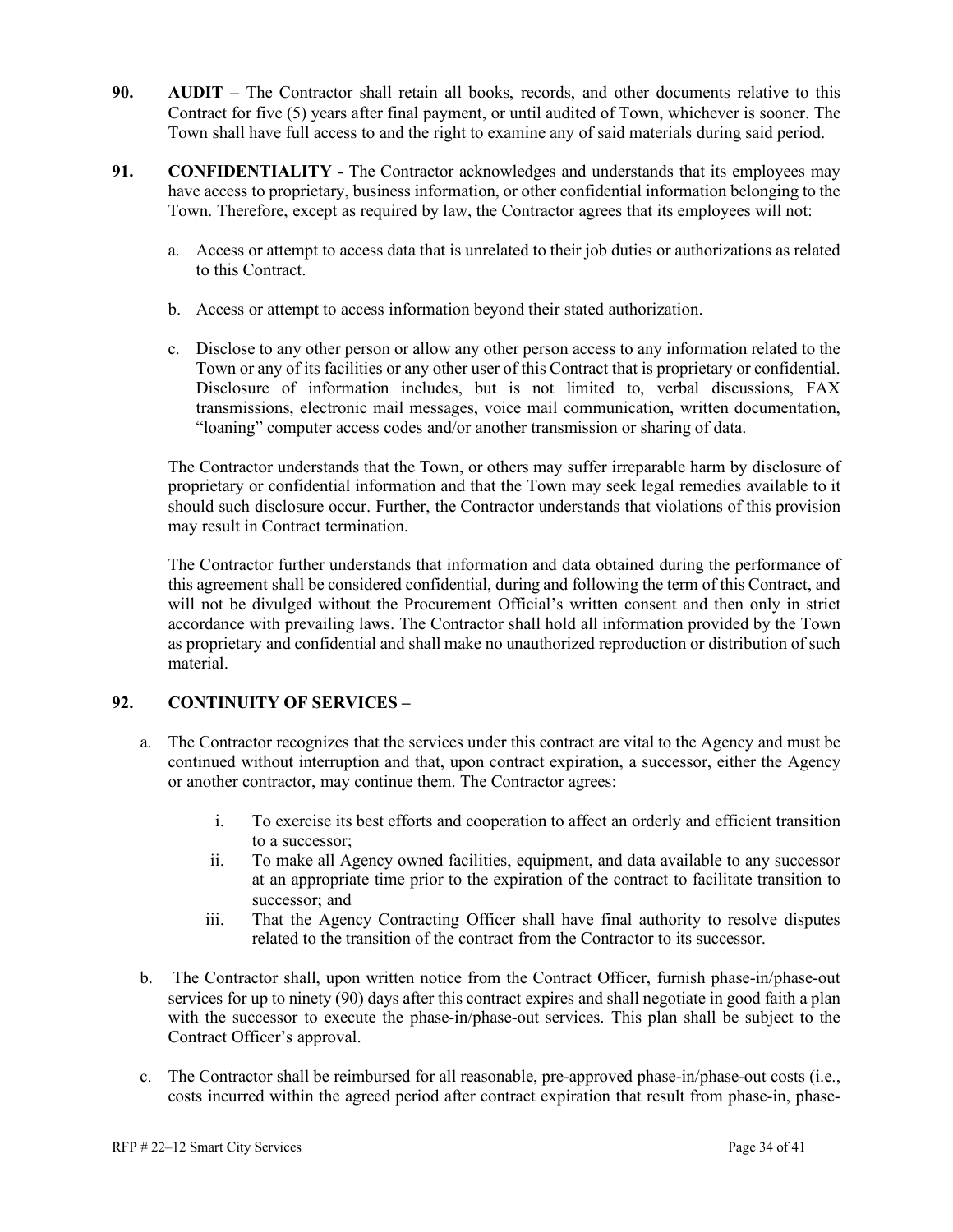out operations) and a fee (profit) not to exceed a pro rata portion of the fee (profit) under this contract. All phase-in/phase-out work fees must be approved by the Contract Officer in writing prior to commencement of said work.

**93. USE OF CONTRACT BY OTHER POLITICAL JURISDICTIONS** – Offerors are advised that all resultant contracts will be extended, with the authorization of the Offeror, to Metropolitan Washington Council of Governments jurisdictions and other jurisdictions and political subdivisions of the Commonwealth of Virginia to permit their ordering of supplies and/or services at the prices and terms of the resulting contract. If any other jurisdiction decides to use the final contract, the Contractor must deal directly with that jurisdiction or political subdivision concerning the placement of orders, issuance of the purchase order, contractual terms, contractual disputes, invoicing, and payment. The Town acts only as the "Contracting Agent" for these jurisdictions and political subdivision. Failure to extend a contract to any jurisdiction will have no effect on consideration of Contractors proposal.

It is the awarded vendor's responsibility to notify the jurisdictions and political subdivision of the availability of the contract.

Each participating jurisdiction and political subdivision have the option of executing a separate contract with the awardee. Contracts entered into with them may contain general terms and conditions unique to those jurisdictions and political subdivisions. If, when preparing such a contract, the general terms and conditions of a jurisdiction are unacceptable to the awardee, the awardee may withdraw its extension of the award to that jurisdiction.

The Town shall not be held liable for any costs or damage incurred by another jurisdiction as a result of any award extended to that jurisdiction or political subdivision to the awardee.

# **REMAINDER OF THIS PAGE INTENTIONALLY LEFT BLANK**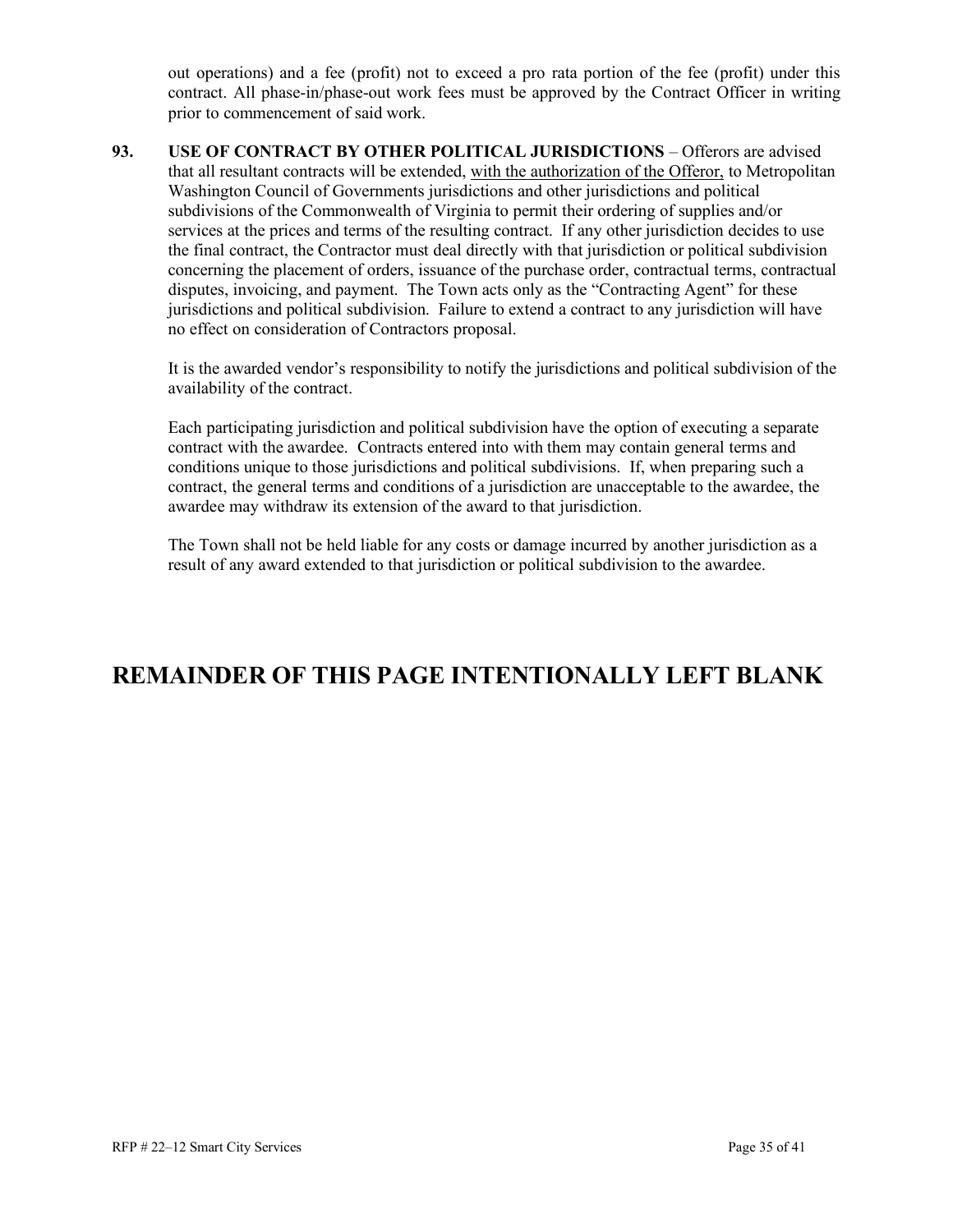#### **TOWN OF HERNDON**

**777 Lynn Street Herndon, VA 20172 (703) 435-6800 Ext. 2048**

# **PROPOSAL FORM**

Have all Specifications included in this Request for Proposal been met?

| $[ ]$ Yes $[ ]$ No                                                                                             |       |
|----------------------------------------------------------------------------------------------------------------|-------|
| If no, please list all exceptions in detail on separate sheet.                                                 |       |
| Person to contact regarding this bid:                                                                          |       |
| Title: Phone: Phone:                                                                                           |       |
|                                                                                                                |       |
|                                                                                                                |       |
| Name of Company: 1997 and 2008 and 2009 and 2009 and 2009 and 2009 and 2009 and 2009 and 2009 and 2009 and 200 |       |
| Address: <u>Address:</u>                                                                                       |       |
| <u> 2000 - Andrea Andrewski, amerikansk politik (d. 1982)</u>                                                  |       |
|                                                                                                                | Date: |
|                                                                                                                |       |

**By signing this bid, bidder certifies, acknowledges, understands, and agrees to be bound by the conditions set forth in the contents of the bid including the General Terms and Conditions.**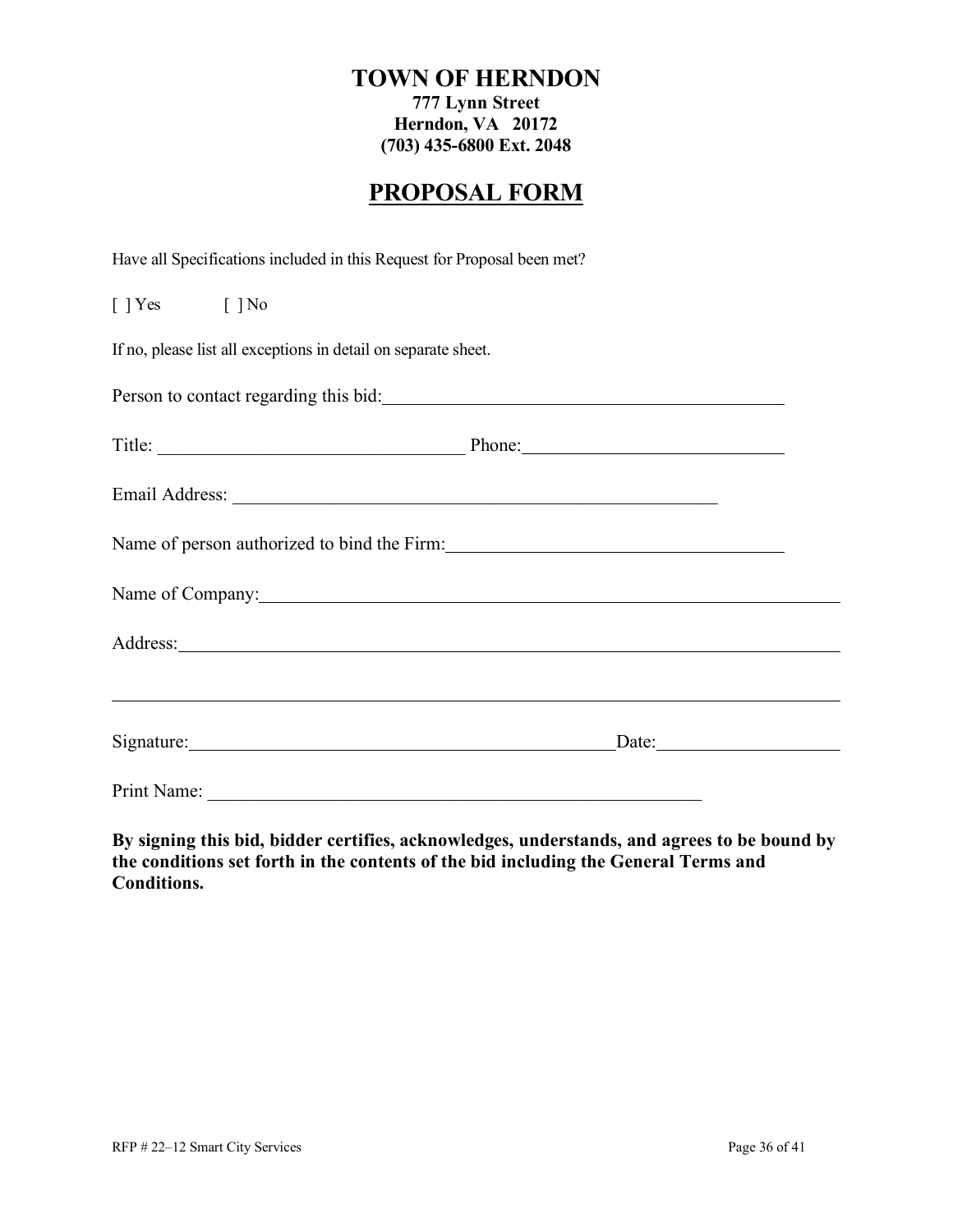#### **ATTACHMENT A**

#### **BUSINESS, PROFESSIONAL AND OCCUPATIONAL LICENSE**

All firms located or operating in the Town of Herndon must obtain a Business, Professional and Occupational License (BPOL) as required in the Municipal Code, Article VII, and local license tax authorized, Code of Virginia, § 58.1-3700 et seq. **A BPOL license is not required to submit a proposal for this solicitation. If notified of award, a BPOL license will be required before execution of the contract.**

In order for the Department of Tax Administration to determine BPOL requirement prior to contract award, it is necessary to provide the following information:

• If you currently have a Town of Herndon business license, please submit a copy with your proposal.

| • Do you have an office in: | Virginia        | $\Box$ ves | $\Box$ no |
|-----------------------------|-----------------|------------|-----------|
|                             | Town of Herndon | $\Box$ ves | $\Box$ no |

• Date business began/will begin work in the Town of Herndon

\_\_\_\_\_\_\_\_\_\_\_\_\_\_\_\_\_\_\_\_\_\_\_\_\_

Provide a description of the business activity that will take place in the Town of Herndon:

\_\_\_\_\_\_\_\_\_\_\_\_\_\_\_\_\_\_\_\_\_\_\_\_\_\_\_\_\_\_\_\_\_\_\_\_\_\_\_\_\_\_\_\_\_\_\_\_\_\_\_\_\_\_\_\_\_\_\_\_\_\_\_\_\_\_\_\_\_\_\_\_\_\_\_\_\_\_

\_\_\_\_\_\_\_\_\_\_\_\_\_\_\_\_\_\_\_\_\_\_\_\_\_\_\_\_\_\_\_\_\_\_\_\_\_\_\_\_\_\_\_\_\_\_\_\_\_\_\_\_\_\_\_\_\_\_\_\_\_\_\_\_\_\_\_\_\_\_\_\_\_\_\_\_\_\_

\_\_\_\_\_\_\_\_\_\_\_\_\_\_\_\_\_\_\_\_\_\_\_\_\_\_\_\_\_\_\_\_\_\_\_\_\_\_\_\_\_\_\_\_\_\_\_\_\_\_\_\_\_\_\_\_\_\_\_\_\_\_\_\_\_\_\_\_\_\_\_\_\_\_\_\_\_\_

Authorized Signature Date

Please return this form and a copy of current Town of Herndon business license in proposal. Contract award may not be made if omitted.

 $\_$  , and the set of the set of the set of the set of the set of the set of the set of the set of the set of the set of the set of the set of the set of the set of the set of the set of the set of the set of the set of th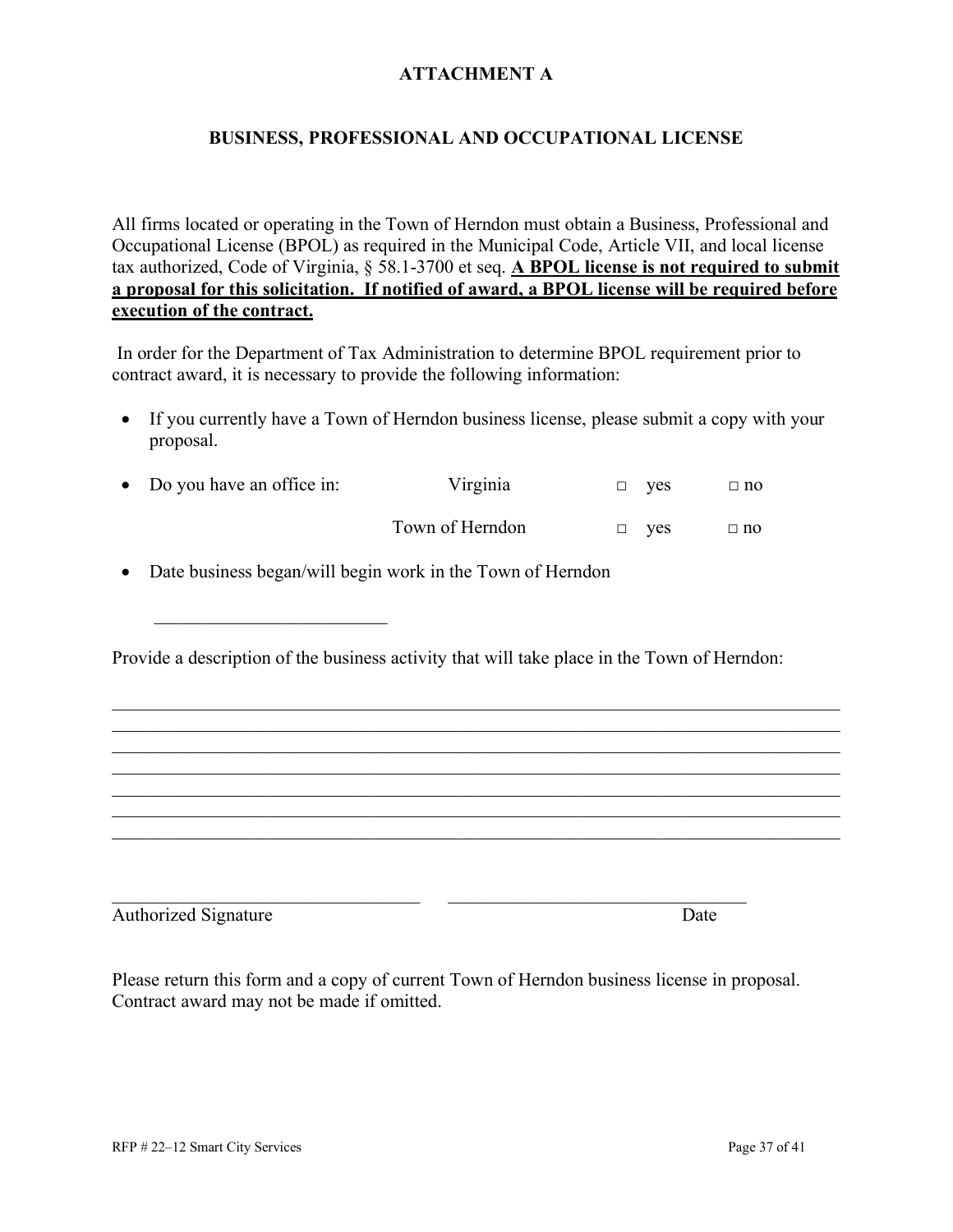#### **ATTACHMENT B**

#### **REFERENCES**

**QUALIFICATIONS OF OFFEROR**: Offeror must have the capability and capacity in all respects to fully satisfy the contractual requirements.

Indicate the length of time you have been in business providing this type of service and/or product. years, months

Provide a list of at least three (3) similar accounts, that your firm has provided similar goods and/or services to in the past three (3) years.

| 1. Company Name: 1. 2008                                                                                                                                                                                                       |      |  |
|--------------------------------------------------------------------------------------------------------------------------------------------------------------------------------------------------------------------------------|------|--|
| Contact:                                                                                                                                                                                                                       |      |  |
|                                                                                                                                                                                                                                |      |  |
|                                                                                                                                                                                                                                |      |  |
| Job Dates: Beginning: End: End:                                                                                                                                                                                                |      |  |
|                                                                                                                                                                                                                                |      |  |
|                                                                                                                                                                                                                                |      |  |
| Contact:                                                                                                                                                                                                                       |      |  |
|                                                                                                                                                                                                                                |      |  |
| Phone Number: New York Changes and the Changes of the Changes of the Changes of the Changes of the Changes of the Changes of the Changes of the Changes of the Changes of the Changes of the Changes of the Changes of the Cha |      |  |
| Job Dates: Beginning: End: End:                                                                                                                                                                                                |      |  |
|                                                                                                                                                                                                                                |      |  |
| 3. Company Name: 1988 Company Name: 1988 Company Name: 1988 Company Name: 1988 Company Name: 1988 Company Name: 1988 Company Name: 1988 Company Name: 1988 Company Name: 1988 Company Name: 1988 Company Name: 1988 Company Na |      |  |
| Contact:                                                                                                                                                                                                                       |      |  |
|                                                                                                                                                                                                                                |      |  |
|                                                                                                                                                                                                                                |      |  |
| Job Dates: Beginning:                                                                                                                                                                                                          | End: |  |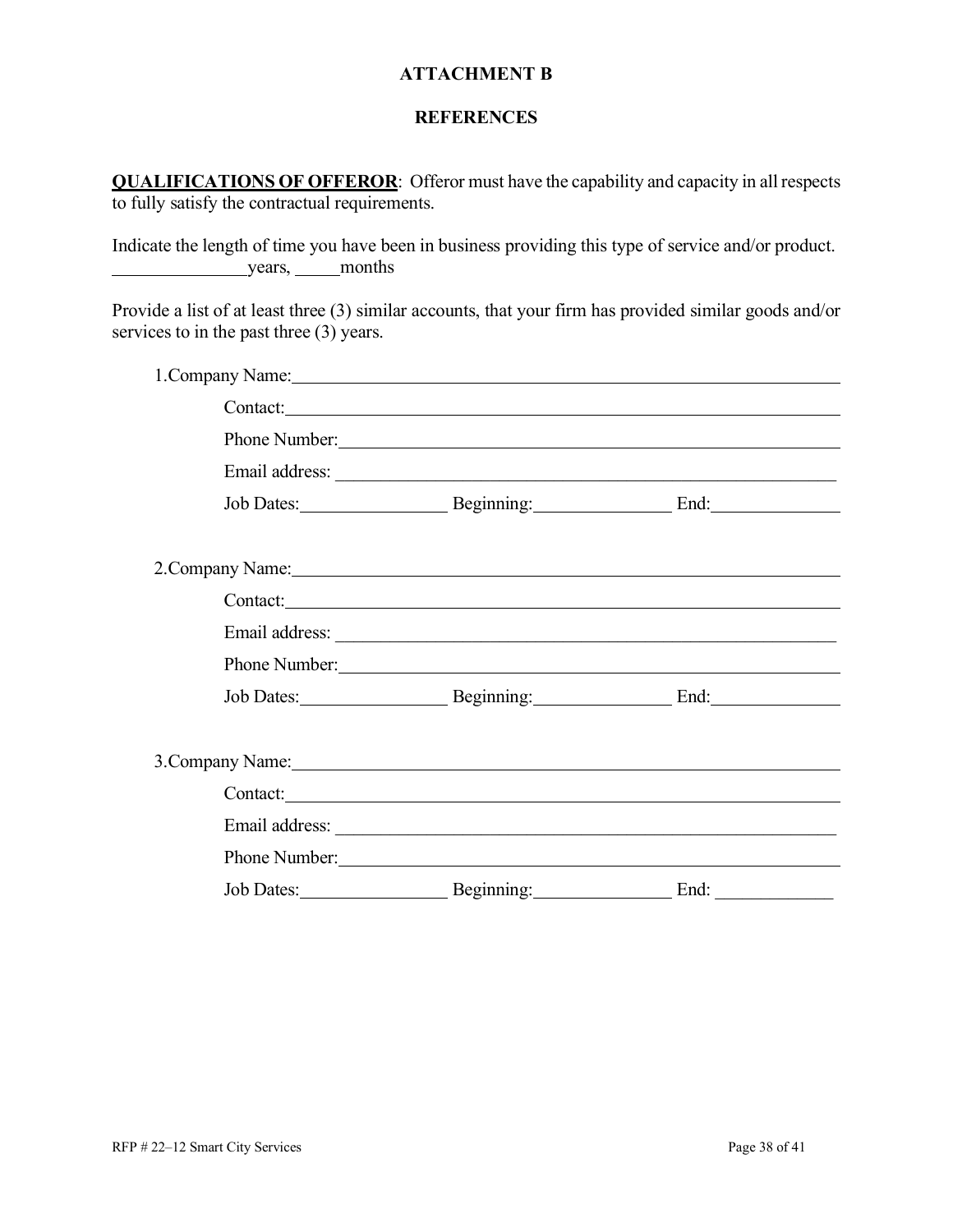#### **ATTACHMENT C**

#### **TOWN OF HERNDON**

#### **Contractor Certification, Agreement, and Affidavit**

#### **As to Eligibility for Employment in the United States**

#### **Affidavit**

| <b>This</b>       | day of | appeared before me, a notary public for the jurisdiction |
|-------------------|--------|----------------------------------------------------------|
| identified below, |        | the                                                      |
|                   |        |                                                          |
|                   |        | (Contractor) who after being duly sworn made             |

oath as follows:

- 1. This instrument supplements and is part of the contract between the Town of Herndon, Virginia (Town) and <br>
Contractor (contract).
- 2. The consideration to support this instrument is the same consideration that supports the contract.
- 3. Contractor certifies that it does not and will not during the performance of this contract violate (i) the provisions of the Federal Immigration Reform and Control Act of 1986, as amended, and §40.1-11.1, Code of Virginia, which prohibit the employment of aliens not legally eligible for employment in the United States, and (ii) the provisions of Federal and State employment and wage hour laws. To carry out and support a major element of the above certification, the Contractor certifies to the Town that all Contractors' employees and all employees of each of Contractor's subcontractors working on the subject of this contract are legally eligible for employment in the United States.
- 4. As to each such employee the federal I-9 employment eligibility verification process, or federal Employment Eligibility Verification (E-Verify) Program, or both, has been undergone.
- 5. Contractor agrees to update this assurance for new employees and to be audited by the Town for compliance with the contractual provision identified as in 3(i) above. During this audit, Contractor shall provide Town access to any public documentation that relates to verifying the employees' legal eligibility for employment in the United States and that relates to employees of the Contractor or of any subcontractor working on the subject of this contract, in cases where the Town harbors a reasonable suspicion that such employee(s) may be not legally eligible for employment in the United States. The documentation will indicate that the federal I-9 employment eligibility verification process or the federal Employment Eligibility Verification (E-Verify) Program or both as to each such employee has been undergone. The Contractor shall not produce documentation in this regard that is explicitly prohibited by federal or Virginia law from public disclosure.
- 6. The Contractor shall include and enforce the language in this paragraph in every subcontract issued under this contract and shall require the subcontractor to do the same.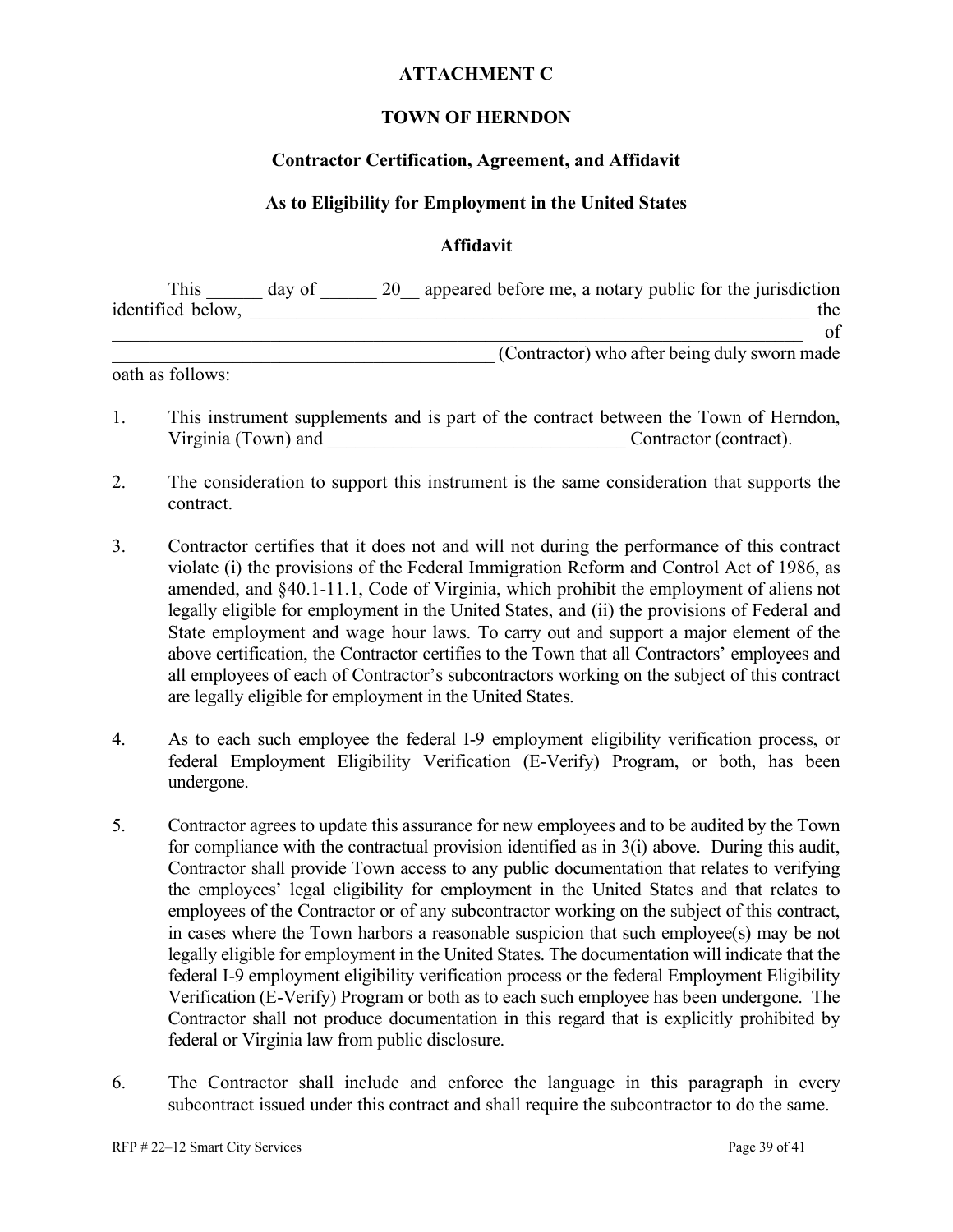| [Contractor] |
|--------------|
|--------------|

|                                                             | Name:                                                                   |
|-------------------------------------------------------------|-------------------------------------------------------------------------|
|                                                             | By: $\qquad \qquad$                                                     |
|                                                             | Title:                                                                  |
| Commonwealth of Virginia:<br>County of Fairfax:             |                                                                         |
|                                                             |                                                                         |
| the control of the control of the control of the control of | [Contractor], a<br>[here put type of entity], on behalf of this entity. |
|                                                             |                                                                         |
|                                                             | Notary Public                                                           |
|                                                             | My commission expires:                                                  |

Notary registration number: \_\_\_\_\_\_\_\_\_\_\_\_\_\_

**\*Please return this executed form with your proposal. Contract award will not be considered if omitted. \***